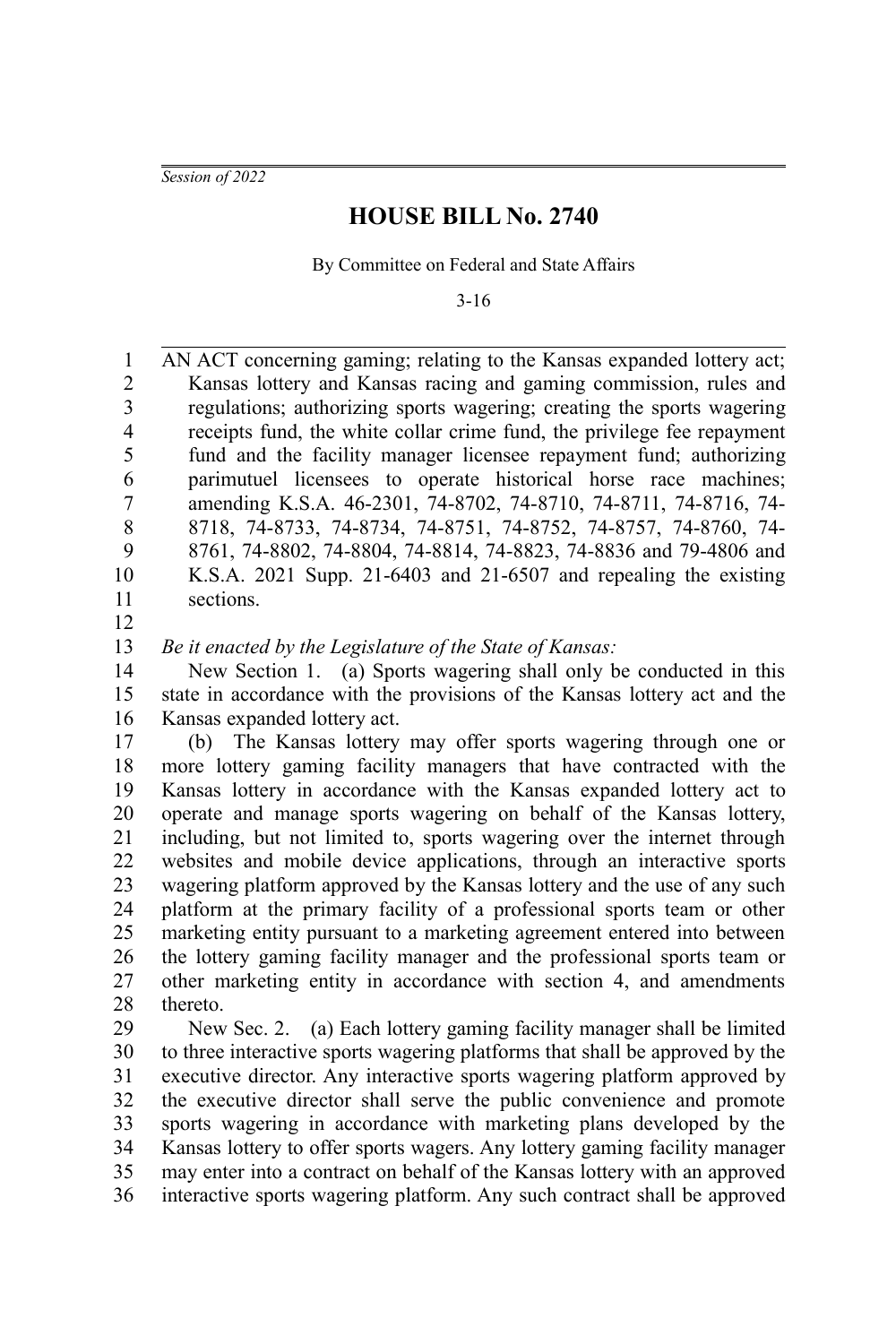by the Kansas lottery. A sports wagering manager shall only accept wagers placed through an interactive sports wagering platform from individuals who are physically located within the state of Kansas at the time of submitting the wager. Sports wagering conducted through the interactive sports wagering platform shall be offered only as approved by the Kansas lottery and in accordance with the provisions of the Kansas expanded lottery act. 1 2 3 4 5 6 7

(b) Requests for approval of an interactive sports wagering platform submitted to the Kansas lottery shall be in such form and manner as prescribed by the executive director. The lottery gaming facility manager requesting approval shall provide such information regarding the interactive sports wagering platform and the manager's intended use of such platform as the executive director deems necessary. All background investigation requirements required by the Kansas racing and gaming commission pursuant to the Kansas expanded lottery act shall be completed before the executive director shall consider approval and usage of any interactive sports wagering platform. The executive director shall not unreasonably withhold approval of an interactive sports wagering platform that a lottery gaming facility manager requests to be approved for conducting sports wagering. Lottery gaming facility managers shall not be required to use the same interactive sports wagering platforms. 8 9 10 11 12 13 14 15 16 17 18 19 20 21

(c) A lottery gaming facility manager may apply to the Kansas lottery for approval of one additional graphical user interface specific to a professional sports team that has a marketing agreement with such lottery gaming facility manager to be used to access an interactive sports wagering platform approved by the Kansas lottery. 22 23 24 25 26

New Sec. 3. (a) No person shall provide goods, services, software or any other components necessary for the determination of the odds or the outcomes of any wager on a sporting event, directly or indirectly, to a lottery gaming facility manager, including data feeds and odds services, unless such person holds a license issued pursuant to this section. 27 28 29 30 31

(b) (1) Upon receipt of a complete application and payment of the required license fee, the commission may issue a sports wagering supplier license to a person who satisfies the requirements of this section and any rules and regulations adopted pursuant thereto. Applications for a sports wagering supplier license shall be submitted in such form and manner as prescribed by the commission. 32 33 34 35 36 37

38

39

(2) Such application shall include: (A) The identity of:

(i) Each person who directly owns at least a 10% ownership interest in the applicant; 40 41

(ii) each holding, intermediary or parent company that directly owns at least a 15% ownership interest in the applicant; and 42 43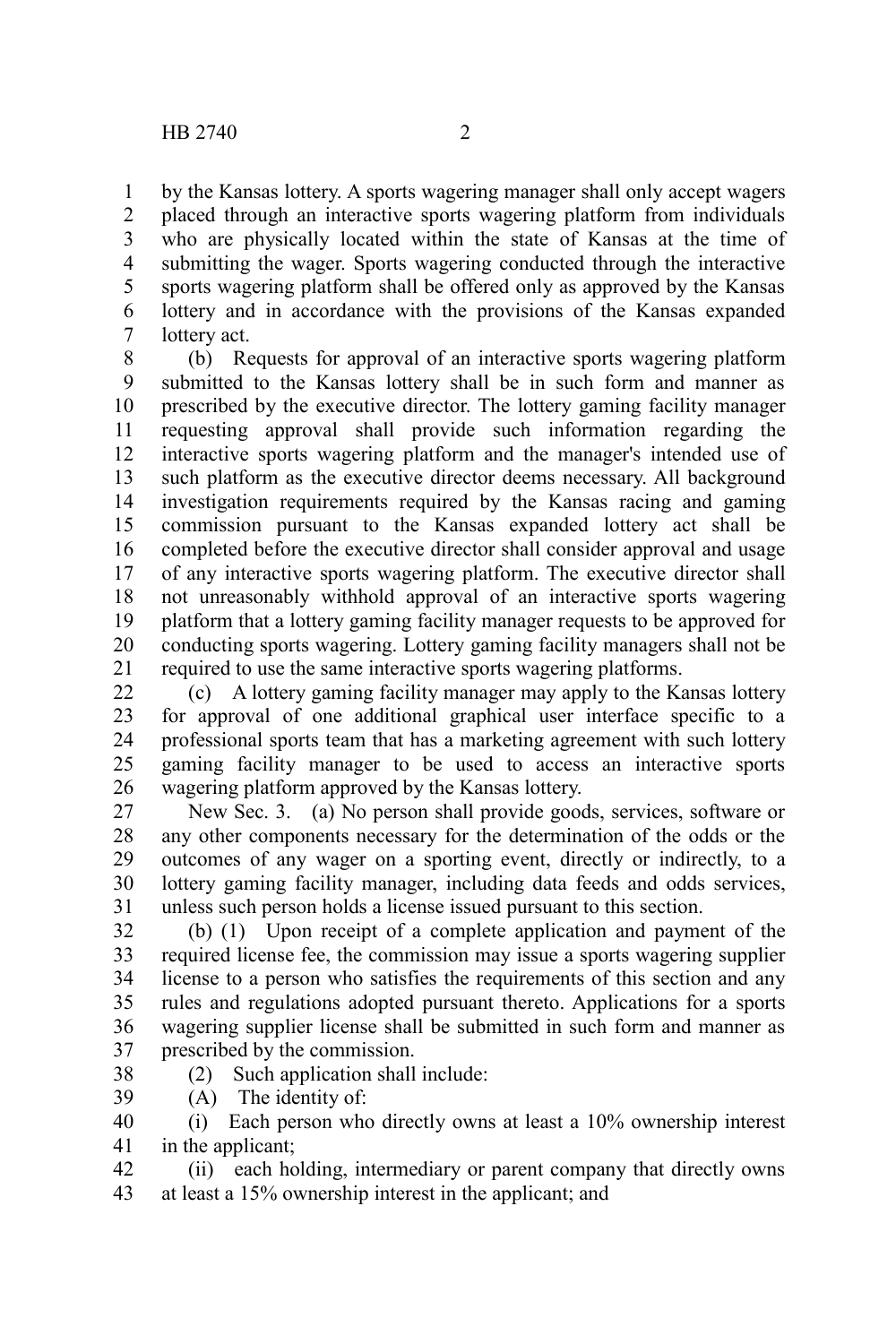(iii) the chief executive officer and chief financial officer of the applicant or the individual holding an equivalent office with respect to the applicant, as determined by the commission; and 1 2 3

4

(B) such other information as required by the commission.

(3) The disclosure of any of the following direct or indirect shareholders of the applicant shall be waived: 5 6

(A) Any government-created entity, including, but not limited to, any statutorily authorized pension investment board or crown corporation of Canada; and 7 8 9

(B) any investment funds or entities registered with the securities and exchange commission, including any investment advisors or entities under the management of an entity registered with the securities and exchange commission. 10 11 12 13

(c) Upon request by the applicant, the commission may issue a provisional sports wagering supplier license if the applicant has submitted a complete application and paid the required application fee. Such provisional license shall be for a term specified on the license but not to exceed one year. The holder of a provisional license shall surrender such license to the commission upon the issuance of a sports wagering supplier license to such person. 14 15 16 17 18 19 20

(d) The commission shall establish the fee for the issuance and renewal of a sports wagering supplier license and provisional sports wagering supplier license. 21 22 23

(e) A sports wagering supplier license shall be valid for a period of two years from the date issued. 24 25

(f) A sports wagering supplier license may be renewed by the licensee prior to the expiration thereof upon application and payment of the required renewal fee. 26 27 28

New Sec. 4. (a) A professional sports team or other marketing entity may enter into a marketing agreement with a lottery gaming facility manager for the purpose of marketing sports wagering at the primary facility of such professional sports team or the premises of such other marketing entity. All sports wagering shall be operated and managed by the lottery gaming facility manager. No owner, director, officer, employee or agent of the professional sports team or other marketing entity shall have any duties directly related to the operation or management of sports wagering except as expressly provided in the marketing agreement. 29 30 31 32 33 34 35 36 37

(b) (1) A marketing agreement shall provide that the professional sports team or other marketing entity shall promote and advertise sports wagering on behalf of the contracting lottery gaming facility manager at the primary facility of the professional sports team or the premises of such other marketing entity. Promotion and advertising may include, but shall not be limited to: 38 39 40 41 42 43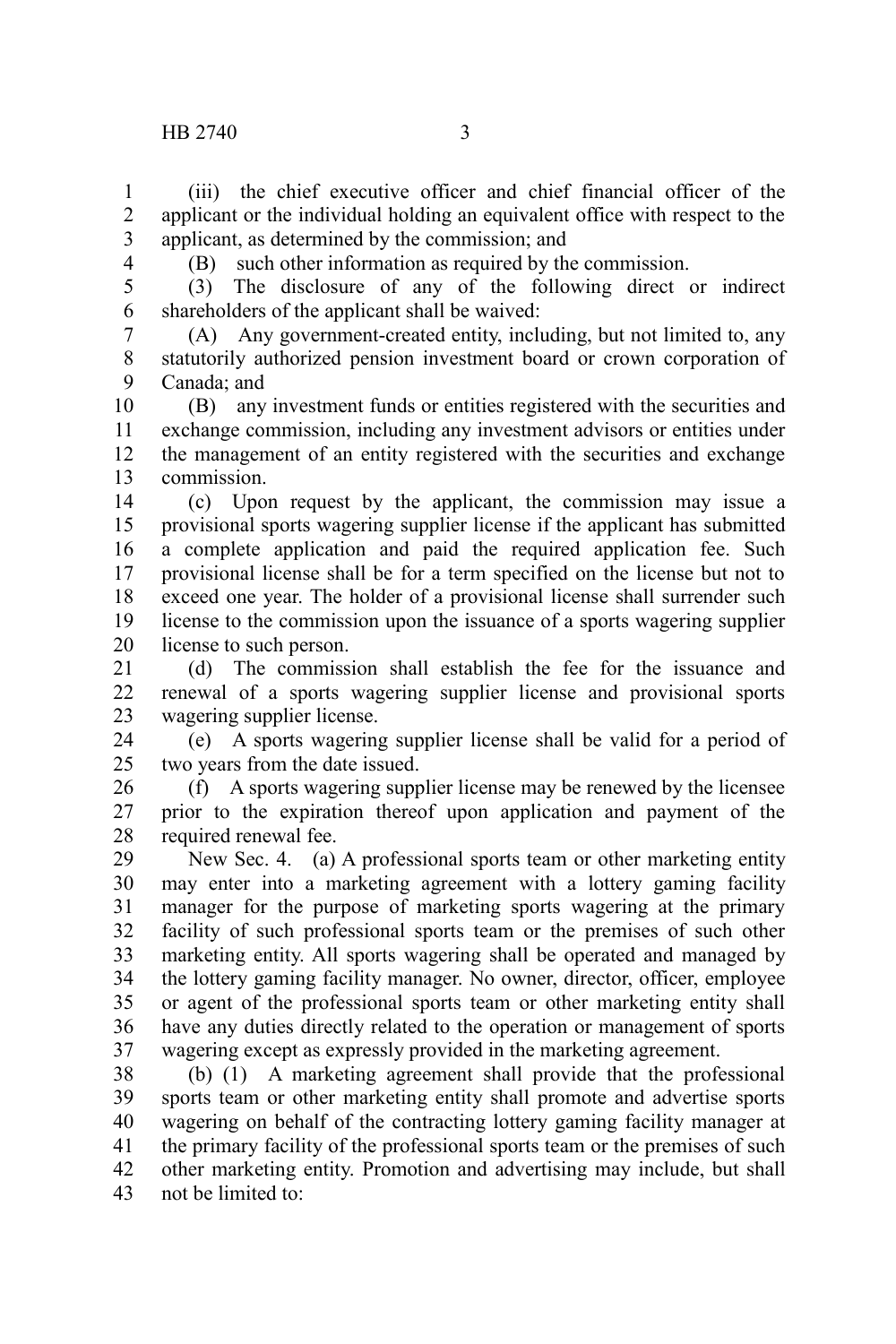(A) Advertising through signage and other media, including electronic media; 1 2

(B) allowing devices, such as kiosks, to be located within the primary facility of the professional sports team to allow patrons to engage in sports wagering; and 3 4 5

(C) providing access to mobile device applications that allow patrons to access the interactive sports wagering platforms utilized by the lottery gaming facility manager operating and managing sports wagering at the primary facility or other premises. 6 7 8 9

(2) A marketing agreement shall expressly prohibit the professional sports team or other marketing entity and any owner, director, officer, employee or agent of such professional sports team or other marketing entity from taking any bets, paying out any prizes or otherwise having any control or access to the interactive sports wagering platform or any other system used by the lottery gaming facility manager to operate and manage sports wagering. 10 11 12 13 14 15 16

(3) If the primary facility or other premises specified in the marketing agreement is located outside a gaming zone, then all sports wagering at such facility or other premises shall be conducted through an interactive sports wagering platform. 17 18 19 20

(c) Any lottery gaming facility manager may enter into marketing agreements with not more than 50 marketing entities. Not fewer than 10 such agreements shall be with a nonprofit fraternal or veterans organizations. 21 22 23 24

(d) Any lottery gaming facility manager seeking to enter into a marketing agreement pursuant to this section shall submit such marketing agreement to the Kansas lottery for approval. No such marketing agreement shall become effective until it is approved by the executive director of the Kansas lottery. If the marketing agreement satisfies all of the requirements of the Kansas lottery act and the Kansas expanded lottery act, then it shall be approved. If the agreement is not approved, the executive director shall notify the parties to the agreement that approval has been denied and provide the reasons for such denial. 25 26 27 28 29 30 31 32 33

New Sec. 5. The executive director shall adopt rules and regulations regarding the advertisement for sports wagering. Such rules and regulations shall be adopted on or before January 1, 2023, and shall include, but not be limited to: 34 35 36 37

(a) Ensuring that advertisements, including limitations on the form, content, quantity, timing and location of such advertisements, do not target children and minors, or other persons who are ineligible to place wagers, or problem gamblers or other vulnerable persons; 38 39 40 41

(b) disclosure of the identity of the lottery gaming facility manager in all such advertisements; 42 43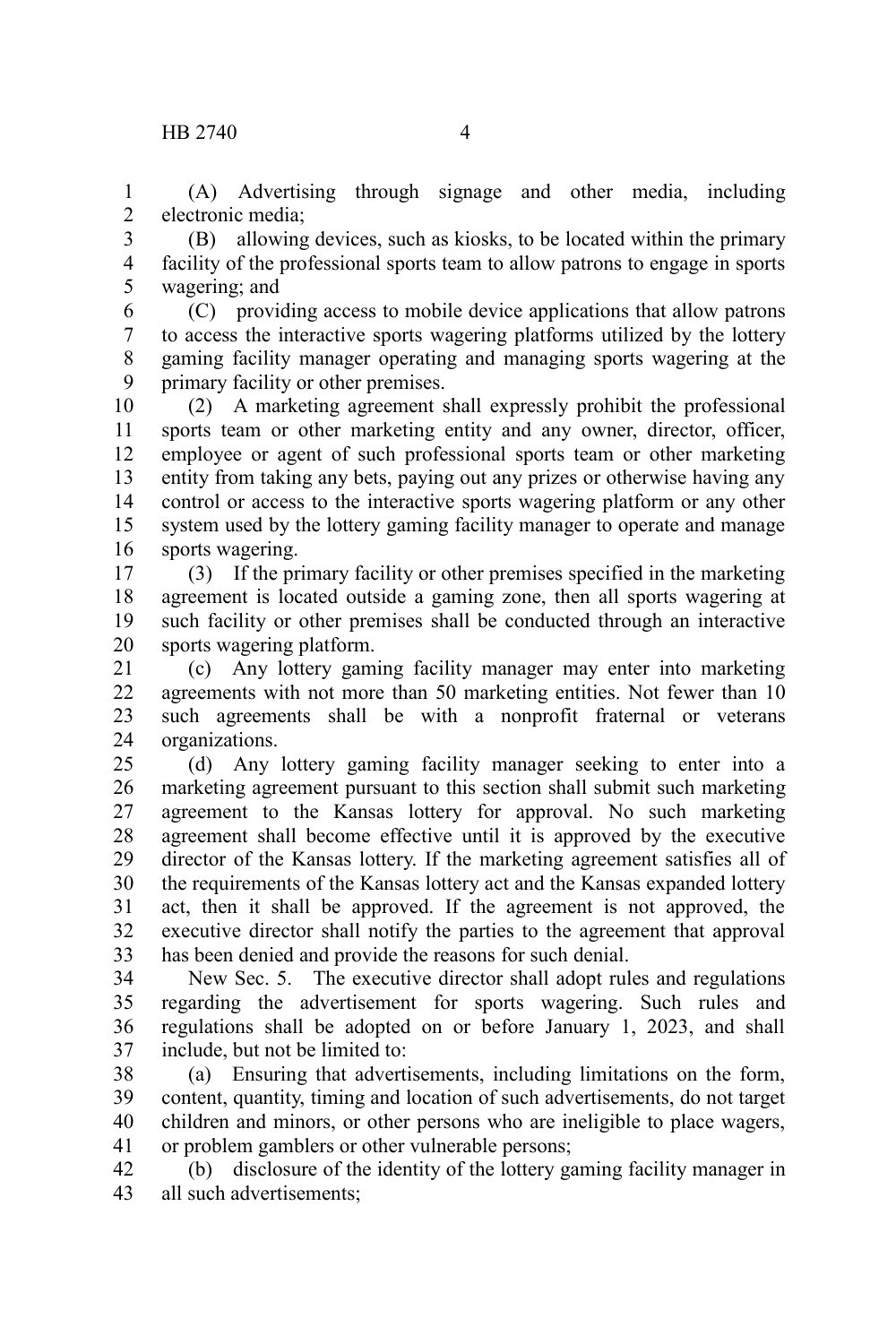(c) provision of the toll-free number for information and referral services for compulsive and problem gambling; and 1 2

3

(d) prohibitions on false, misleading or deceptive advertisements.

New Sec. 6. The Kansas lottery may restrict, limit or exclude wagering on one or more sporting events by providing notice to all lottery gaming facility managers in such form and manner as prescribed by the executive director. Offering or taking wagers that are contrary to any such notice or any rules and regulations promulgated by either the Kansas lottery or the Kansas racing and gaming commission on a sporting event is a violation of the Kansas expanded lottery act. 4 5 6 7 8 9 10

New Sec. 7. (a) Lottery gaming facility managers shall use reasonable methods to: 11 12

(1) Prohibit such manager, and any director, officer, owner and employee of the manager, and any relative living in the same household as such persons, from placing wagers; 13 14 15

(2) prohibit any director, officer, owner and employee of the sports wagering platform, and any relative living in the same household as such persons, from placing wagers with the manager; 16 17 18

(3) prohibit athletes, coaches, referees, team owners, employees of a sports governing body or its member teams, and player and referee union personnel from placing wagers on any sporting event overseen by such sports governing body. In determining which persons are excluded from placing wagers under this paragraph, lottery gaming facility managers shall use publicly available information and any list of such persons that the sports governing body may provide to the Kansas lottery and the Kansas racing and gaming commission; 19 20 21 22 23 24 25 26

(4) prohibit any person with access to nonpublic confidential information held by the lottery gaming facility manager from placing wagers with such manager; 27 28 29

(5) prohibit persons from placing wagers as agents or proxies for other persons; 30 31

(6) prohibit any person convicted of any felony or misdemeanor offense involving sports wagering, including, but not limited to, the use of funds derived from illegal activity to make wagers, placing wagers to conceal money derived from illegal activity, the use of other individuals to place wagers as part of any wagering scheme to circumvent any provision of federal or state law and the use of false identification to facilitate the placement of any wager or the collection of any prize in violation of federal or state law, from placing wagers; and 32 33 34 35 36 37 38 39

(7) maintain the security of wagering data, customer data and other confidential information from unauthorized access and dissemination, provided that nothing in this act shall preclude the use of internet or cloudbased hosting of such data and information or disclosure as required by 40 41 42 43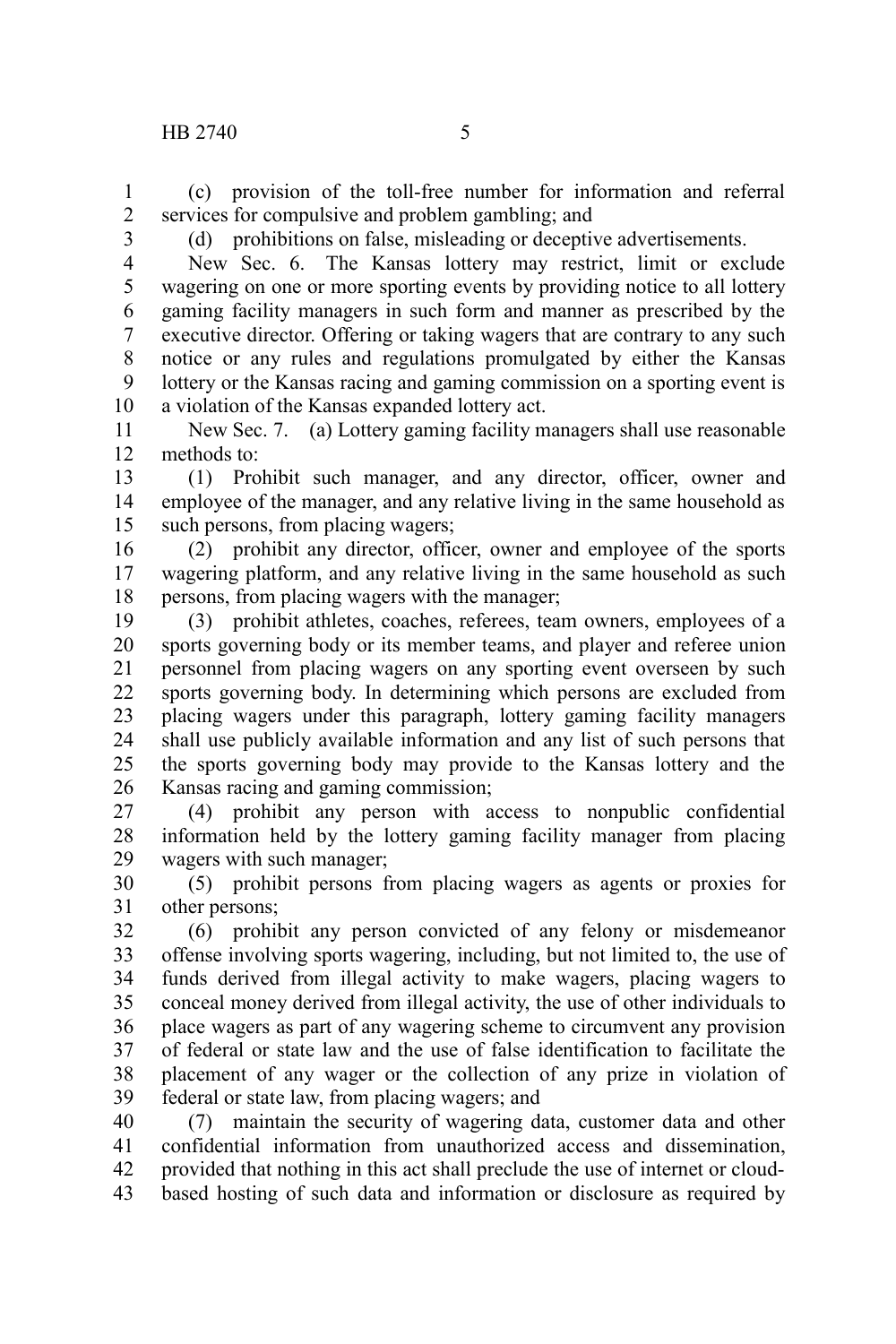court order, state or federal law or as otherwise required by this act. 1

(b) Lottery gaming facility managers shall cooperate with any investigations conducted by the Kansas lottery, the Kansas racing and gaming commission or law enforcement agencies, including, but not limited to, providing or facilitating the provision of account-level betting information and audio or video files relating to persons placing wagers. 2 3 4 5 6

(c) Lottery gaming facility managers shall immediately report to the Kansas lottery and the Kansas racing and gaming commission any information relating to: 7 8 9

(1) Criminal or disciplinary proceedings commenced against such manager in connection with such manager's operations in any jurisdiction in which such manager operates; 10 11 12

(2) abnormal wagering activity or patterns that may indicate a concern with the integrity of a sporting event in any jurisdiction in which such manager operates; 13 14 15

(3) any potential breach of the relevant sports governing body's internal rules and codes of conduct pertaining to sports wagering; 16 17

(4) any other conduct that corrupts a betting outcome of a sporting event for purposes of financial gain, including match-fixing; and 18 19

(5) suspicious or illegal wagering activities, including the use of: Funds derived from illegal activity; wagers to conceal or launder funds derived from illegal activity; agents to place wagers; and false identification when placing wagers. 20 21 22 23

(d) Information provided by a sports governing body to a lottery gaming facility manager shall be confidential and not subject to the open records act, K.S.A. 45-215 et seq., and amendments thereto, and the lottery gaming facility manager shall not disclose such information or any portion thereof, unless disclosure is required by this act, the Kansas racing and gaming commission, state or federal law or court order. The provisions of this subsection shall expire on July 1, 2027, unless the legislature acts to reenact such provision. The provisions of this subsection shall be reviewed by the legislature prior to July 1, 2027. 24 25 26 27 28 29 30 31 32

(e) Lottery gaming facility managers may use data for determining the result of sports wagers from any source that provides certified league data approved by the executive director. 33 34 35

New Sec. 8. (a) Lottery gaming facility managers shall maintain records of: 36 37

(1) All wagers placed, including personally identifiable information of the person placing the wager; 38 39

(2) the amount and type of wager; 40

- (3) the time the wager was placed; 41
- (4) the location of the wager, including the IP address, if applicable; 42
- (5) the outcome of the wager; 43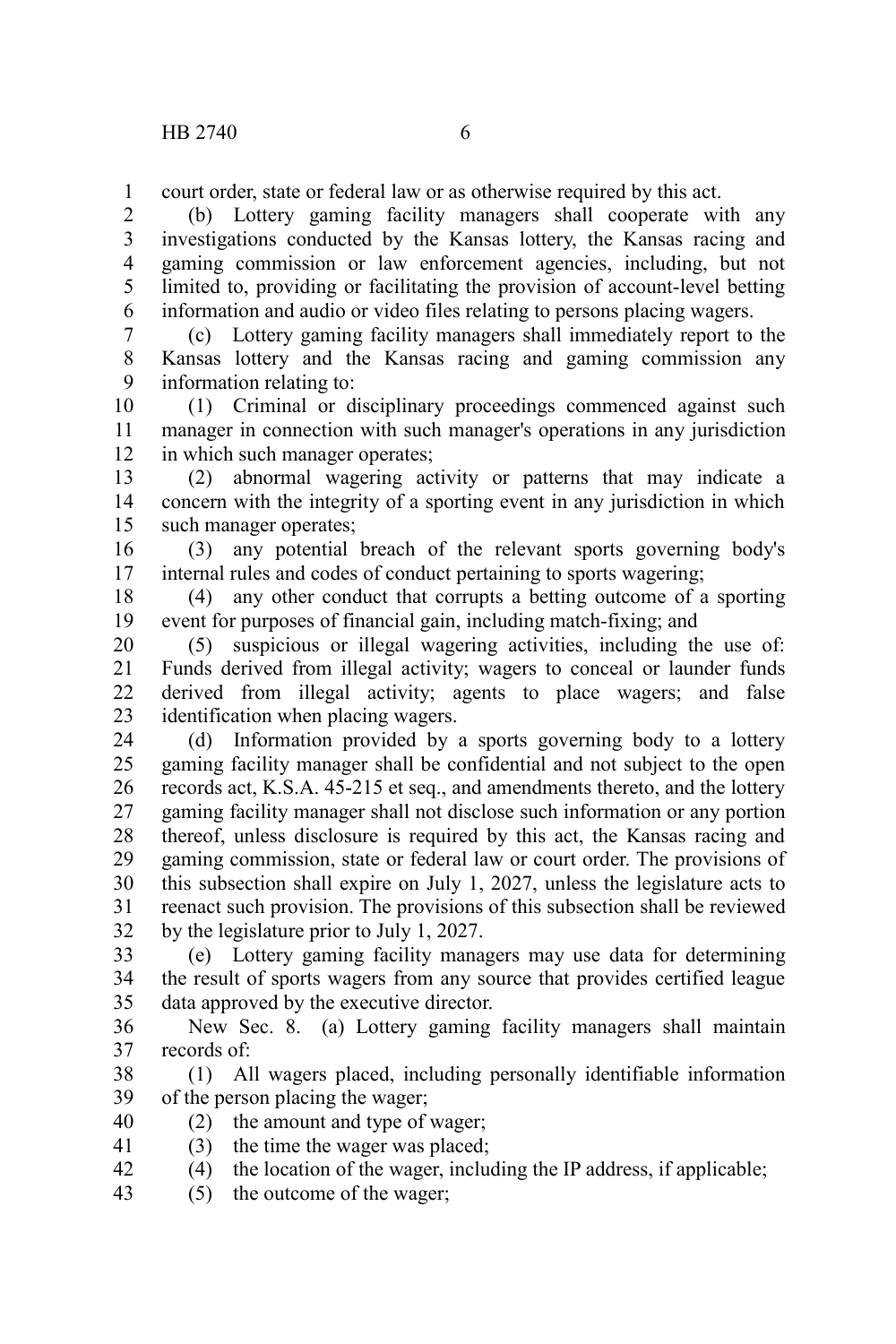- (6) any records of abnormal wagering activity; and
- 1 2
- (7) video camera recordings, in the case of in-person wagers.

(b) Such records shall be maintained for at least three years after the sporting event occurs. A lottery gaming facility manager shall make such records available for inspection upon request by the Kansas lottery or the Kansas racing and gaming commission or as required by court order. 3 4 5 6

New Sec. 9. The state shall have a cause of action against any person who knowingly engages in, facilitates or conceals conduct that intends to improperly influence a betting outcome of a sporting event for purposes of financial gain, in connection with betting or wagering on a sporting event. The state may seek damages or other equitable relief. The provisions of this section shall not be construed as a limitation on or bar against any other claims that the state may bring against such person or any other claim that the state may bring for injuries or damages arising out of the operation of sports wagering. 7 8 9 10 11 12 13 14 15

New Sec. 10. Upon request by an individual, a lottery gaming facility manager shall restrict such individual from placing sports wagers with such manager and shall take reasonable measures to prevent such individual from placing sports wagers. The lottery gaming facility manager shall submit the restricted individual's name and pertinent information to the Kansas racing and gaming commission for the sole purpose of having such information disseminated to all other lottery gaming facility managers. Any lottery gaming facility manager that receives such individual's information from the Kansas racing and gaming commission shall restrict such individual from placing sports wagers. 16 17 18 19 20 21 22 23 24 25

New Sec. 11. (a) There is hereby established in the state treasury the sports wagering receipts fund to be administered by the executive director of the Kansas lottery. Separate accounts shall be maintained in such fund for receipt of moneys from sports wagering conducted by each lottery gaming facility manager. All expenditures from the fund shall be made in accordance with appropriation acts upon warrants of the director of accounts and reports issued pursuant to vouchers approved by the executive director, or the executive director's designee, for the purposes set forth in this act. 26 27 28 29 30 31 32 33 34

(b) All revenues from sports wagering conducted by lottery gaming facility managers shall be paid weekly and electronically to the executive director, or as soon as reasonably possible based on the sporting event and the wager placed, but in no event prior to the completion and settling of all bets for the sporting events for which wagers were placed. The executive director shall remit all moneys received therefrom to the state treasurer in accordance with the provisions of K.S.A. 75-4215, and amendments thereto. Upon receipt of each such remittance, the state treasurer shall deposit the entire amount in the state treasury and credit such remittance to 35 36 37 38 39 40 41 42 43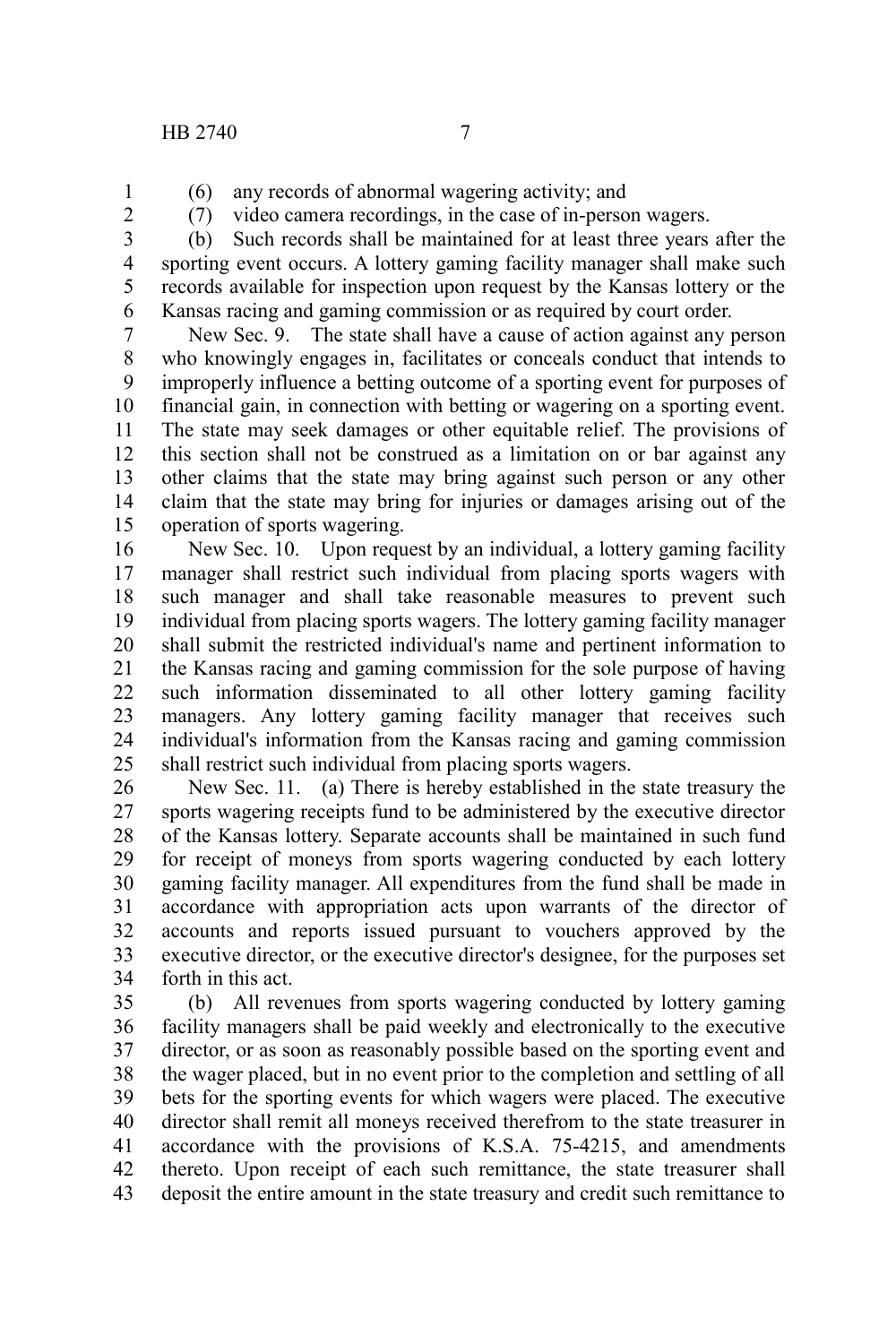the respective account in the sports wagering receipts fund maintained for the lottery gaming facility manager. 1 2

(c) (1) The executive director shall certify monthly to the director of accounts and reports the percentages or amounts to be transferred from each account maintained in the sports wagering receipts fund to the lottery operating fund in accordance with the provisions of K.S.A. 74-8711, and amendments thereto, as provided by the lottery gaming facility management contract. Upon receipt of the certification, the director of accounts and reports shall transfer amounts from each such account in accordance with the certification of the executive director. 3 4 5 6 7 8 9 10

(2) At least once each month, the executive director shall cause amounts from each such account to be paid to the lottery gaming facility managers in accordance with each entity's respective contract with the Kansas lottery. 11 12 13 14

New Sec. 12. (a) There is hereby established in the state treasury the white collar crime fund to be administered by the governor. All moneys credited to the white collar crime fund shall be expended only for the purpose of investigating and prosecuting: 15 16 17 18

(1) Criminal offenses involving or facilitated by:

19 20

(A) The use of funds derived from illegal activity to make wagers;

21

(B) placing wagers to conceal money derived from illegal activity;

(C) the use of other individuals to place wagers as part of any wagering scheme to circumvent any provision of federal or state law;  $22$ 23

(D) the use of false identification to facilitate the placement of any wager or the collection of any prize in violation of federal or state law; 24 25

(E) any other unlawful activity involving or facilitated by the placing of wagers; or 26 27

28

(F) any other violation of the Kansas expanded lottery act; or

(2) any financial or economic crime involving any unauthorized gambling. 29 30

(b) All expenditures from the fund shall be made in accordance with appropriation acts upon warrants of the director of accounts and reports issued pursuant to vouchers approved by the governor, or the governor's designee, for the purposes set forth in this act. 31 32 33 34

(c) The attorney general and the executive director of the Kansas racing and gaming commission annually, on or before August 1, shall submit requests to the governor for the amount of such sums that they consider necessary to carry out the purposes of the white collar crime fund. The governor may certify to the director of accounts and reports amounts to be transferred from the white collar crime fund to any special revenue fund or funds of the attorney general and the Kansas racing and gaming commission as deemed appropriate by the governor. Upon receipt of any such certification, the director of accounts and reports shall transfer 35 36 37 38 39 40 41 42 43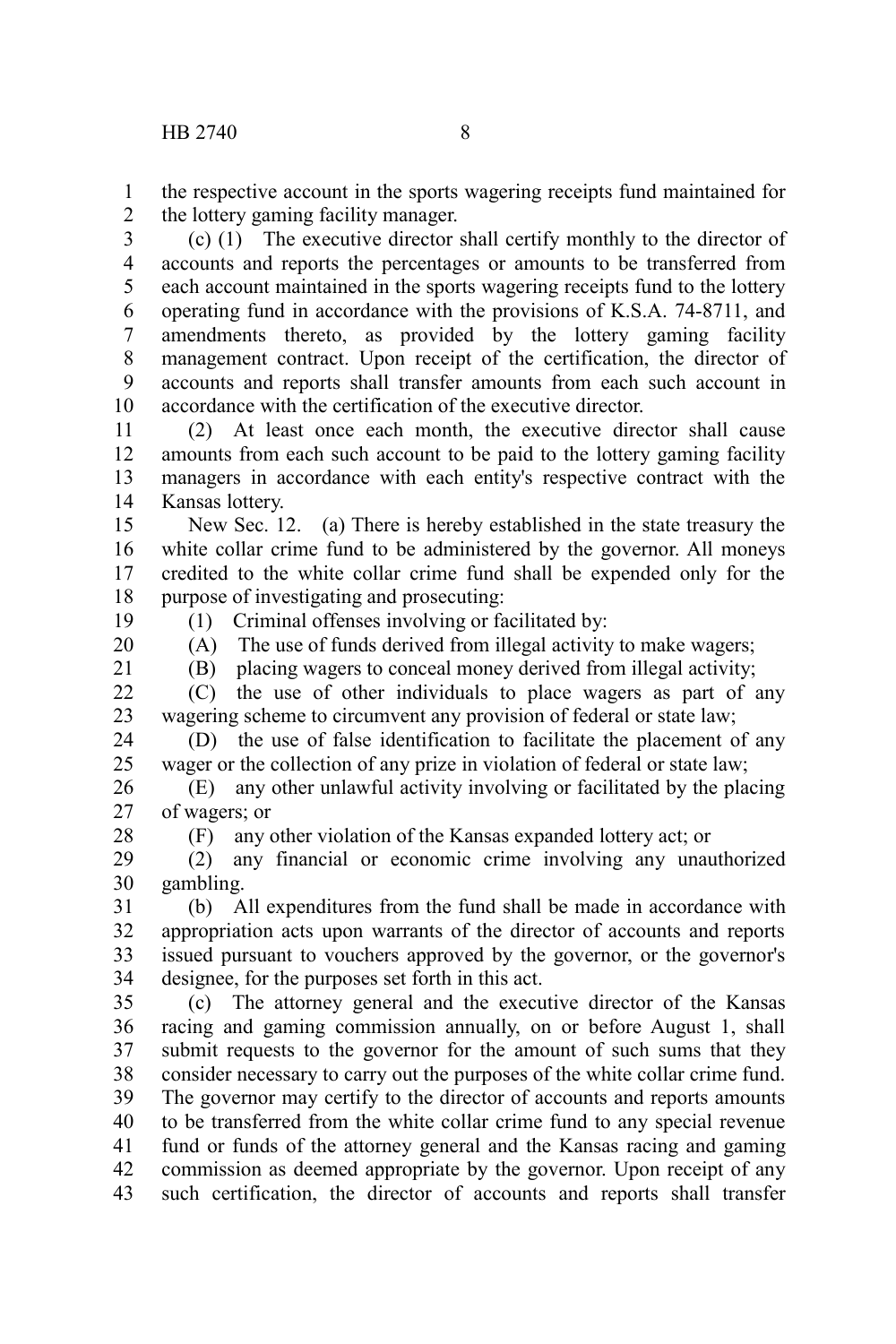amounts from the white collar crime fund to the special revenue fund or funds of the attorney general and the Kansas racing and gaming commission in accordance with such certification. 1 2 3

New Sec. 13. Upon receipt of a request to negotiate an existing gaming compact or a new gaming compact regarding sports wagering from a federally recognized Indian tribe pursuant to section 17, and amendments thereto, the governor shall submit notice of such request to the executive director. Upon receipt of such notice, the executive director shall enter into an agreement with the federally recognized Indian tribe that made such request for the operation and management of sports wagering by such tribe or any corporation, limited liability company or other business entity wholly owned by such tribe on behalf of the state of Kansas. Such agreement shall authorize the Kansas lottery to offer sports wagering through an interactive sports wagering platform to be operated and managed by such tribe or business entity. The terms and conditions of such agreement shall be substantially the same as any lottery gaming facility management contract with respect to the operation and management of sports wagering. 4 5 6 7 8 9 10 11 12 13 14 15 16 17 18

New Sec. 14. (a) Wagering on one or more historical horse races is hereby authorized and may be conducted in accordance with the provisions of the Kansas parimutuel racing act. 19 20 21

(b) Parimutuel wagering on historical horse races shall only be conducted by an organization licensee at a facility located in Sedgwick county and only through historical horse race machines approved by the commission. Such wagering shall only be permitted in a designated area on the licensed premises of an organization licensee. A licensee shall obtain approval from the commission for any types of wagers on historical horse races prior to conducting such wagering. No historical horse race machines shall be operated at any facility that conducts live greyhound races or displays simulcast greyhound races. 22 23 24 25 26 27 28 29 30

(c) An organization licensee may conduct parimutuel wagering on historical horse races of any horse breed regardless of the type of breed that primarily races in live meets conducted or simulcast races displayed by the licensee. A licensee may conduct parimutuel wagering on historical horse races on any days and hours approved by the commission and shall not be limited to times during which the licensee is conducting a live horse race meeting or displaying simulcast races. 31 32 33 34 35 36 37

(d) All wagering on historical horse races shall be conducted as follows: 38 39

(1) A patron may only wager on historical horse races through an historical horse race machine approved by the commission; 40 41

(2) once a patron deposits the wagered amount in the historical horse race machine, one or more historical horse races shall be chosen at 42 43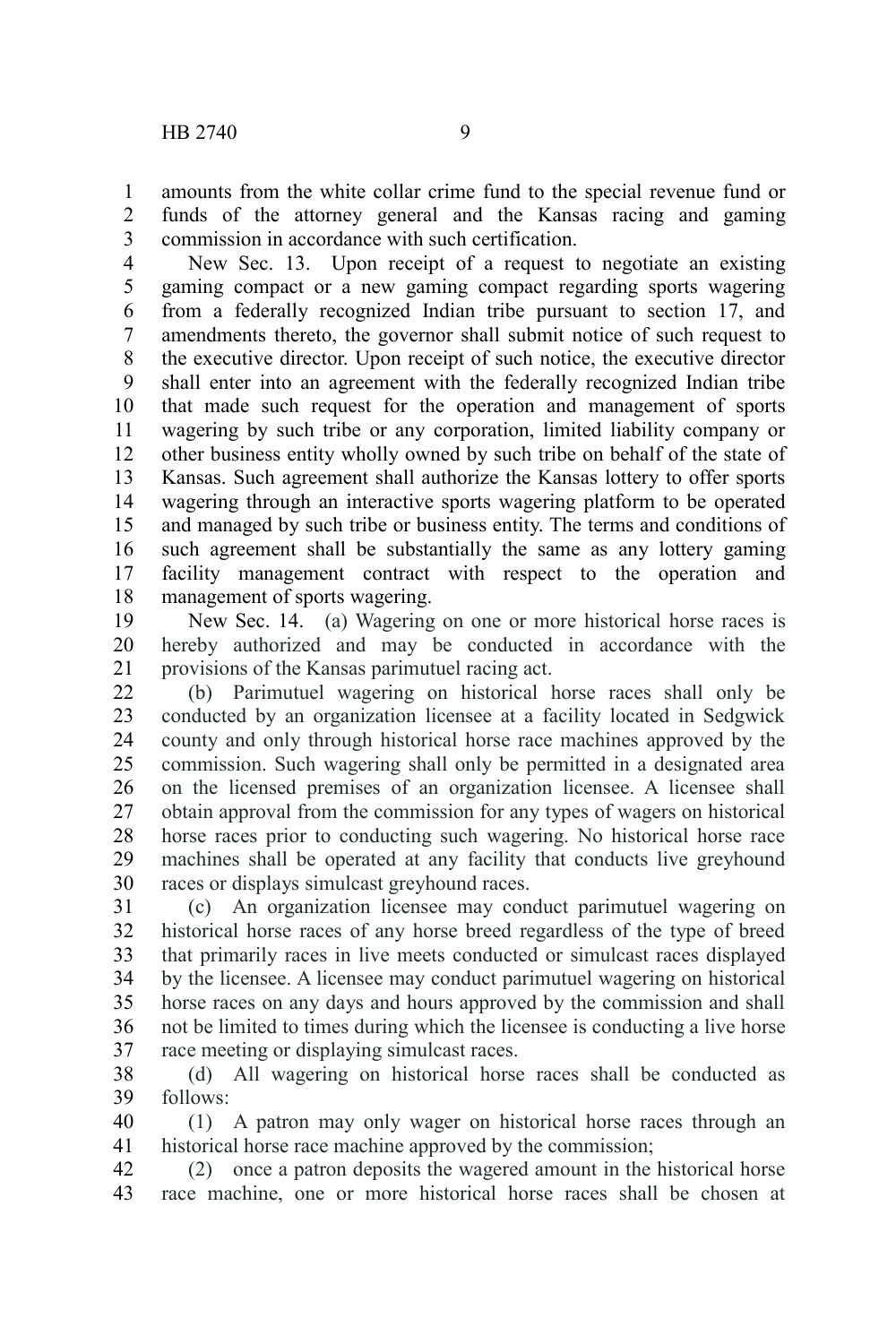random; 1

(3) prior to the patron making a wager selection, the machine shall not display or otherwise make any information available that would allow the patron to identify a historical horse race on which such patron is wagering, including the location of the race, the date on which the race was run, the names of the horses in the race or the names of the jockeys that rode the horses in the race; 2 3 4 5 6 7

(4) the machine shall make available for viewing by the patron the true and accurate past performance information on a historical horse race prior to such patron making a wager selection. The information shall be current as of the day the historical horse race was run. The information provided to the patron shall be made available on the machine in data or graphical form; and 8 9 10 11 12 13

(5) after a patron finalizes such patron's wager selections and plays such selections, the machine shall make a video replay of a portion of the race or the finish of the race available for the patron to view and the official results of the race. The identity of the race shall only be revealed to the patron after the patron has placed and played such patron's wager. 14 15 16 17 18

(e) Not more than 1,000 historical horse race machines shall be placed and operated at a racetrack facility. 19 20

(f) No parimutuel wagering or other type of wagering on historical horse races shall be conducted over the internet or a digital cellular network, including through any website or mobile device application. 21 22 23

(g) On or before January 1, 2023, the commission shall adopt rules and regulations necessary to implement and enforce the provisions of this section. 24 25 26

(h) This section shall be a part of and supplemental to the Kansas parimutuel racing act. 27 28

New Sec. 15. (a) Prior to the operation of any historical horse race machines pursuant to section 14, and amendments thereto, the executive director shall provide written notice to any lottery gaming facility manager managing a lottery gaming facility located in the same gaming zone as a racetrack facility where such historical horse race machines are to be operated. Such notice shall state the commission's intent to authorize the operation of historical horse race machines at such racetrack facility. 29 30 31 32 33 34 35

(b) No action against the state of Kansas or any other person or party for specific performance, anticipatory breach or breach of contract, the basis of which is that the authorization of historical horse race machines under section 14, and amendments thereto, violates the provisions of K.S.A. 74-8734(h)(19) or 74-8741(c)(4), and amendments thereto, or that the authorization of historical horse race machines under section 14, and amendments thereto, creates a material breach of a lottery gaming facility manager's management contract with the Kansas lottery, including any 36 37 38 39 40 41 42 43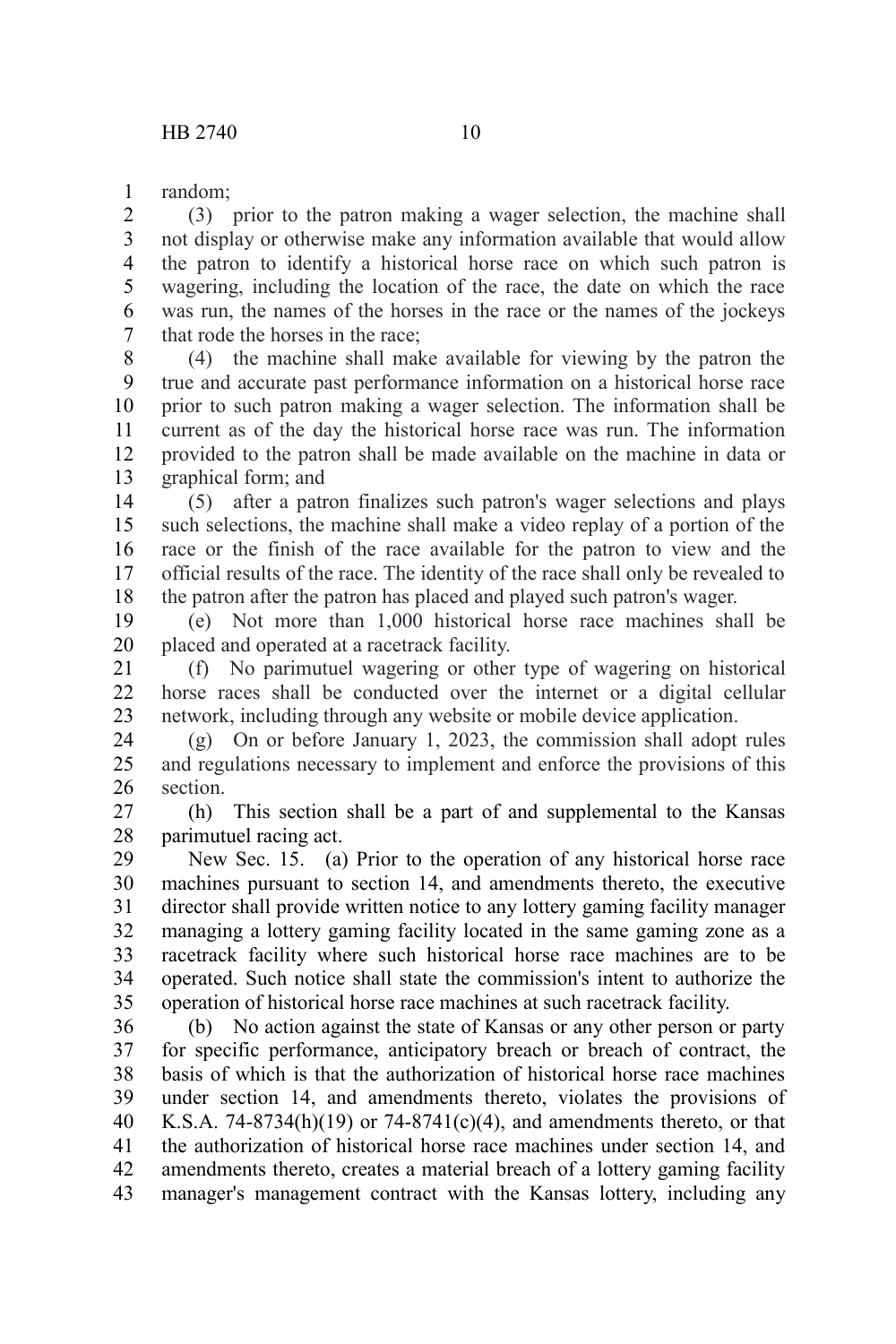claim for reimbursement of privilege fees and interest thereon, shall be deemed to have accrued until the lottery gaming facility manager receives written notice from the executive director pursuant to subsection (a). Any such action shall be commenced within 60 days after receipt of such written notice and shall be filed as an original action in the supreme court. The supreme court shall have original jurisdiction for determination of any claims made and damages related thereto. 1 2 3 4 5 6 7

(c) No claim for equitable relief, including injunctive relief, may be brought in any action filed pursuant to this section. No claim may be brought in any action filed pursuant to this section except by the lottery gaming facility manager for the lottery gaming facility located in the same gaming zone as the racetrack facility where such historical horse race machines are to be operated. 8 9 10 11 12 13

(d) Any monetary damages awarded in any action brought pursuant to this section shall not exceed an amount equal to the privilege fee paid by the lottery gaming facility manager filing such action, plus any interest from the date such action accrued as specified in subsection (b). 14 15 16 17

(e) (1) If no action is filed pursuant to subsection (b), the commission may authorize the operation of historical horse race machines at the racetrack facility. 18 19 20

(2) If an action is properly filed, the commission shall not authorize the operation of historical horse race machines until such time as the supreme court issues a final order in such action and such order does not prohibit the commission from authorizing the operation of such machines. 21 22 23 24

(3) If the final judgment of the court orders the repayment of the privilege fees, or any portion thereof, paid by the lottery gaming facility manager, including any interest from the date such action accrued, as specified in subsection (b), the executive director shall determine the total amount due for such repayment in accordance with such order and certify such repayment amount to the facility manager licensee for the racetrack facility. The commission shall not authorize the operation of any historical horse race machines at such racetrack facility until the executive director has received such certified amount. The executive director shall remit all such moneys received to the state treasurer in accordance with K.S.A. 75- 4215, and amendments thereto. Upon receipt of such remittance, the state treasurer shall deposit the entire amount in the state treasury to the credit of the privilege fee repayment fund. 25 26 27 28 29 30 31 32 33 34 35 36 37

(f) If a payment is made in accordance with subsection  $(e)(3)$ , the commission shall pay an equal amount to the facility manager licensee for the racetrack facility. Such payment shall be paid in installments on a monthly basis from moneys held in the facility manager licensee repayment fund. The amount of each monthly payment shall be a percentage of the moneys in the state racing fund that were collected by 38 39 40 41 42 43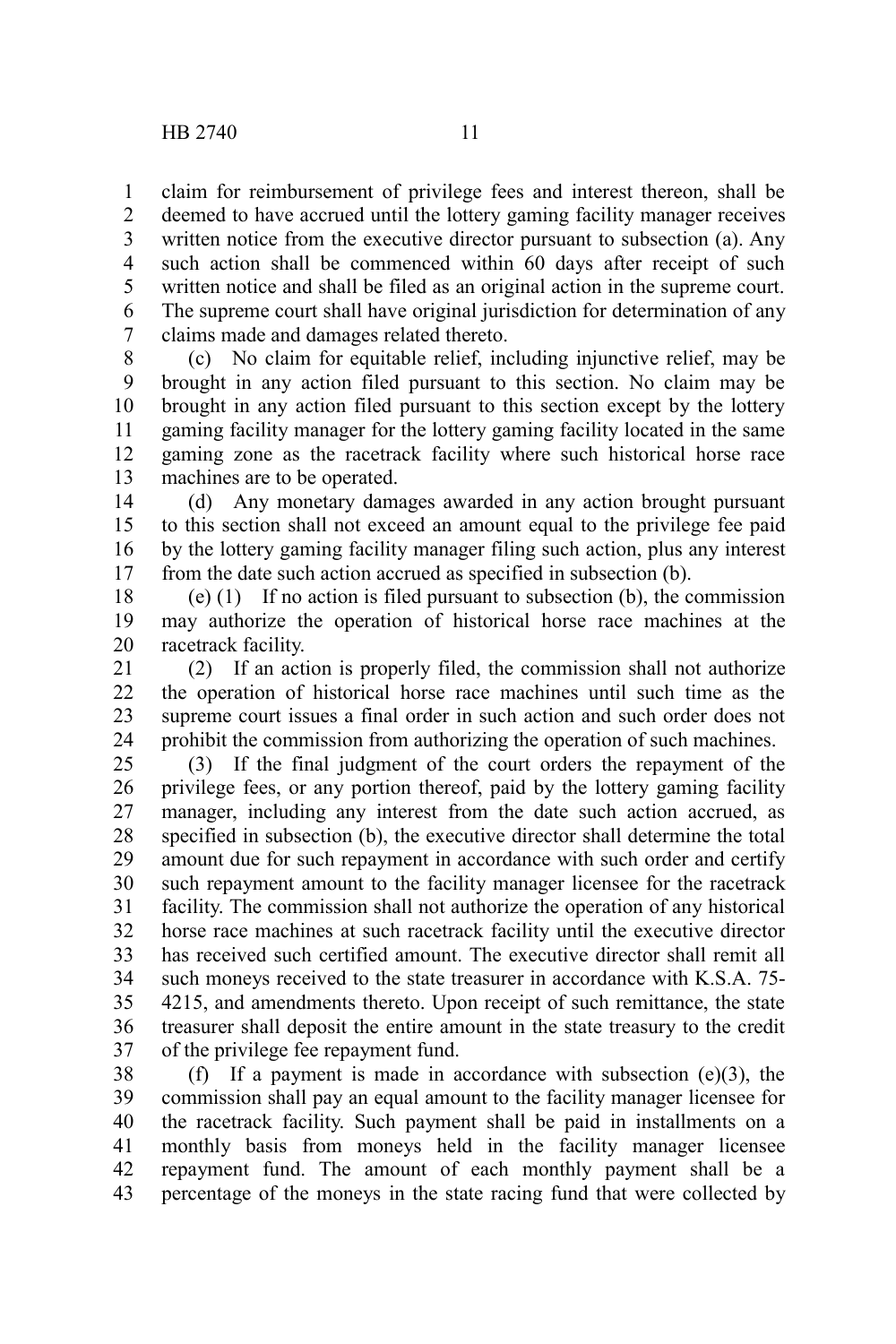the commission from the tax levied pursuant to K.S.A. 74-8823(a)(5), and amendments thereto, agreed to by the executive director and the facility manager licensee, except that such percentage shall not be less than 50% of the moneys in the state racing fund that were collected by the commission from the tax levied pursuant to K.S.A. 74-8823(a)(5), and amendments thereto. The executive director shall certify the amount to be paid each month under this subsection to the director of accounts and reports. Upon receipt of such certification, the director of accounts and reports shall transfer such certified amount from the state racing fund to the facility manager licensee repayment fund. Transfers from the state racing fund under this subsection shall only be made from those moneys held in the state racing fund that were collected by the commission from the tax levied pursuant to K.S.A. 74-8823(a)(5), and amendments thereto, on the total amount wagered on historical horse races conducted by historical horse race machines located at the facility manager licensee's racetrack facility. 1 2 3 4 5 6 7 8 9 10 11 12 13 14 15 16

(g) (1) The privilege fee repayment fund is hereby created in the state treasury and shall be administered by the Kansas lottery. The privilege fee repayment fund shall consist of those moneys credited to the privilege fee repayment fund from any payments received pursuant to subsection (e). All expenditures from the privilege fee repayment fund shall be for the repayment of privilege fees, including accrued interest thereon, and shall be made in accordance with appropriation acts upon warrants of the director of accounts and reports issued pursuant to vouchers approved by the executive director or the executive director's designee. 17 18 19 20 21 22 23 24 25

(2) The facility manager licensee repayment fund is hereby created in the state treasury and shall be administered by the Kansas racing and gaming commission. The facility manager licensee repayment fund shall consist of those moneys credited to the facility manager licensee repayment fund pursuant to subsection (f). All expenditures from the facility manager licensee repayment fund shall be for payment to the facility manager licensee pursuant to subsection (f) and shall be made in accordance with appropriation acts upon warrants of the director of accounts and reports issued pursuant to vouchers approved by the executive director or the executive director's designee. 26 27 28 29 30 31 32 33 34 35

(h) The provisions of this section shall be a part of and supplemental to the Kansas parimutuel racing act. 36 37

New Sec. 16. The provisions of sections 14 and 15, and amendments thereto, are hereby declared to be severable. If any part or provision of sections 14 and 15, and amendments thereto, is held to be void, invalid or unconstitutional, such part or provision shall not affect or impair any of the remaining parts or provisions of this act, and any such remaining provisions shall continue in full force and effect. 38 39 40 41 42 43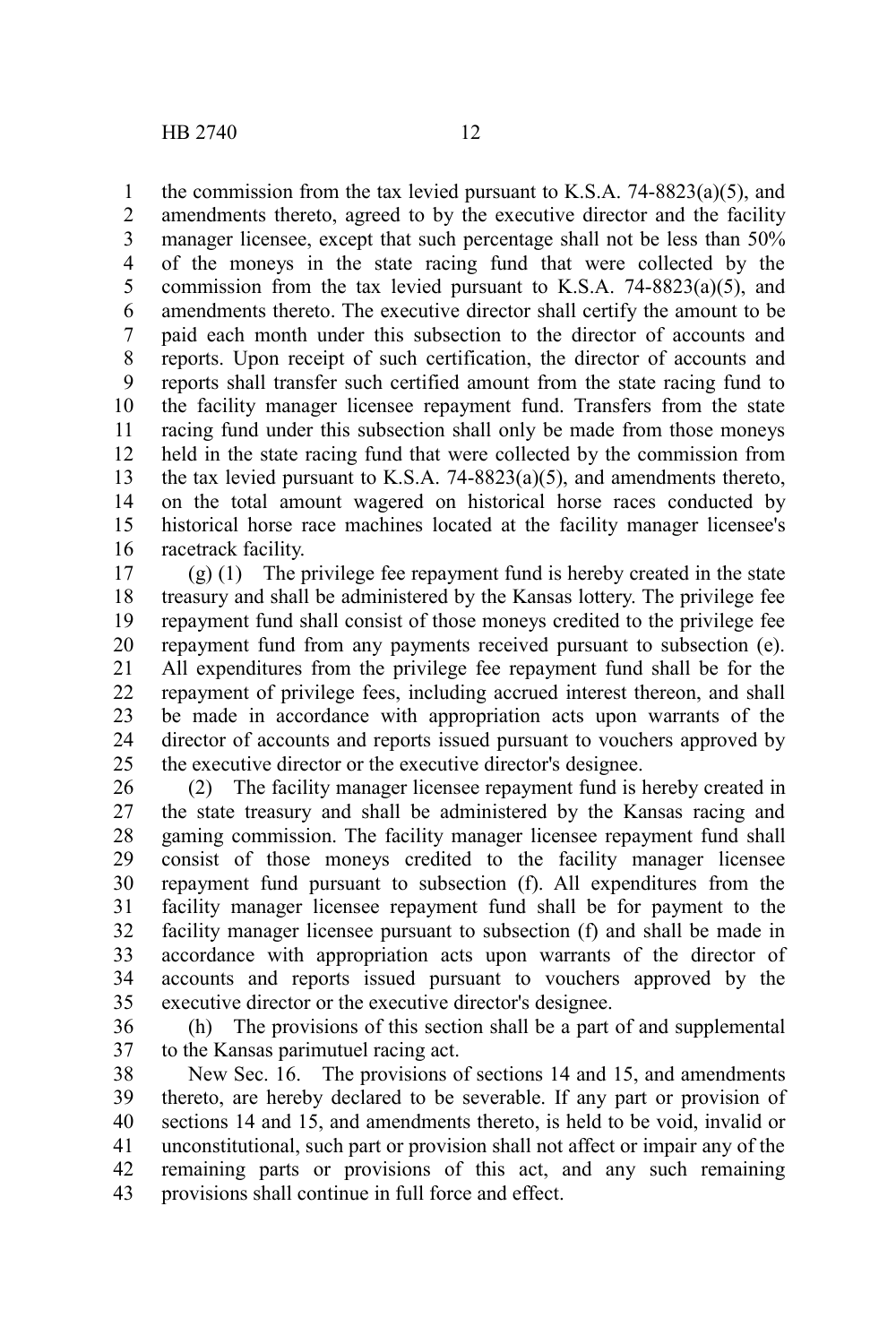New Sec. 17. (a) If any federally recognized Indian tribe, as described in K.S.A. 74-9802(f), and amendments thereto, submits a request for negotiation of a gaming compact regarding sports wagering in accordance with K.S.A. 46-2302, and amendments thereto, the governor or the governor's designated representative shall negotiate in good faith with such Indian tribe to enter into such gaming compact. 1 2 3 4 5 6

(b) No compact described in subsection (a) shall include sports wagering beyond the boundaries of the compacting tribe's Indian lands, within the meaning of the Indian gaming regulatory act, 25 U.S.C. § 2701 et seq. 7 8 9 10

New Sec. 18. (a) Misuse of nonpublic sports information is placing or causing to be placed a bet or wager on a sports contest on the basis of material nonpublic information relating to such bet or wager. 11 12 13

(b) Misuse of nonpublic sports information is a severity level 5, nonperson felony. 14 15

16

42

(c) As used in this section:

(1) "On the basis of material nonpublic information" means the person placing the bet or wager, or causing such bet or wager to be placed, was aware of the material nonpublic information relating to such bet or wager when the person placed the bet or wager, or caused such bet or wager to be placed; and 17 18 19 20 21

(2) "sports contest" means the same as defined in K.S.A. 2021 Supp. 21-6507, and amendments thereto.  $22$ 23

(d) The provisions of this section shall be a part of and supplemental to the Kansas criminal code. 24 25

Sec. 19. K.S.A. 2021 Supp. 21-6403 is hereby amended to read as follows: 21-6403. As used in K.S.A. 2021 Supp. 21-6403 through 21- 6409, and amendments thereto: 26 27 28

(a) "Bet" means a bargain in which the parties agree that, dependent upon chance, one stands to win or lose something of value specified in the agreement. A bet does not include: 29 30 31

(1) Bona fide business transactions which *that* are valid under the law of contracts including, but not limited to, contracts for the purchase or sale at a future date of securities or other commodities, and agreements to compensation for loss caused by the happening of the chance including, but not limited to, contracts of indemnity or guaranty and life or health and accident insurance; 32 33 34 35 36 37

(2) offers of purses, prizes or premiums to the actual contestants in any bona fide contest for the determination of skill, speed, strength or endurance or to the bona fide owners of animals or vehicles entered in such a contest; 38 39 40 41

(3) a lottery as defined in this section;

(4) any bingo game by or for participants managed, operated or 43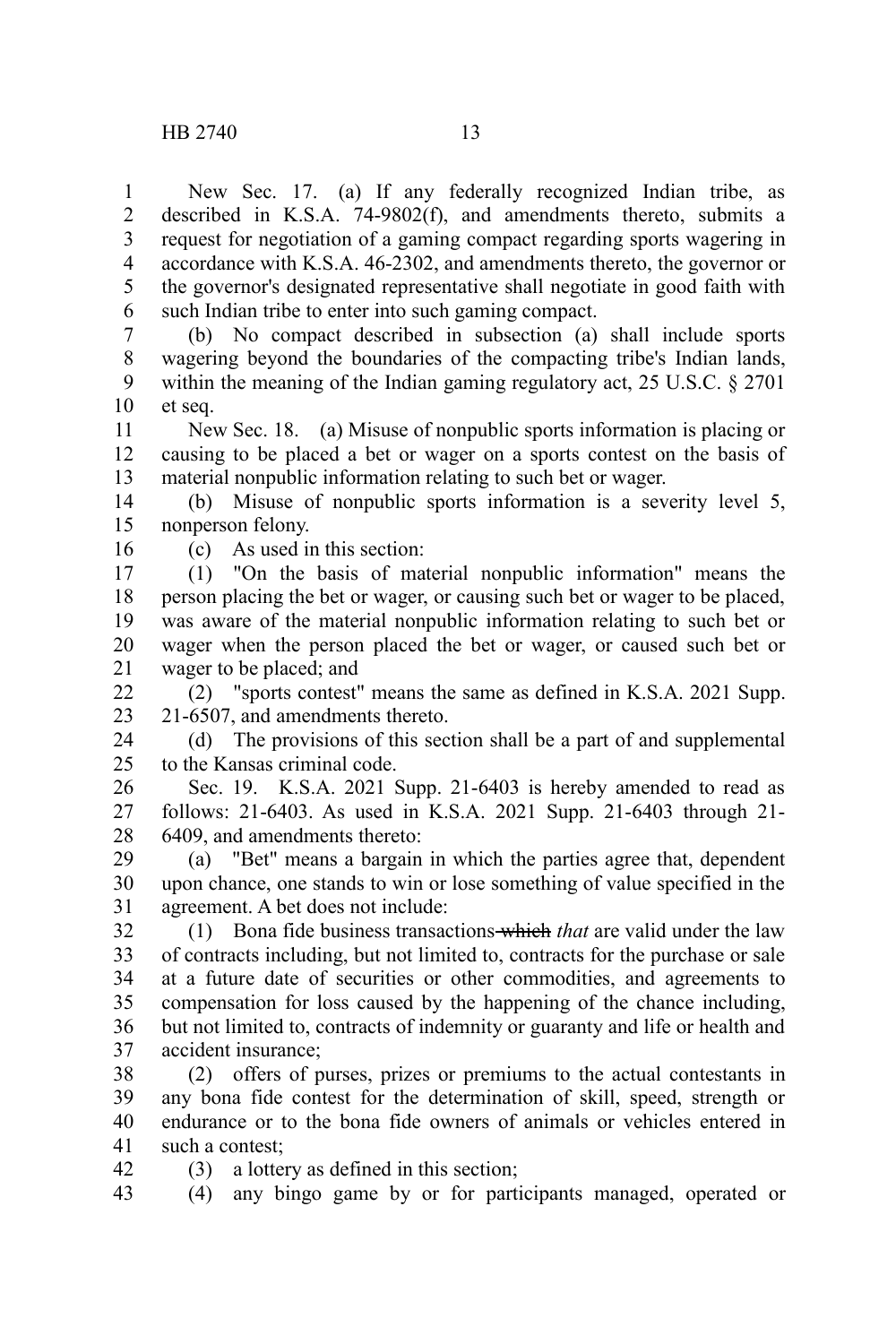conducted in accordance with the laws of the state of Kansas by an organization licensed by the state of Kansas to manage, operate or conduct games of bingo; 1 2 3

(5) a lottery operated by the state pursuant to the Kansas lottery act;

(6) any system of parimutuel wagering managed, operated and conducted in accordance with the Kansas parimutuel racing act; 5 6 7

(7) tribal gaming;

(8) charitable raffles as defined by K.S.A. 75-5173, and amendments thereto: or 8 9

(9) a fantasy sports league as defined in this section; *or*

*(10) sports wagering, as defined in K.S.A. 74-8702, and amendments thereto;* 11 12

(b) "lottery" means an enterprise wherein for a consideration the participants are given an opportunity to win a prize, the award of which is determined by chance. A lottery does not include: 13 14 15

(1) A lottery operated by the state pursuant to the Kansas lottery act; or 16 17

18

4

10

(2) tribal gaming;

(c) "consideration" means anything which *that* is a commercial or financial advantage to the promoter or a disadvantage to any participant. Mere registration without purchase of goods or services; personal attendance at places or events, without payment of an admission price or fee; listening to or watching radio and television programs; answering the telephone or making a telephone call and acts of like nature are not consideration. "Consideration" shall not include sums of money paid by or for: 19 20 21 22 23 24 25 26

(1) Participants in any bingo game managed, operated or conducted in accordance with the laws of the state of Kansas by any bona fide nonprofit religious, charitable, fraternal, educational or veteran organization licensed to manage, operate or conduct bingo games under the laws of the state of Kansas and it shall be conclusively presumed that such sums paid by or for such participants were intended by such participants to be for the benefit of the sponsoring organizations for the use of such sponsoring organizations in furthering the purposes of such sponsoring organizations, as set forth in the appropriate paragraphs of section 501(c) or (d) of the internal revenue code of 1986 and as set forth in K.S.A. 79-4701, and amendments thereto; 27 28 29 30 31 32 33 34 35 36 37

(2) participants in any lottery operated by the state pursuant to the Kansas lottery act; 38 39

(3) participants in any system of parimutuel wagering managed, operated and conducted in accordance with the Kansas parimutuel racing act; or 40 41 42

(4) a person to participate in tribal gaming; 43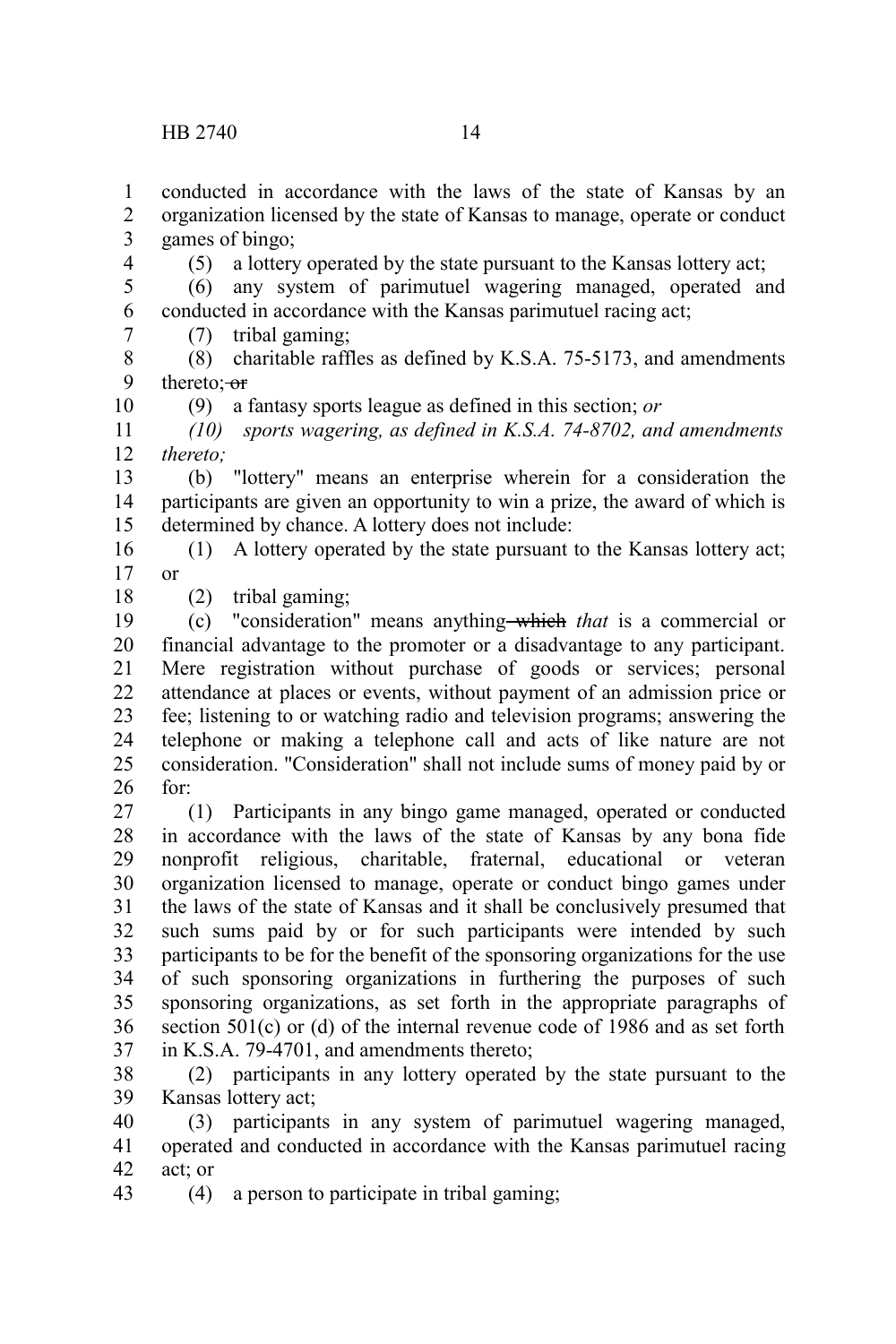(d) "fantasy sports league" means any fantasy or simulation sports game or contest in which no fantasy or simulation sports team is based on the current membership of an actual team that is a member of an amateur or professional sports organization and that meets the following conditions: 1 2 3 4 5

(1) All prizes and awards offered to winning participants are established and made known to the participants in advance of the game or contest and their value is not determined by the number of participants or the amount of any fees paid by those participants; 6 7 8 9

(2) all winning outcomes reflect the relative knowledge and skill of the participants and are determined predominantly by accumulated statistical results of the performance of individual athletes in multiple realworld sporting events; and 10 11 12 13

14

(3) no winning outcome is based:

(A) On the score, point spread or any performance or performances of any single real-world team or any combination of such teams; or 15 16

(B) solely on any single performance of an individual athlete in any single real-world sporting event. 17 18

19

(e) (1) "gambling device" means any:

(A) So-called "slot machine" or any other machine, mechanical device, electronic device or other contrivance an essential part of which is a drum or reel with insignia thereon, and: 20 21 22

(i) Which *That* when operated may deliver, as the result of chance, any money or property; or 23 24

(ii) by the operation of which a person may become entitled to receive, as the result of chance, any money or property; 25 26

(B) other machine, mechanical device, electronic device or other contrivance including, but not limited to, roulette wheels and similar devices, which *that* are equipped with or designed to accommodate the addition of a mechanism that enables accumulated credits to be removed, is equipped with or designed to accommodate a mechanism to record the number of credits removed or is otherwise designed, manufactured or altered primarily for use in connection with gambling, and: 27 28 29 30 31 32 33

(i) Which *That* when operated may deliver, as the result of chance, any money or property; or 34 35

(ii) by the operation of which a person may become entitled to receive, as the result of chance, any money or property; 36 37

(C) subassembly or essential part intended to be used in connection with any such machine, mechanical device, electronic device or other contrivance, but—which *that* is not attached to any such machine, mechanical device, electronic device or other contrivance as a constituent part; or 38 39 40 41 42

(D) any token, chip, paper, receipt or other document which *that* 43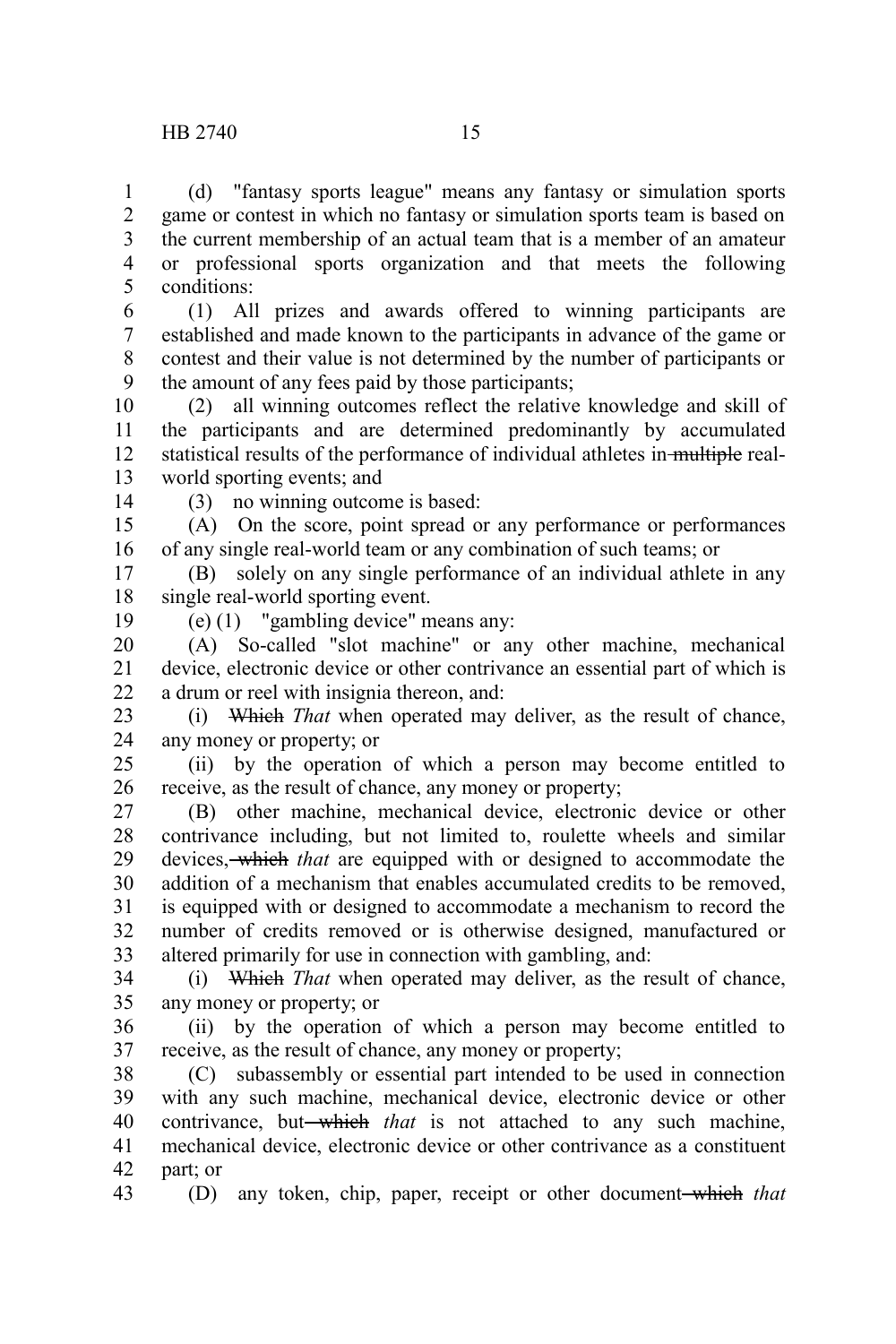evidences, purports to evidence or is designed to evidence participation in a lottery or the making of a bet. 1 2

The fact that the prize is not automatically paid by the device does not affect its character as a gambling device. 3 4

5

(2) "Gambling device" shall not include:

(A) Any machine, mechanical device, electronic device or other contrivance used or for use by a licensee of the Kansas racing *and gaming* commission as authorized by law and rules and regulations adopted by the commission or by the Kansas lottery or Kansas lottery retailers as authorized by law and rules and regulations adopted by the Kansas lottery commission; 6 7 8 9 10 11

(B) any machine, mechanical device, electronic device or other contrivance, such as a coin-operated bowling alley, shuffleboard, marble machine, a so-called pinball machine, or mechanical gun, which *that* is not designed and manufactured primarily for use in connection with gambling, and: 12 13 14 15 16

(i) Which *That* when operated does not deliver, as a result of chance, any money; or 17 18

(ii) by the operation of which a person may not become entitled to receive, as the result of the application of an element of chance, any money; 19 20 21

(C) any so-called claw, crane or digger machine and similar devices which *that* are designed and manufactured primarily for use at carnivals or county or state fairs; or 22 23 24

(D) any machine, mechanical device, electronic device or other contrivance used in tribal gaming; 25 26

(f) "gambling place" means any place, room, building, vehicle, tent or location which *that* is used for any of the following: Making and settling bets; receiving, holding, recording or forwarding bets or offers to bet; conducting lotteries; or playing gambling devices. Evidence that the place has a general reputation as a gambling place or that, at or about the time in question, it was frequently visited by persons known to be commercial gamblers or known as frequenters of gambling places is admissible on the issue of whether it is a gambling place; 27 28 29 30 31 32 33 34

(g) "tribal gaming" means the same as in K.S.A. 74-9802, and amendments thereto; and 35 36

(h) "tribal gaming commission" means the same as in K.S.A. 74- 9802, and amendments thereto. 37 38

Sec. 20. K.S.A. 2021 Supp. 21-6507 is hereby amended to read as follows: 21-6507. (a) Sports bribery is: 39 40

(1) Conferring, or offering or agreeing to confer, any benefit upon a sports participant with intent to influence such participant not to give such participant's best efforts in a sports contest; 41 42 43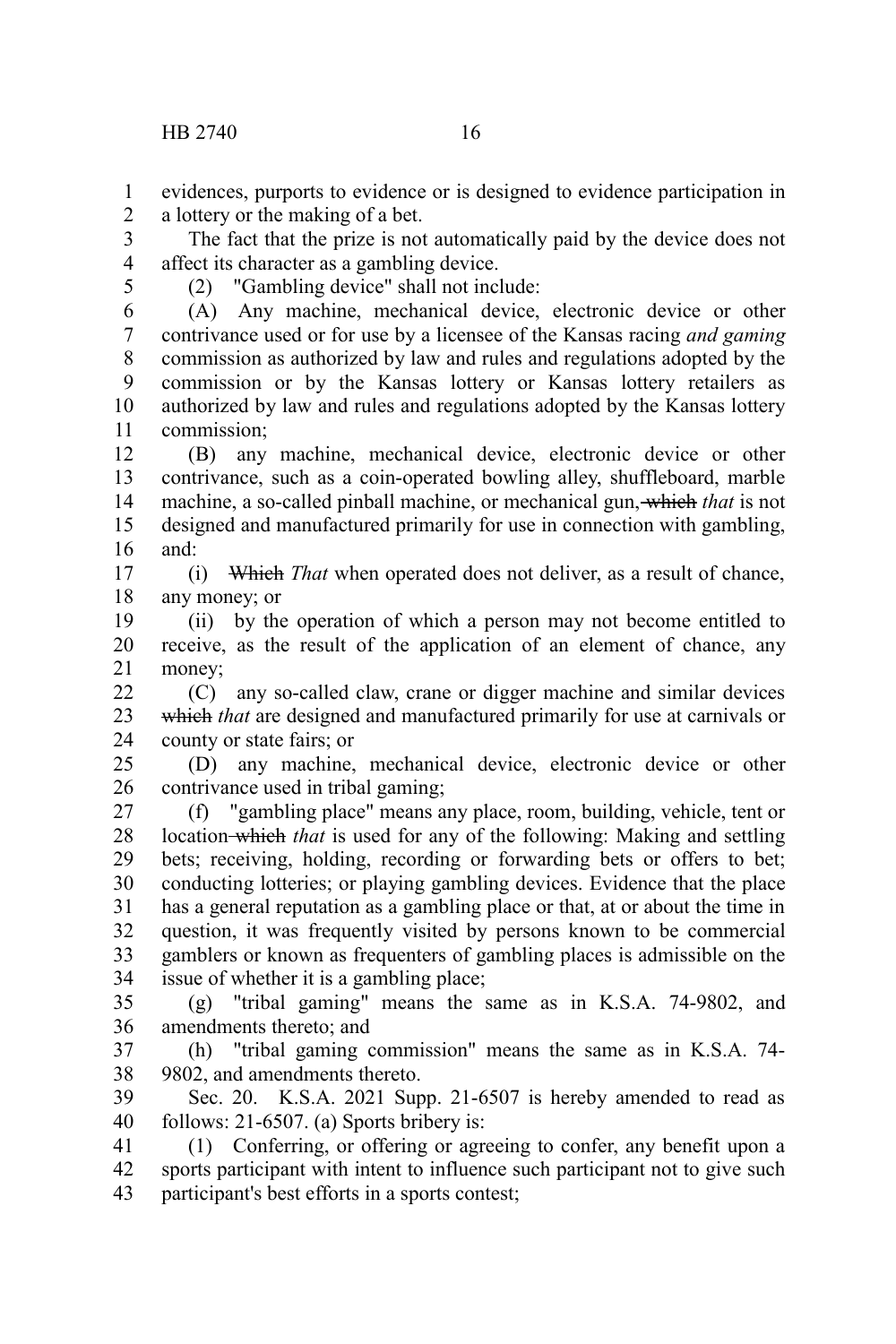(3) accepting, agreeing to accept or soliciting by a sports participant of any benefit from another person upon an understanding that such sports participant will thereby be influenced not to give such participant's best efforts in a sports contest; or 4 5 6 7

(4) accepting, agreeing to accept or soliciting by a sports official any benefit from another person upon an understanding that such official will perform such official's duties improperly*; or* 8 9 10

*(5) match-fixing, as defined in K.S.A. 74-8702, and amendments thereto*. 11 12

13

(b) Sports bribery as defined in:

(1) Subsection (a)(1) or (a)(2) is a severity level 9, nonperson felony; and 14 15

(2) subsection (a)(3) or (a)(4) is a class A nonperson misdemeanor*; and* 16 17

18

*(3) subsection (a)(5) is a severity level 5, nonperson felony*.

(c) As used in this section and K.S.A. 2021 Supp. 21-6508, and amendments thereto: 19 20

(1) "Sports contest" means any professional or amateur sports or athletic game or contest viewed by the public; 21 22

(2) "sports participant" means any person who participates or expects to participate in a sports contest as a player, contestant or member of a team, or as a coach, manager, trainer or other person directly associated with a player, contestant or team; and 23 24 25 26

(3) "sports official" means any person who acts or expects to act in a sports contest as an umpire, referee, judge or otherwise to officiate at a sports contest. 27 28 29

Sec. 21. K.S.A. 46-2301 is hereby amended to read as follows: 46- 2301. As used in this act *K.S.A. 46-2301 through 46-2304, and amendments thereto, and section 17, and amendments thereto*: 30 31 32

(a) "Class III gaming" has the meaning provided by the Indian gaming regulatory act (25 U.S.C. 2701 et seq.). 33 34

(b) "Gaming compact" means a tribal-state compact regarding class III gaming as provided by section 11 of the Indian gaming regulatory act (25 U.S.C. 2710). 35 36 37

(c) "Committee" or "joint committee" means the joint committee on state-tribal relations. 38 39

Sec. 22. K.S.A. 74-8702 is hereby amended to read as follows: 74- 8702. As used in the Kansas lottery act, unless the context otherwise requires: 40 41 42

(a) "Ancillary lottery gaming facility operations" means additional 43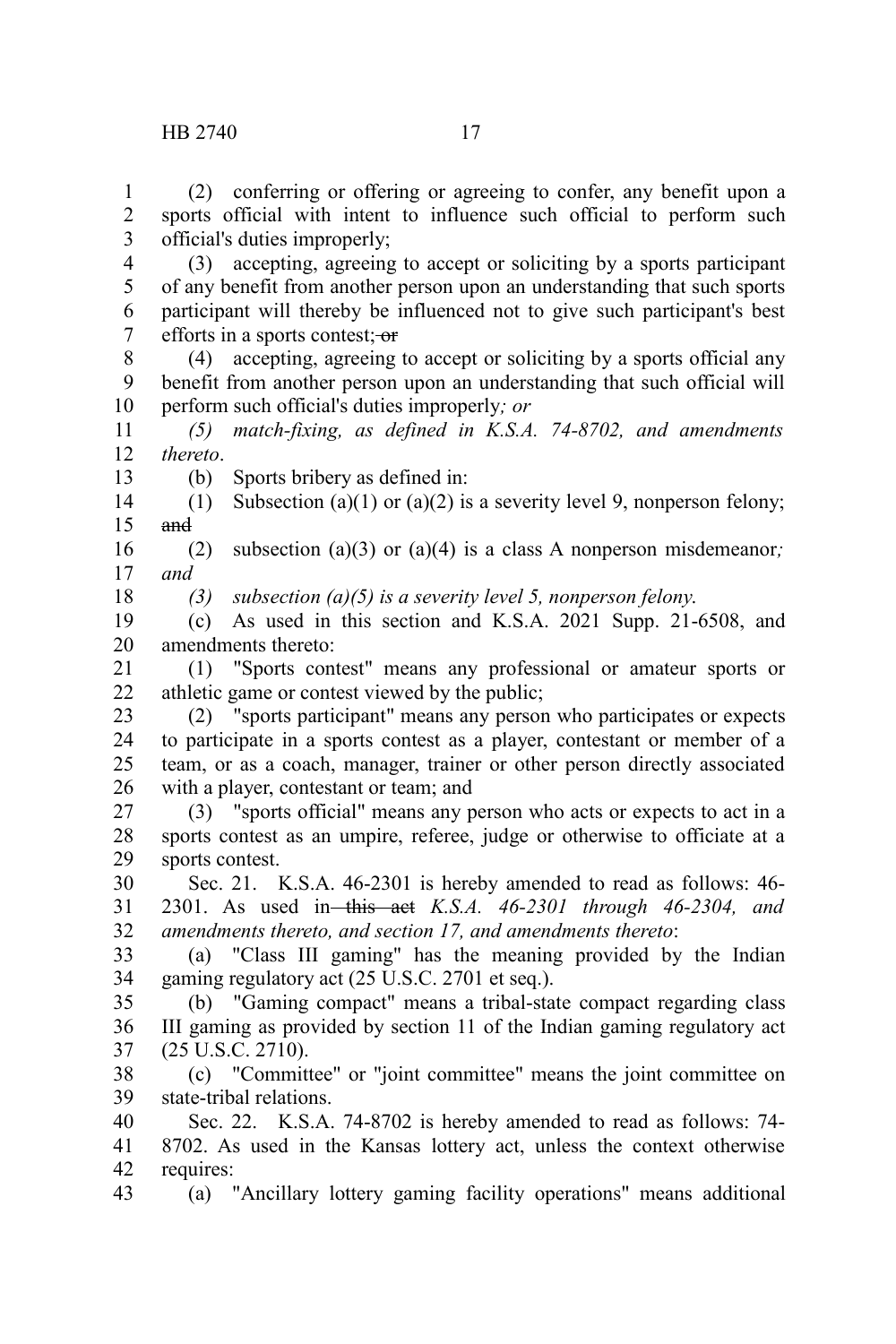non-lottery facility game products and services not owned and operated by the state which *that* may be included in the overall development associated with the lottery gaming facility. Such operations may include, but are not limited to, restaurants, hotels, motels, museums or entertainment facilities. 1 2 3 4

5

(b) "Commission" means the Kansas lottery commission.

(c) *(1)* "Electronic gaming machine" means any electronic, electromechanical, video or computerized device, contrivance or machine authorized by the Kansas lottery which *that*, upon insertion of cash, tokens, electronic cards or any consideration, is available to play, operate or simulate the play of a game authorized by the Kansas lottery pursuant to the Kansas expanded lottery act, including, but not limited to, bingo, poker, blackjack, keno and slot machines, and which *that* may deliver or entitle the player operating the machine to receive cash, tokens, merchandise or credits that may be redeemed for cash. Electronic gaming machines may use bill validators and may be single-position reel-type, single or multi-game video and single-position multi-game video electronic game, including, but not limited to, poker, blackjack and slot machines. Electronic gaming machines shall be directly linked to a central computer at a location determined by the executive director for purposes of security, monitoring and auditing. 6 7 8 9 10 11 12 13 14 15 16 17 18 19 20

*(2) "Electronic gaming machine" does not mean an historical horse race machine, as defined in K.S.A. 74-8802, and amendments thereto.* 21 22

(d) "Executive director" means the executive director of the Kansas lottery. 23 24

(e) "Gaming equipment" means any electric, electronic, computerized or electromechanical machine, mechanism, supply or device or any other equipment, which *that* is: (1) Unique to the Kansas lottery and used pursuant to the Kansas lottery act; and (2) integral to the operation of an electronic gaming machine or lottery facility game; and (3) affects the results of an electronic gaming machine or lottery facility game by determining win or loss. 25 26 27 28 29 30 31

(f) "Gaming zone" means: (1) The northeast Kansas gaming zone, which consists of Wyandotte county; (2) the southeast Kansas gaming zone, which consists of Crawford and Cherokee counties; (3) the south central Kansas gaming zone, which consists of Sedgwick and Sumner counties; and (4) the southwest Kansas gaming zone, which consists of Ford county. 32 33 34 35 36 37

(g) "Gray machine" means any mechanical, electro-mechanical or electronic device, capable of being used for gambling, that is: (1) Not authorized by the Kansas lottery; (2) not linked to a lottery central computer system; (3) available to the public for play; or (4) capable of simulating a game played on an electronic gaming machine or any similar gambling game authorized pursuant to the Kansas expanded lottery act. 38 39 40 41 42 43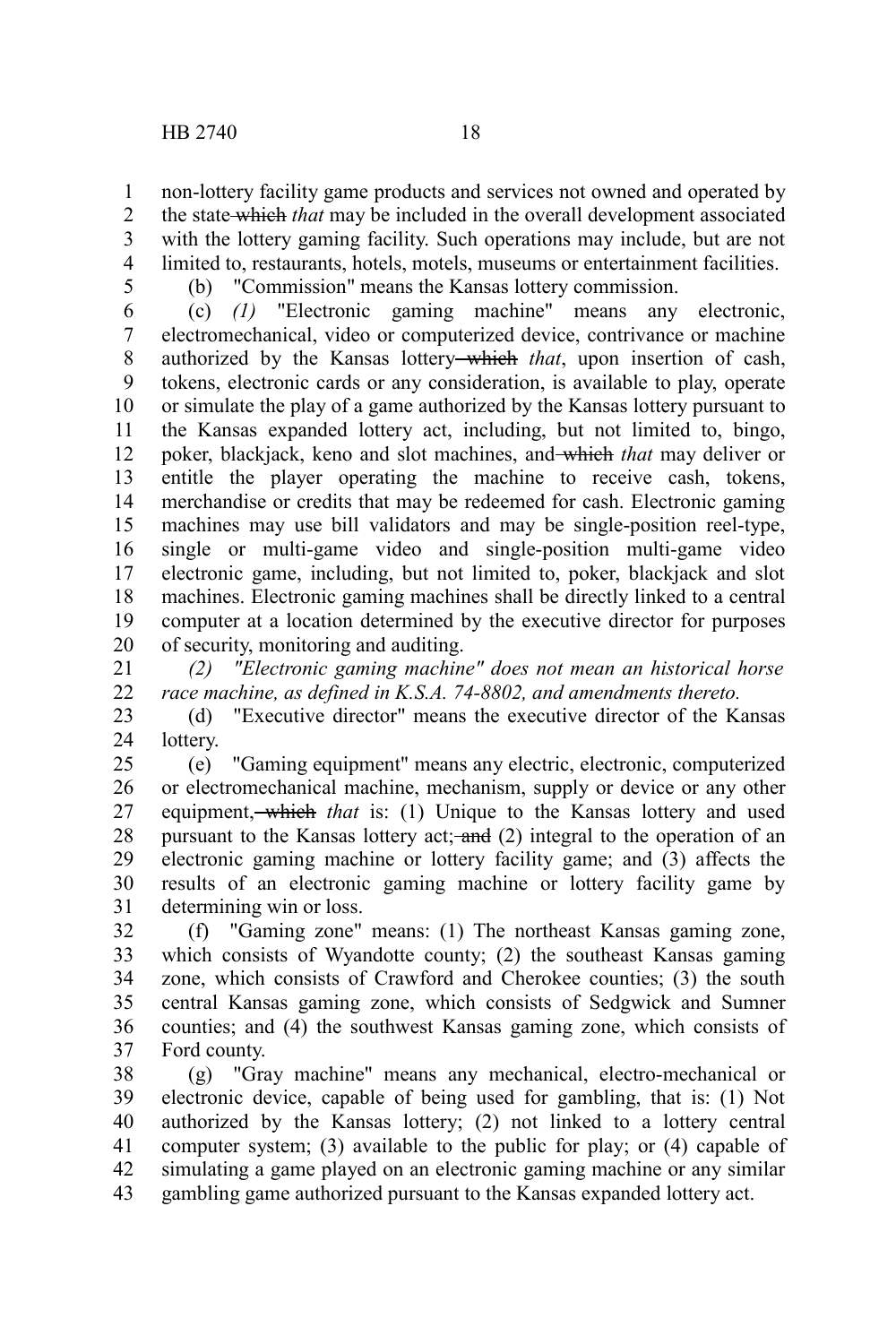*(h) "Interactive sports wagering platform" means sports wagering made available over the internet, including through websites and mobile device applications, that accepts wagers or bets and pays prizes to persons physically located within the geographical boundaries of the state of Kansas by and through a lottery gaming facility manager.* 1 2 3 4 5

 $\left(\frac{h}{h}\right)(i)$  (1) "Instant bingo vending machine" means a machine or electronic device that is purchased or leased by a licensee, as defined by K.S.A. 75-5173, and amendments thereto, from a distributor who has been issued a distributor registration certificate pursuant to K.S.A. 75-5184, and amendments thereto, or leased from the Kansas lottery in fulfillment of the Kansas lottery's obligations under an agreement between the Kansas lottery and a licensee entered into pursuant to K.S.A. 75-5189, and amendments thereto, and the sole purpose of which is to: 6 7 8 9 10 11 12 13

(A) Dispense a printed physical instant bingo ticket after a purchaser inserts cash or other form of consideration into the machine; and 14 15

(B) allow purchasers to manually check the winning status of the instant bingo ticket. 16 17

18

(2) "Instant bingo vending machine" shall not:

(A) Provide a visual or audio representation of a bingo card or an electronic gaming machine; 19 20

(B) visually or functionally have the same characteristics of an electronic instant bingo game or an electronic gaming machine; 21 22

(C) automatically determine or display the winning status of any dispensed instant bingo ticket; 23 24

(D) extend or arrange credit for the purchase of an instant bingo ticket; 25 26

(E) dispense any winnings; 27

(F) dispense any prize;

(G) dispense any evidence of a prize other than an instant bingo ticket; 29 30

(H) provide free instant bingo tickets or any other item that can be redeemed for cash; or 31 32

33

28

(I) dispense any other form of a prize to a purchaser.

All physical instant bingo tickets dispensed by an instant bingo vending machine shall be purchased by a licensee, as defined by K.S.A. 75-5173, and amendments thereto, from a registered distributor. 34 35 36

No*Not* more than two instant bingo vending machines may be located on the premises of each licensee location. 37 38

 $\overline{(i)}$ *(i)* "Kansas lottery" means the state agency created by this act to operate a lottery or lotteries pursuant to this act. 39 40

 $\left(\frac{1}{i}\right)$  /(k) "Lottery" or "state lottery" means the lottery or lotteries operated pursuant to this act. 41 42

(k)*(l) (1)* "Lottery facility games" means any electronic gaming 43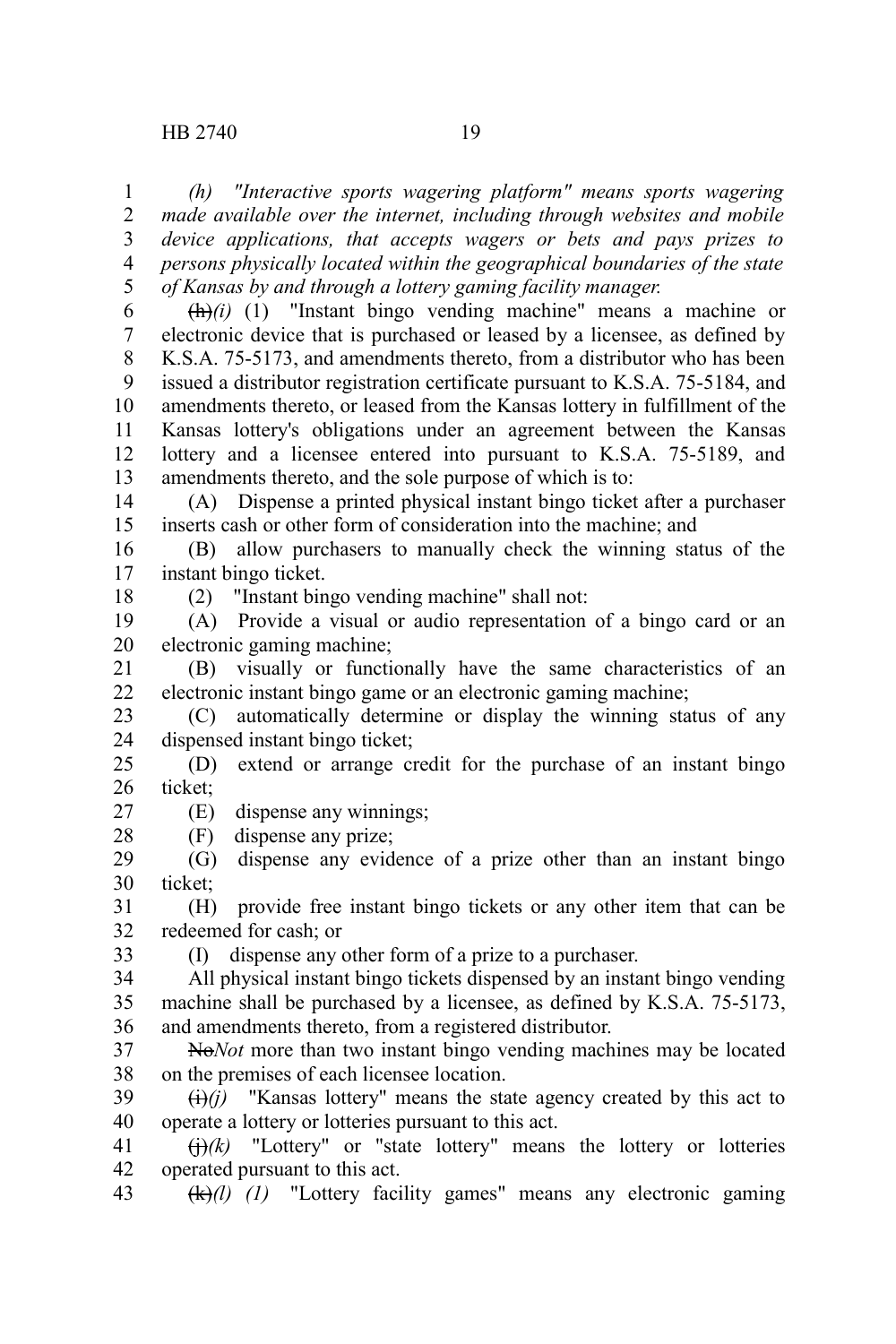machines and any other games-which *that*, as of January 1, 2007, are authorized to be conducted or operated at a tribal gaming facility, as defined in K.S.A. 74-9802, and amendments thereto, located within the boundaries of this state. 1 2 3 4

*(2) "Lottery facility games" does not include sports wagering or historical horse race machines, as defined in K.S.A. 74-8802, and amendments thereto.* 5 6 7

(l)*(m)* "Lottery gaming enterprise" means an entertainment enterprise which *that* includes a lottery gaming facility authorized pursuant to the Kansas expanded lottery act and ancillary lottery gaming facility operations that have a coordinated business or marketing strategy. A lottery gaming enterprise shall be designed to attract to its lottery gaming facility consumers who reside outside the immediate area of such enterprise. 8 9 10 11 12 13

(m)*(n)* "Lottery gaming facility" means that portion of a building used for the purposes of operating, managing and maintaining lottery facility games. 14 15 16

 $\overline{(n)}$ ( $\overline{o}$ ) "Lottery gaming facility expenses" means normal business expenses, as defined in the lottery gaming facility management contract, associated with the ownership and operation of a lottery gaming facility. 17 18 19

 $\overrightarrow{(0)}(p)$  "Lottery gaming facility management contract" means a contract, subcontract or collateral agreement between the state and a lottery gaming facility manager for the management of a lottery gaming facility, the business of which is owned and operated by the Kansas lottery, negotiated and signed by the executive director on behalf of the state. 20 21 22 23 24

(p)*(q)* "Lottery gaming facility manager" means a corporation, limited liability company, resident Kansas American Indian tribe or other business entity authorized to construct and manage, or manage alone, pursuant to a lottery gaming facility management contract with the Kansas lottery, and on behalf of the state, a lottery gaming enterprise and lottery gaming facility. 25 26 27 28 29 30

 $\left(\frac{d}{dx}\right)(r)$  "Lottery gaming facility revenues" means the total revenues from lottery facility games at a lottery gaming facility after all related prizes are paid. *The term "lottery gaming facility revenues" does not include sports wagering revenues.* 31 32 33 34

 $(r)(s)$  (1) "Lottery machine" means any machine or device that allows a purchaser to insert cash or other form of consideration and may deliver as the result of an element of chance, regardless of the skill required by the purchaser, a prize or evidence of a prize, including, but not limited to: 35 36 37 38

(A) Any machine or device in which the prize or evidence of a prize is determined by both chance and the purchaser's or purchasers' skill, including, but not limited to, any machine or device on which a lottery game or lottery games, such as poker or blackjack, are played; or 39 40 41 42

(B) any machine or device in which the prize or evidence of a prize is 43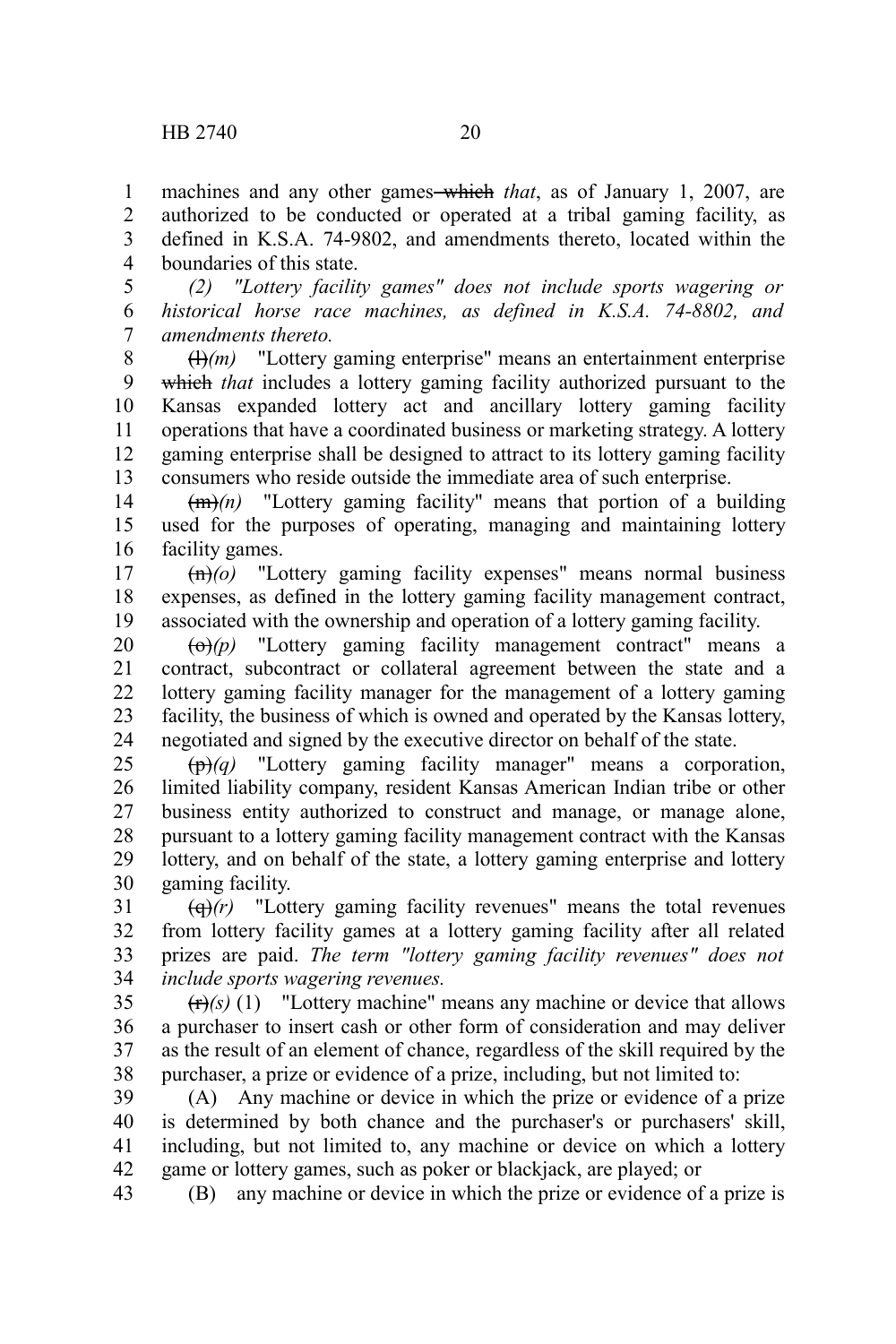determined only by chance, including, but not limited to, any slot machine or bingo machine. 1 2

(2) "Lottery machine" shall not mean:

(A) Any food vending machine defined by K.S.A. 36-501, and amendments thereto; 4 5

(B) any nonprescription drug machine authorized under K.S.A. 65- 650, and amendments thereto; 6 7

(C) any machine which *that* dispenses only bottled or canned soft drinks, chewing gum, nuts or candies; 8 9

(D) any machine excluded from the definition of gambling devices under K.S.A. 21-4302(d), prior to its repeal, or K.S.A. 2021 Supp. 21- 6403, and amendments thereto; 10 11 12

(E) any electronic gaming machine or lottery facility game operated in accordance with the provisions of the Kansas expanded lottery act; 13 14

15 16

31

3

(F) any lottery ticket vending machine; or (G) any instant bingo vending machine.

 $(\frac{\epsilon}{\epsilon})$ (t) "Lottery retailer" means any person with whom the Kansas lottery has contracted to sell lottery tickets or shares, or both, to the public. 17 18

 $(t)$ (u) (1) "Lottery ticket vending machine" means a machine or similar electronic device owned or leased by the Kansas lottery, the sole purposes of which are to: 19 20 21

(A) Dispense a printed physical ticket, such as a lottery ticket, a keno ticket, a pull tab ticket or a coupon, the coupon of which must be redeemed through something other than a lottery ticket vending machine, after a purchaser inserts cash or other form of consideration into the machine; 22 23 24 25 26

(B) allow purchasers to manually check the winning status of a Kansas lottery ticket; and 27 28

(C) display advertising, promotions and other information pertaining to the Kansas lottery. 29 30

(2) "Lottery ticket vending machine" shall not:

(A) Provide a visual or audio representation of an electronic gaming machine; 32 33

(B) visually or functionally have the same characteristics of an electronic gaming machine; 34 35

(C) automatically determine or display the winning status of any dispensed ticket; 36 37

- (D) extend or arrange credit for the purchase of a ticket; 38
- (E) dispense any winnings; 39
- (F) dispense any prize; 40

(G) dispense any evidence of a prize other than the lottery ticket, keno ticket, pull tab ticket or any free Kansas lottery ticket received as a result of the purchase of another Kansas lottery ticket; 41 42 43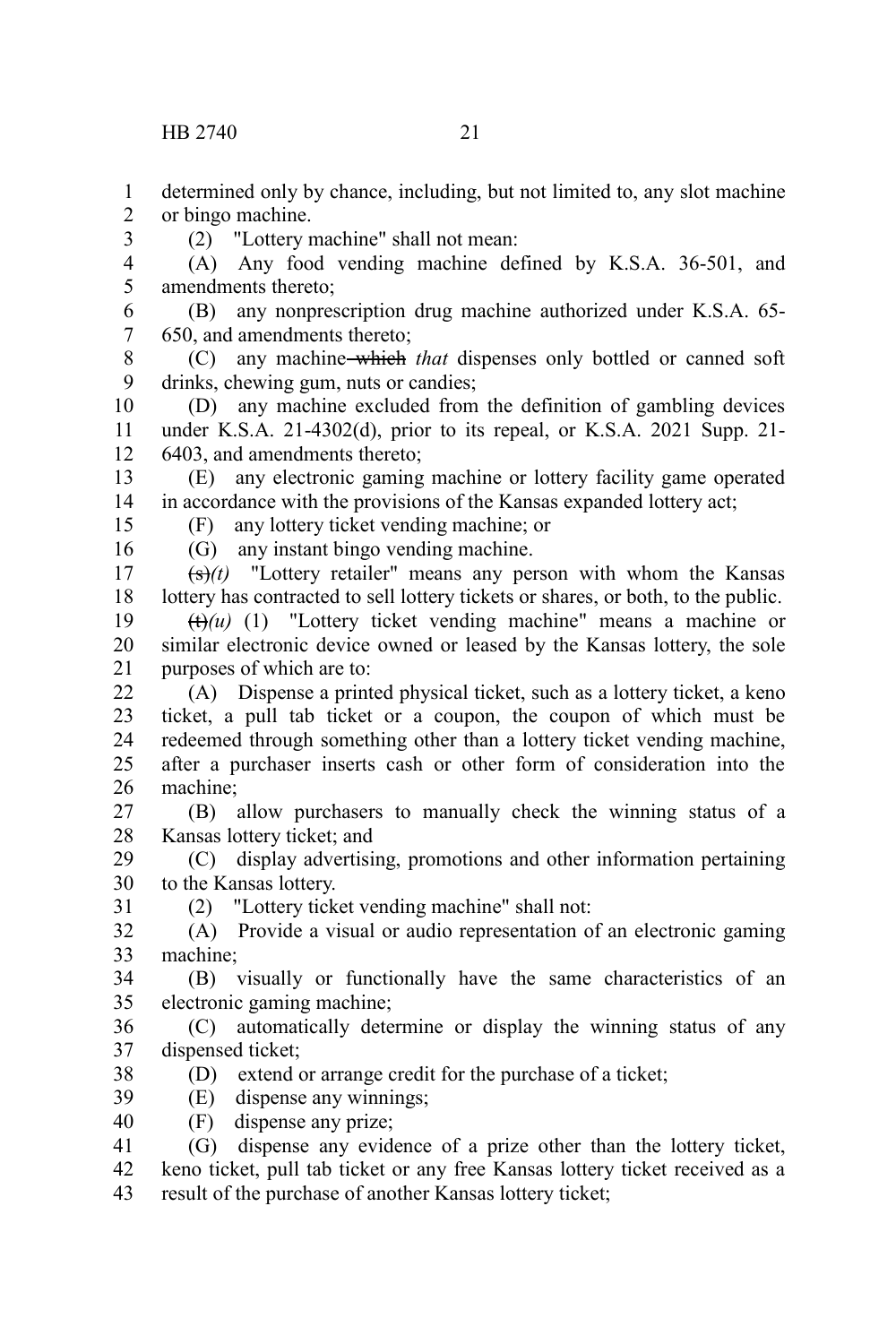(H) provide free games or any other item that can be redeemed for cash; or 1 2

3

(I) dispense any other form of a prize to a purchaser.

No*Not* more than two lottery ticket vending machines may be located at each Kansas lottery retailer selling location. 4 5

Lottery ticket vending machines may only dispense the printed physical lottery ticket, keno ticket or pull tab ticket, including any free Kansas lottery ticket received as a result of the purchase of another Kansas lottery ticket, and change from a purchase to the purchaser. Any winnings from a lottery ticket vending machine shall be redeemed only for cash or check by a lottery retailer or by cash, check or other prize from the office of the Kansas lottery. 6 7 8 9 10 11 12

 $\left(\frac{u}{v}\right)(v)$  (1) "Major procurement" means any gaming product or service, including, but not limited to, facilities, advertising and promotional services, annuity contracts, prize payment agreements, consulting services, equipment, tickets and other products and services unique to the Kansas lottery, but not including materials, supplies, equipment and services common to the ordinary operations of state agencies. 13 14 15 16 17 18

(2) "Major procurement" shall not mean any product, service or other matter covered by or addressed in the Kansas expanded lottery act or a lottery gaming facility management contract or racetrack gaming facility management contract executed pursuant to the Kansas expanded lottery act. 19 20 21 22 23

*(w) "Marketing agreement" means an agreement entered into between a professional sports team or other marketing entity and a lottery gaming facility manager for the purposes described in section 4, and amendments thereto.* 24 25 26 27

28

*(x) "Marketing entity" means:*

*(1) A corporation, limited liability company, partnership or other business entity registered to do business in this state; or* 29 30

31

*(2) a nonprofit fraternal or veterans organization.*

*(y) "Match-fixing" means to arrange or determine any action that occurs during a sporting event, including, but not limited to, any action resulting in the final outcome of such sporting event, for financial gain.* 32 33 34

 $(v)(z)$  "Net electronic gaming machine income" means all cash or other consideration utilized to play an electronic gaming machine operated at a racetrack gaming facility, less all cash or other consideration paid out to winning players as prizes. 35 36 37 38

*(aa) "Nonprofit fraternal organization" means any organization within this state that exists for the common benefit, brotherhood or other interests of its members and is authorized by its written constitution, charter, articles of incorporation or bylaws to engage in a fraternal, civic or service purpose within this state and has been determined by the* 39 40 41 42 43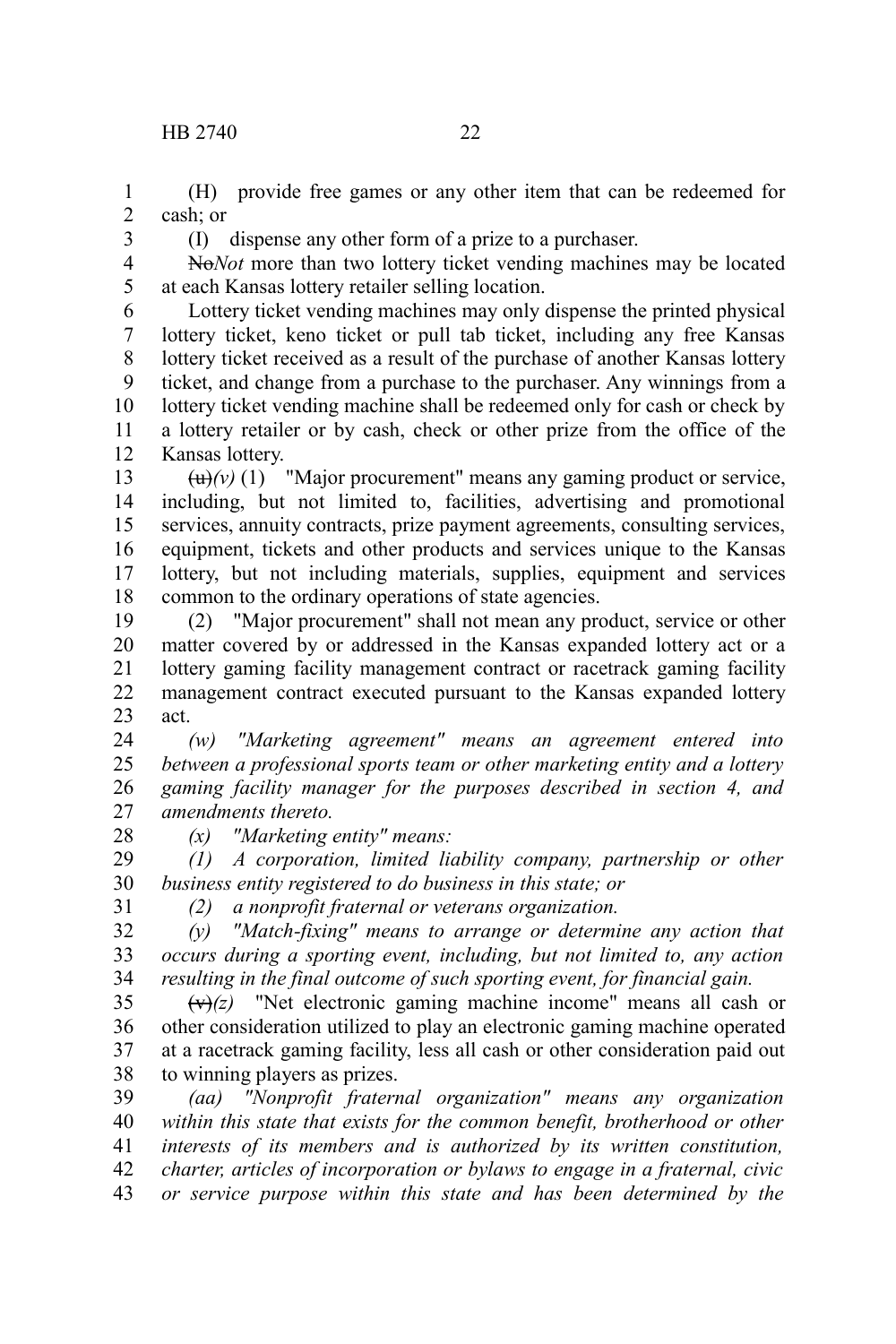*executive director to be organized and operated as a bona fide fraternal organization and that has been exempted from the payment of federal income taxes as provided by section 501(c)(8) or section 501(c)(10) of the federal internal revenue code of 1986, as amended, or determined to be organized and operated as a bona fide nonprofit fraternal organization by the executive director.*  1 2 3 4 5 6

*(bb) "Nonprofit veterans' organization" means any organization within this state or any branch, lodge or chapter of a national or state organization within this state, the membership of which consists exclusively of individuals who qualify for membership because they were or are members of the armed services or forces of the United States, or an auxiliary unit or society of such a nonprofit veterans' organization, the membership of which consists exclusively of individuals who were or are members of the armed services or forces of the United States, or are cadets, or are spouses, widows or widowers of individuals who were or are members of the armed services or forces of the United States, and of which no part of the net earnings inures to the benefit of any private shareholder or individual member of such organization, and has been determined by the executive director to be organized and operated as a bona fide veterans' organization and that has been exempted from the payment of federal income taxes as provided by section 501(c)(4) or 501(c)(19) of the federal internal revenue code of 1986, as amended, or determined to be organized and operated as a bona fide nonprofit veterans' organization by the executive director.* 7 8 9 10 11 12 13 14 15 16 17 18 19 20 21 22 23 24

(w)*(cc)* "Organization licensee" has the meaning provided by *means the same as defined in* K.S.A. 74-8802, and amendments thereto. 25 26

(x)*(dd)* "Parimutuel licensee" means a facility owner licensee or facility manager licensee under the Kansas parimutuel racing act. 27 28

(y)*(ee)* "Parimutuel licensee location" means a racetrack facility, as defined in K.S.A. 74-8802, and amendments thereto, owned or managed by the parimutuel licensee. A parimutuel licensee location may include *includes* any existing structure at such racetrack facility or any structure that may be constructed on real estate where such racetrack facility is located. 29 30 31 32 33 34

(z)*(ff)* "Person" means any natural person, association, limited liability company, corporation or partnership. 35 36

*(gg) "Primary facility" means the stadium or arena where a professional sports team hosts competitive games in accordance with such team's league rules.* 37 38 39

 $(aa)/(hh)$  "Prize" means any prize paid directly by the Kansas lottery pursuant to the Kansas lottery act or the Kansas expanded lottery act or any rules and regulations adopted pursuant to either act. 40 41 42

*(ii) "Professional sports team" means an athletic team, whose* 43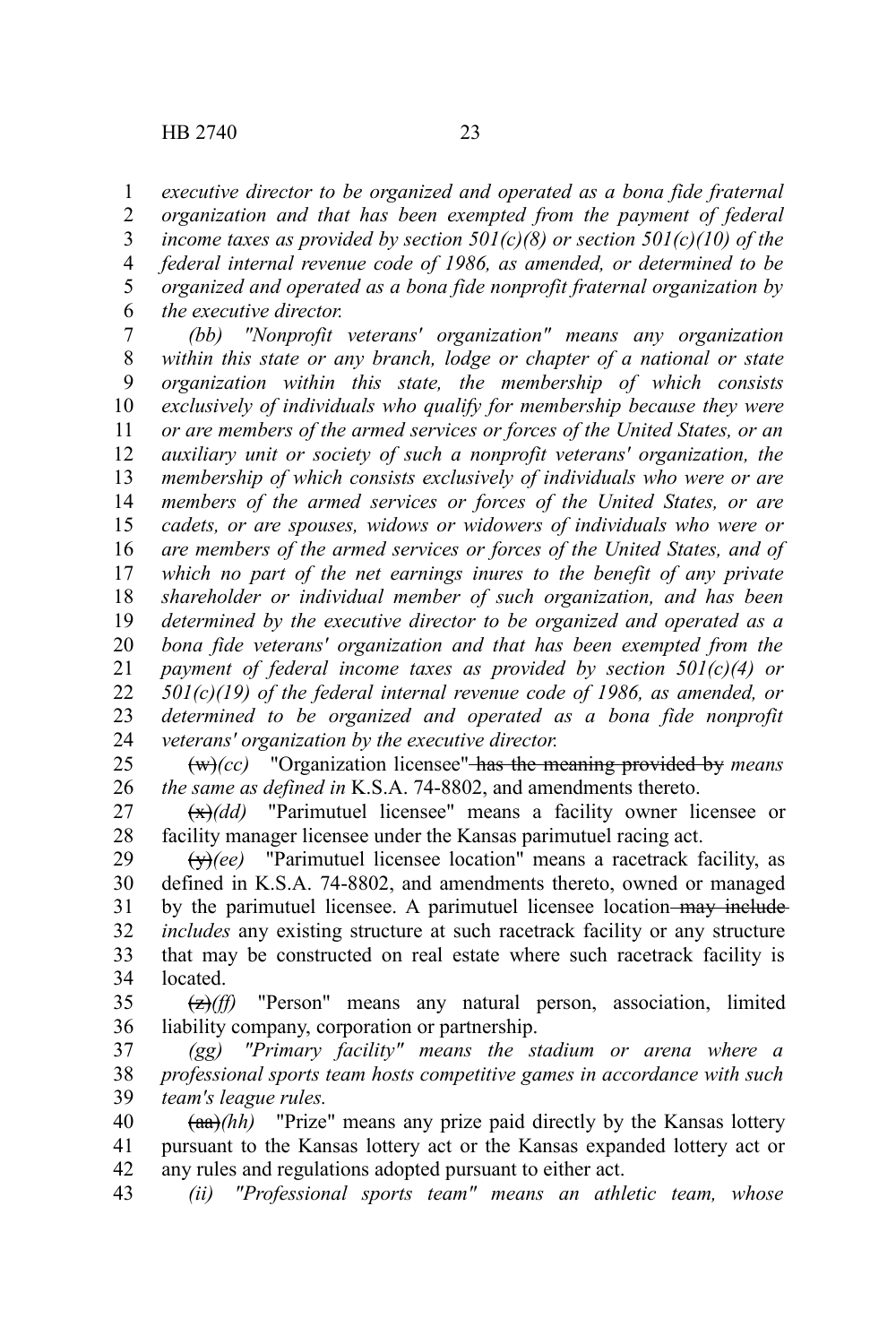*primary facility is located in Kansas, that operates at the major league* 1

*level in the sport of baseball, basketball, football, ice hockey or soccer.* 2

(bb)*(jj)* "Progressive electronic game" means a game played on an electronic gaming machine for which the payoff increases uniformly as the game is played and for which the jackpot, determined by application of a formula to the income of independent, local or interlinked electronic gaming machines, may be won. 3 4 5 6 7

(cc)*(kk)* "Racetrack gaming facility" means that portion of a parimutuel licensee location where electronic gaming machines are operated, managed and maintained. 8 9 10

(dd)*(ll)* "Racetrack gaming facility management contract" means an agreement between the Kansas lottery and a racetrack gaming facility manager, negotiated and signed by the executive director on behalf of the state, for placement of electronic gaming machines owned and operated by the state at a racetrack gaming facility. 11 12 13 14 15

(ee)*(mm)* "Racetrack gaming facility manager" means a parimutuel licensee specifically certified by the Kansas lottery to become a certified racetrack gaming facility manager and offer electronic gaming machines for play at the racetrack gaming facility. 16 17 18 19

(ff)*(nn)* "Returned ticket" means any ticket which *that* was transferred to a lottery retailer, which *that* was not sold by the lottery retailer and which *that* was returned to the Kansas lottery for refund by issuance of a credit or otherwise. 20 21 22 23

(gg)*(oo)* "Share" means any intangible manifestation authorized by the Kansas lottery to prove participation in a lottery game, except as provided by the Kansas expanded lottery act. 24 25 26

*(pp) "Sports governing body" means the organization that prescribes the final rules and enforces codes of conduct with respect to a sporting event and the participants in such event.* 27 28 29

*(qq) (1) "Sporting event" means any professional or collegiate sport or athletic event, motor race event or any other special event authorized by the commission that has not occurred at the time wagers are placed on such event.* 30 31 32 33 34

*(2) The term "sporting event" does not include:*

*(A) Any horse race that is subject to the provisions of the Kansas parimutuel racing act, K.S.A. 74-8801 et seq., and amendments thereto;* 35 36

*(B) any greyhound race; or* 37

*(C) any sporting or athletic event where a majority of the participants are less than 18 years of age.* 38 39

*(rr) (1) "Sports wagering" means placing a wager or bet on one or more sporting events, or any portion thereof, or on the individual performance statistics of athletes participating in a sporting event, or combination of sporting events, by any system or method of wagering at or* 40 41 42 43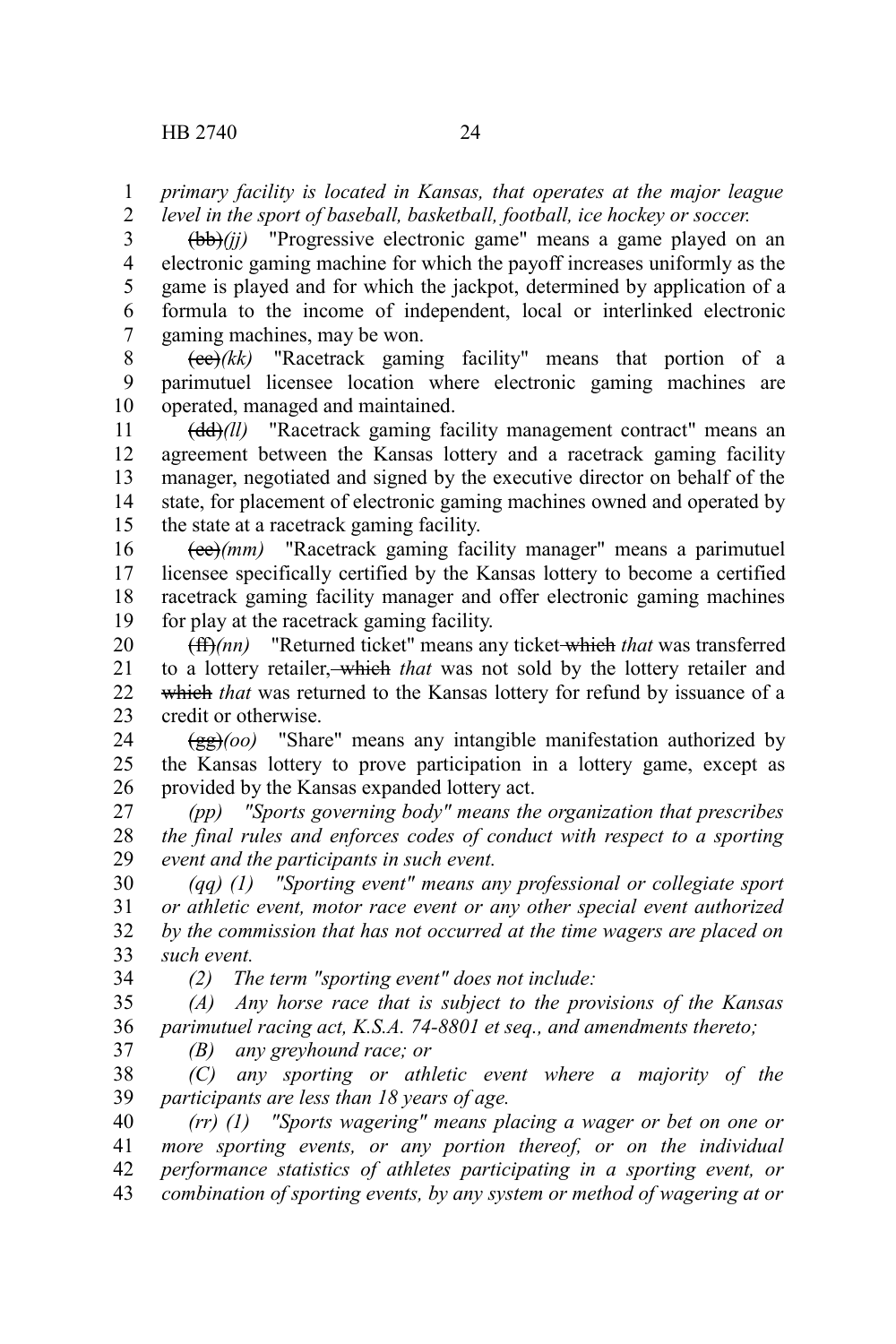*through a lottery gaming facility, including through an interactive sports wagering platform. "Sports wagering" includes, but is not limited to, single game wagers, teaser wagers, parlays, over-under wagers, moneyline wagers, pools, exchange wagering, in-game wagers, in-play wagers, proposition wagers, straight wagers and such other wagers approved by the commission.* 1 2 3 4 5 6

7

*(2) The term "sports wagering" shall not include:*

*(A) Parimutuel wagering, as defined in K.S.A. 74-8802, and amendments thereto; or* 8 9

*(B) fantasy sports leagues, as defined in K.S.A. 2021 Supp. 21-6403, and amendments thereto.* 10 11

*(ss) "Sports wagering revenues" means wagering revenue generated from sports wagering that is an amount equal to the total wagers less any voided wagers and any amounts paid as prizes.* 12 13 14

*(tt) "Sports wagering supplier" means a person providing goods, services, software or any other components necessary for the determination of the odds or the outcomes of any wager on a sporting event, directly or indirectly, to a lottery gaming facility manager, including data feeds and odds services, that is licensed under section 3, and amendments thereto.* 15 16 17 18 19 20

(hh)*(uu)* "Ticket" means any tangible evidence issued by the Kansas lottery to prove participation in a lottery game*, including a sports wager,* other than a lottery facility game. 21 22 23

(ii)*(vv)* "Token" means a representative of value, of metal or other material, which *that* is not legal tender, redeemable for cash only by the issuing lottery gaming facility manager or racetrack gaming facility manager and which *that* is issued and sold by a lottery gaming facility manager or racetrack gaming facility manager for the sole purpose of playing an electronic gaming machine or lottery facility game. 24 25 26 27 28 29

(jj)*(ww)* "Vendor" means any person who has entered into a major procurement contract with the Kansas lottery. 30 31

(kk)*(xx)* "Video lottery machine" means any electronic video game machine that, upon insertion of cash, is available to play or simulate the play of a video game authorized by the commission, including, but not limited to, bingo, poker, black jack and keno, and which uses a video display and microprocessors and in which, by chance, the player may receive free games or credits that can be redeemed for cash. 32 33 34 35 36 37

*(yy) "Wager" or "bet" means a bargain in which the parties agree that, dependent upon chance, one stands to win or lose something of value specified in the agreement.* 38 39 40

Sec. 23. K.S.A. 74-8710 is hereby amended to read as follows: 74- 8710. (a) The commission, upon the recommendation of the executive director, shall adopt rules and regulations governing the establishment and 41 42 43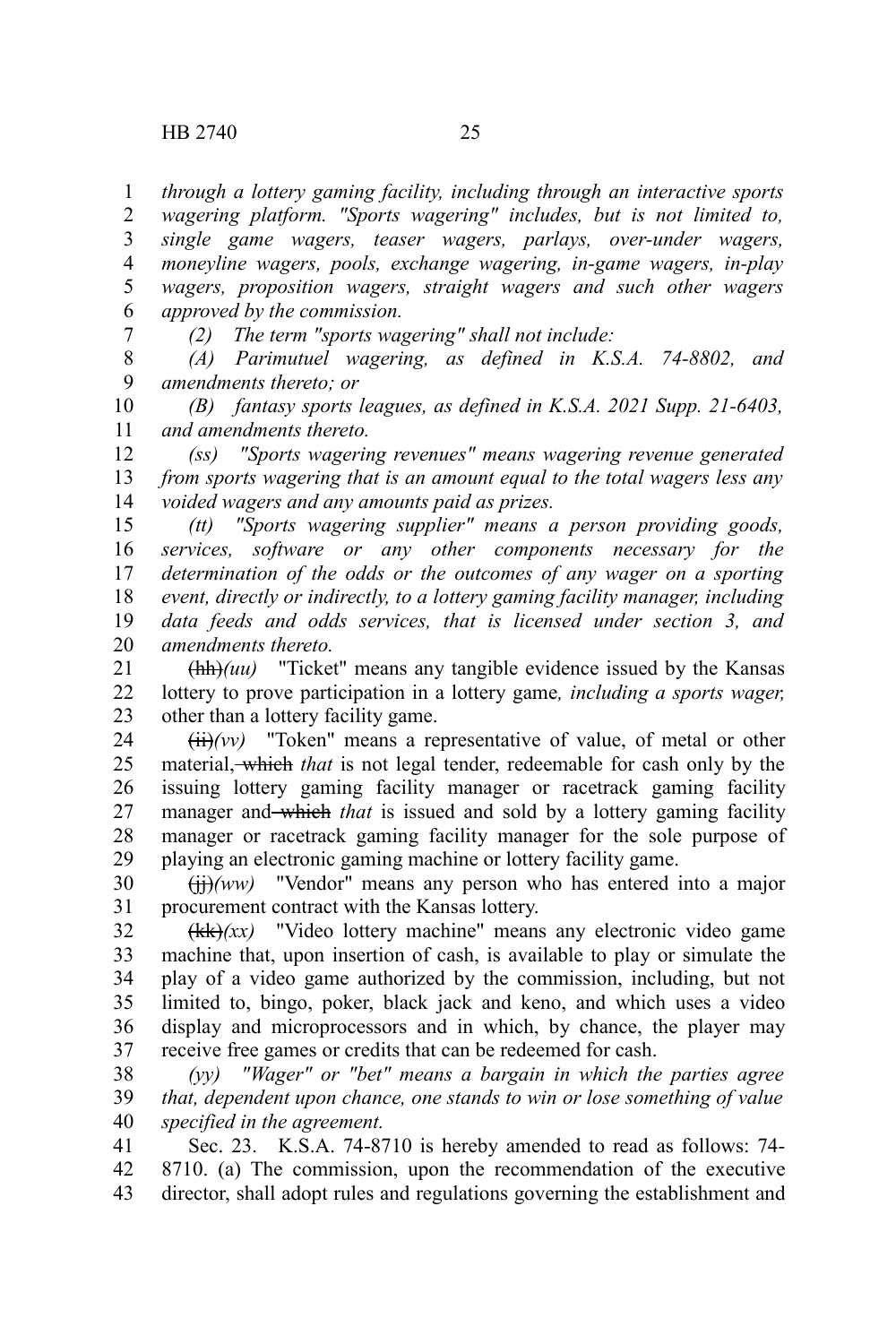operation of a state lottery, sales of lottery tickets-and, the operation of lottery gaming facilities and racetrack gaming facilities *and the operation of sports wagering* as necessary to carry out the purposes of the Kansas lottery act and the Kansas expanded lottery act. Temporary rules and regulations may be adopted by the commission without being subject to the provisions and requirements of K.S.A. 77-415 through 77-438, and amendments thereto, but shall be subject to approval by the attorney general as to legality and shall be filed with the secretary of state and published in the Kansas register. Temporary and permanent rules and regulations may include, but shall not be limited to: 1 2 3 4 5 6 7 8 9 10

(1) Subject to the provisions of subsection (c), the types of lottery games to be conducted, including, but not limited to, instant lottery, -online *online*, traditional games, lottery facility games and electronic gaming machine games but not including games on video lottery machines or lottery machines. 11 12 13 14 15

(2) The manner of selecting the winning tickets or shares, except that, if a lottery game utilizes a drawing of winning numbers, a drawing among entries or a drawing among finalists, such drawings shall always be open to the public and shall be recorded on both video and audio tape. 16 17 18 19

(3) The manner of payment of prizes to the holders of winning tickets or shares. 20 21

(4) The frequency of the drawings or selections of winning tickets or shares.  $22$ 23

(5) The type or types of locations at which tickets or shares may be sold. 24 25

26

(6) The method or methods to be used in selling tickets or shares.

(7) Additional qualifications for the selection of lottery retailers and the amount of application fees to be paid by each. 27 28

(8) The amount and method of compensation to be paid to lottery retailers, including special bonuses and incentives. 29 30

31

(9) Deadlines for claims for prizes by winners of each lottery game.

(10) Provisions for confidentiality of information submitted by vendors pursuant to K.S.A. 74-8705, and amendments thereto. 32 33

(11) Information required to be submitted by vendors, in addition to that required by K.S.A. 74-8705, and amendments thereto. 34 35

(12) The major procurement contracts or portions thereof to be awarded to minority business enterprises pursuant to subsection (a) of K.S.A. 74-8705*(a)*, and amendments thereto, and procedures for the award thereof. 36 37 38 39

(13) Rules and regulations to implement, administer and enforce the provisions of the Kansas expanded lottery act. Such rules and regulations shall include, but not be limited to, rules and regulations which *that* govern management contracts and which *that* are designed to*:* (A) Ensure the 40 41 42 43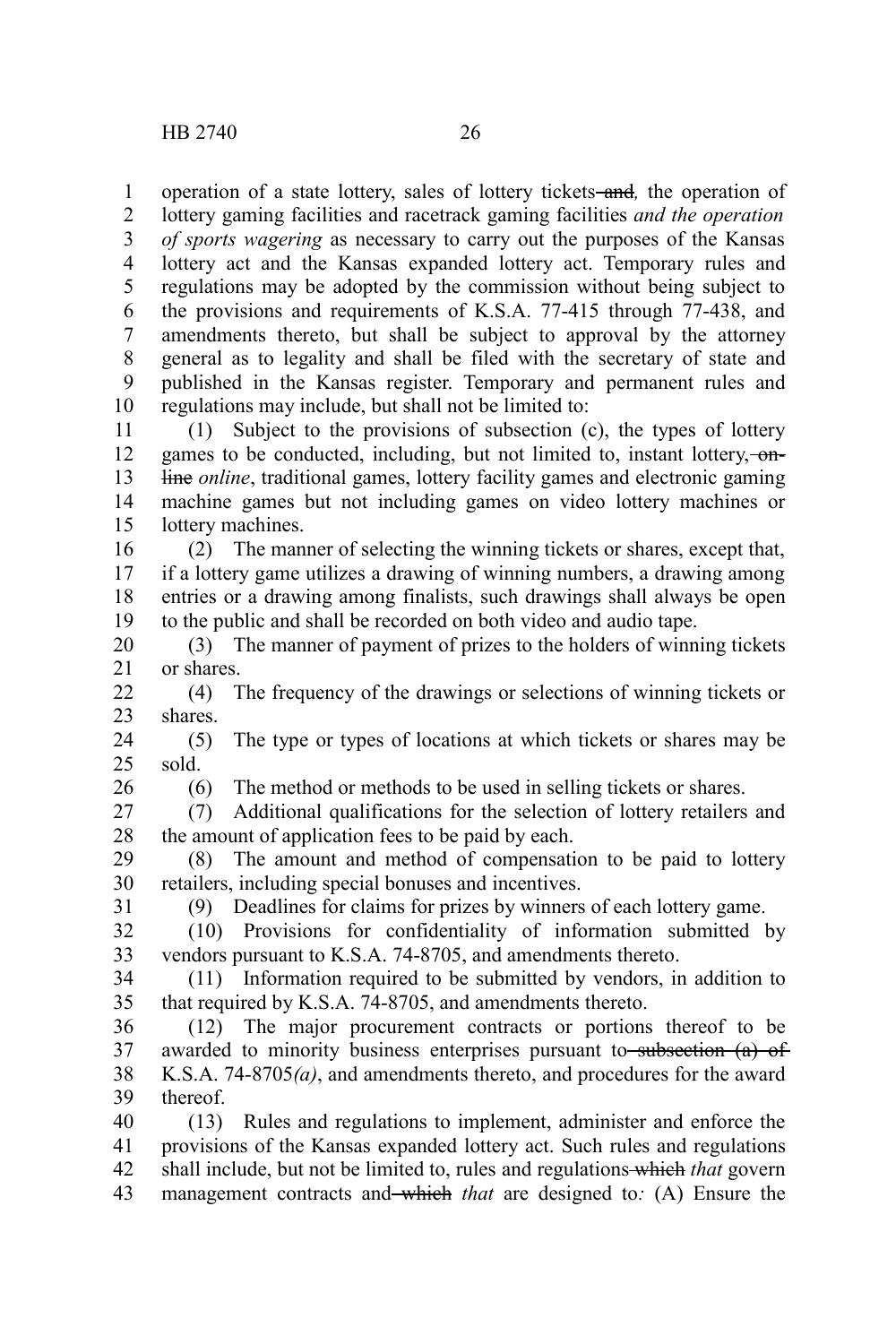integrity of electronic gaming machines and*,* other lottery facility games*,* 1

*sports wagering* and the finances of lottery gaming facilities and racetrack gaming facilities*;* and (B) alleviate problem gambling, including a requirement that each lottery gaming facility and each racetrack gaming facility maintain a self-exclusion list by which individuals may exclude themselves from access to electronic gaming machines and*,* other lottery facility games *and sports wagering*. 2 3 4 5 6 7

(14) The types of electronic gaming machines, lottery facility games and electronic gaming machine games to be operated pursuant to the Kansas expanded lottery act. 8 9 10

*(15) Rules and regulations to implement, administer and enforce the provisions of sections 1 through 13, and amendments thereto. Such rules and regulations shall include, but not be limited to:* 11 12 13

*(A) Management contracts for sports wagering conducted by lottery gaming facility managers;* 14 15

*(B) provisions for the confidentiality of information submitted by an interactive sports wagering platform and lottery gaming facility managers; and* 16 17 18

*(C) provisions ensuring the integrity of sports wagering conducted in this state.* 19 20

(b) No new lottery game shall commence operation after the effective date of this act unless first approved by the governor or, in the governor's absence or disability, the lieutenant governor. This subsection shall not be construed to require approval of games played on an electronic gaming machine. 21 22 23 24 25

(c) The lottery shall adopt rules and regulations concerning the game of keno. Such rules and regulations shall require that the amount of time which elapses between the start of games shall not be less than four minutes. 26 27 28 29

Sec. 24. K.S.A. 74-8711 is hereby amended to read as follows: 74- 8711. (a) There is hereby established in the state treasury the lottery operating fund. 30 31 32

(b) Except as provided by K.S.A. 74-8724 and the Kansas expanded lottery act, and amendments thereto, the executive director shall remit all moneys collected from the sale of lottery tickets and shares and any other moneys received by or on behalf of the Kansas lottery to the state treasurer in accordance with the provisions of K.S.A. 75-4215, and amendments thereto. Upon receipt of each such remittance, the state treasurer shall deposit the entire amount in the state treasury to the credit of the lottery operating fund. Moneys credited to the fund shall be expended or transferred only as provided by this act. Expenditures from such fund shall be made in accordance with appropriations acts upon warrants of the director of accounts and reports issued pursuant to vouchers approved by 33 34 35 36 37 38 39 40 41 42 43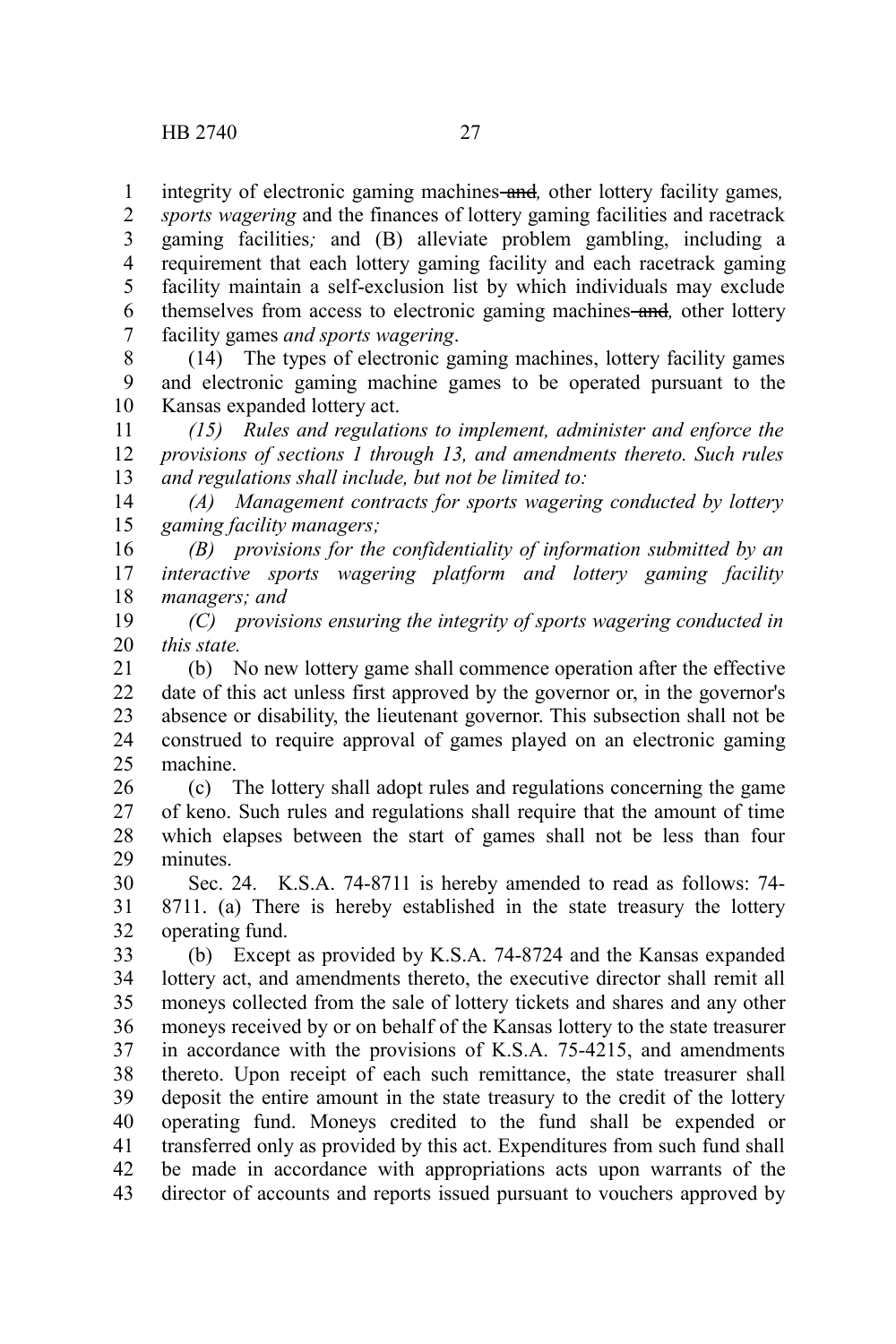the executive director or by a person designated by the executive director. 1

2

(c) Moneys in the lottery operating fund shall be used for:

(1) The payment of expenses of the lottery, which shall include all costs incurred in the operation and administration of the Kansas lottery; all costs resulting from contracts entered into for the purchase or lease of goods and services needed for operation of the lottery, including but not limited to supplies, materials, tickets, independent studies and surveys, data transmission, advertising, printing, promotion, incentives, public relations, communications and distribution of tickets and shares; and reimbursement of costs of facilities and services provided by other state agencies; 3 4 5 6 7 8 9 10 11

12

(2) the payment of compensation to lottery retailers;

(3) transfers of moneys to the lottery prize payment fund pursuant to K.S.A. 74-8712, and amendments thereto; 13 14

(4) transfers to the state general fund pursuant to K.S.A. 74-8713, and amendments thereto; 15 16

(5) transfers to the community crisis stabilization centers fund and clubhouse model program fund of the Kansas department for aging and disability services pursuant to subsection (e); 17 18 19

(6) transfers to the state gaming revenues fund pursuant to subsection (d) and as otherwise provided by law; and 20 21

(7) *transfers to the white collar crime fund of the governor pursuant to subsection (f); and* 22 23

24

*(8)* transfers to the county reappraisal fund as prescribed by law.

(d) The director of accounts and reports shall transfer moneys in the lottery operating fund to the state gaming revenues fund created by K.S.A. 79-4801, and amendments thereto, on or before the  $15<sup>th</sup>$  day of each month in an amount certified monthly by the executive director and determined as follows, whichever is greater: 25 26 27 28 29

(1) An amount equal to the moneys in the lottery operating fund in excess of those needed for the purposes described in subsections  $(c)(1)$ through  $(e)(5)$   $(c)(6)$ ; or 30 31 32

(2) except for pull-tab lottery tickets and shares, an amount equal to not less than 30% of total monthly revenues from the sales of lottery tickets and shares less estimated returned tickets. In the case of pull-tab lottery tickets and shares, an amount equal to not less than 20% of the total monthly revenues from the sales of pull-tab lottery tickets and shares less estimated returned tickets. 33 34 35 36 37 38

(e) (1) Subject to the limitations set forth in paragraph (2), commencing in fiscal year 2020, on or before the 10<sup>th</sup> day of each month, the director of the lottery shall certify to the director of accounts and reports all net profits from the sale of lottery tickets and shares via lottery ticket vending machines. Of such certified amount, the director of 39 40 41 42 43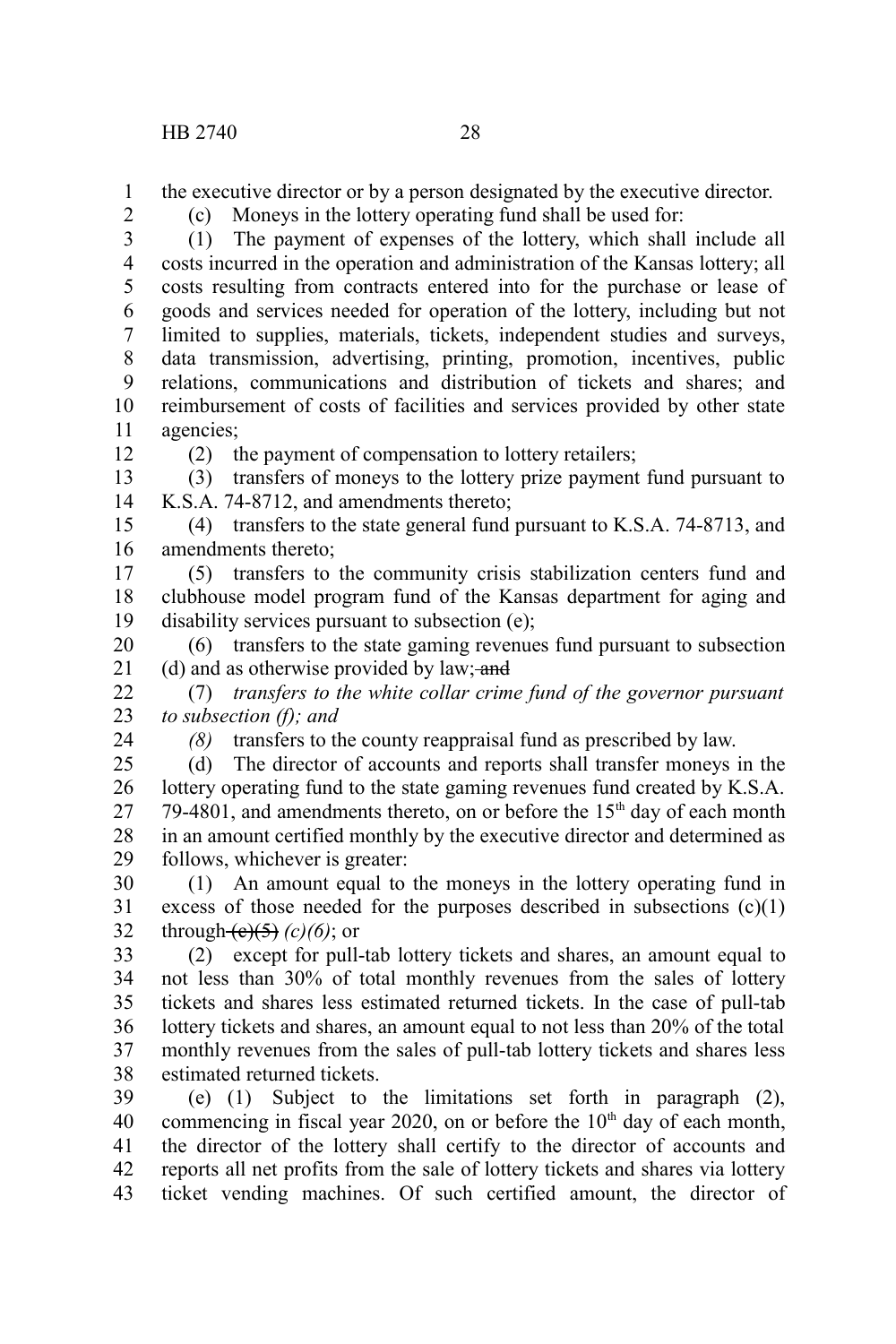43

accounts and reports shall transfer 75% from the lottery operating fund to the community crisis stabilization centers fund of the Kansas department for aging and disability services and 25% from the lottery operating fund to the clubhouse model program fund of the Kansas department for aging and disability services. 1 2 3 4 5

(2) Moneys transferred pursuant to paragraph (1) shall not exceed in the aggregate \$4,000,000 in fiscal year 2019, and shall not exceed in the aggregate \$8,000,000 in fiscal year 2020 and each fiscal year thereafter. 6 7 8

*(f) On July 1, 2023, and each July 1 thereafter, or as soon thereafter as moneys are available, the first \$750,000 credited to the lottery operating fund from sports wagering revenues deposited in the lottery operating fund shall be transferred by the director of accounts and reports from the lottery operating fund to the white collar crime fund established in section 12, and amendments thereto.* 9 10 11 12 13 14

Sec. 25. K.S.A. 74-8716 is hereby amended to read as follows: 74- 8716. (a) It is unlawful for the executive director, a member of the commission or any employee of the Kansas lottery, or any person residing in the household thereof to: 15 16 17 18

(1) Have, either directly or indirectly, an interest in a business knowing that such business contracts with the Kansas lottery for a major procurement, whether such interest is as a natural person, partner, member of an association, stockholder or director or officer of a corporation; or 19 20 21 22

(2) accept or agree to accept any economic opportunity, gift, loan, gratuity, special discount, favor or service, or hospitality other than food and beverages, having an aggregate value of \$20 or more in any calendar year from a person knowing that such person*:* (A) Contracts or seeks to contract with the state to supply gaming equipment, materials, tickets or consulting services for use in the lottery*;* or (B) is a lottery retailer or an applicant for lottery retailer. 23 24 25 26 27 28 29

(b) It is unlawful for a lottery retailer, an applicant for lottery retailer or a person who contracts or seeks to contract with the state to supply gaming equipment, materials, tickets or consulting services for use in the lottery to offer, pay, give or make any economic opportunity, gift, loan, gratuity, special discount, favor or service, or hospitality other than food and beverages, having an aggregate value of \$20 or more in any calendar year to a person, knowing such person is the executive director, a member of the commission or an employee of the Kansas lottery, or a person residing in the household thereof. 30 31 32 33 34 35 36 37 38

(c) It shall be unlawful for any person to serve as executive director, a member of the commission or an employee of the Kansas lottery while or within five years after holding, either directly or indirectly, a financial interest or being employed by or a consultant to any of the following: 39 40 41 42

(1) Any lottery gaming facility manager, subcontractor or agent of a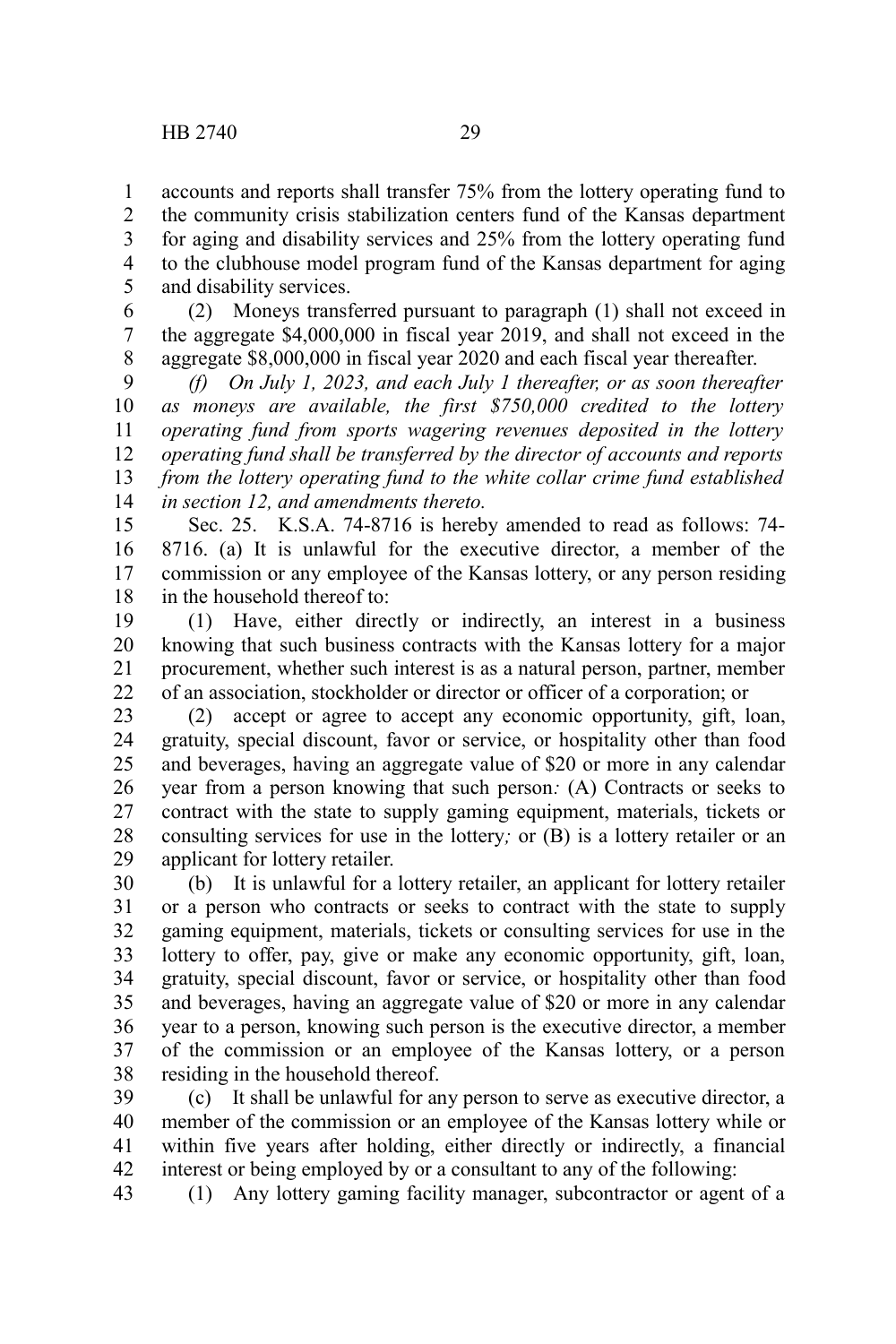lottery gaming facility manager, manufacturer or vendor of electronic gaming machines*, an interactive sports wagering platform* or central computer system provider, or any business which *that* sells goods or services to a lottery gaming facility manager; or 1 2 3 4

(2) any licensee pursuant to the Kansas parimutuel racing act, other than the Kansas lottery or a person holding a license on behalf of the Kansas lottery, or any business-which *that* sells goods or services to a parimutuel licensee. 5 6 7 8

(d) No person who holds a license issued by the Kansas racing and gaming commission shall serve as executive director or as a member of the commission or shall be employed by the Kansas lottery while or within five years after holding such license. 9 10 11 12

(e) No person shall participate, directly or indirectly, as an owner, owner-trainer or trainer of a horse or greyhound, or as a jockey of a horse, entered in a race meeting conducted in this state while executive director, a member of the commission or an employee of the Kansas lottery. 13 14 15 16

(f) It shall be unlawful for the executive director, a member of the commission or an employee of the Kansas lottery to accept any compensation, gift, loan, entertainment, favor or service from any lottery gaming facility manager, subcontractor or agent of a lottery gaming facility manager, manufacturer or vendor of electronic gaming machines*, an interactive sports wagering platform* or central computer system provider. 17 18 19 20 21 22 23

(g) It shall be unlawful for the executive director, a member of the commission or an employee of the Kansas lottery to accept any compensation, gift, loan, entertainment, favor or service from any licensee pursuant to the Kansas parimutuel racing act, except such suitable facilities and services within a racetrack facility operated by an organization licensee as may be required to facilitate the performance of the executive director's, member's or employee's official duties. 24 25 26 27 28 29 30

31

(h) Violation of this section is a class A misdemeanor.

(i) If the executive director, a member of the commission or an employee of the Kansas lottery, or any person residing in the household thereof, is convicted of an act described by this section, such executive director, member or employee shall be removed from office or employment with the Kansas lottery. 32 33 34 35 36

(j) In addition to the provisions of this section, all other provisions of law relating to conflicts of interest of state employees shall apply to the members of the commission and employees of the Kansas lottery. 37 38 39

Sec. 26. K.S.A. 74-8718 is hereby amended to read as follows: 74- 8718. (a) It is unlawful: 40 41

(1) To sell a lottery ticket or share at a price other than that fixed by rules and regulations adopted pursuant to this act; 42 43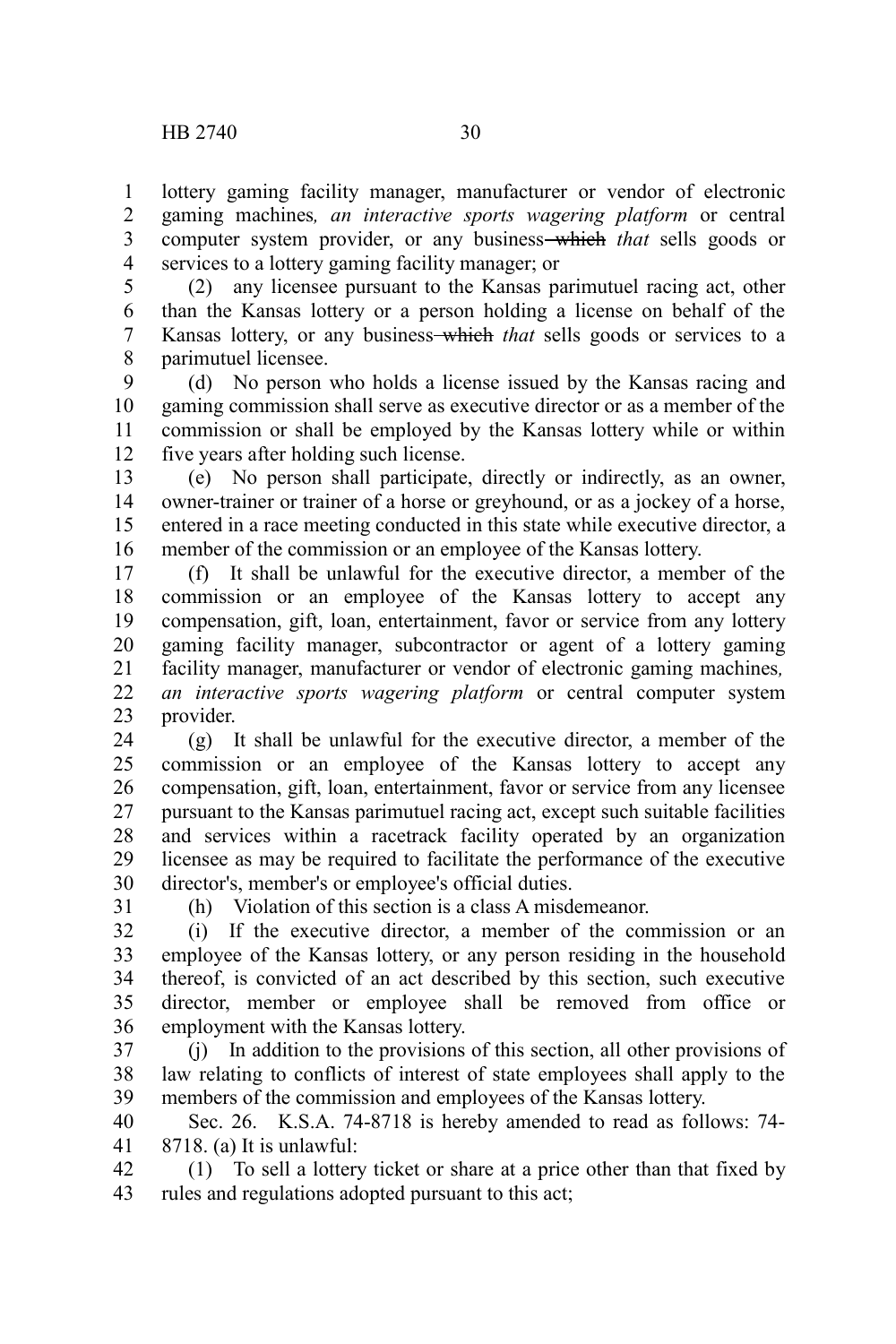## HB 2740 31

to be under 18 years of age; or

telephone*, except as provided in subsection (b)*.

(2) for any person other than the Kansas lottery or a lottery retailer authorized by the Kansas lottery to sell or resell any lottery ticket or share; (3) to sell a lottery ticket or share to any person, knowing such person

(4) to sell a lottery ticket at retail by electronic mail, the internet or

(b) *The lottery may sell tickets or shares over the internet or digital*

*cellular network, including through a lottery website and mobile device application. No online game sold or conducted under this section shall: (1) Allow a player to choose the denomination of a ticket during game play; (2) offer a ticket or game at a price less than any traditional lottery ticket offered at retail; (3) simulate the play of an electronic gaming machine; (4) extend or arrange credit for the purchase of a ticket; (5) allow for the redemption for payment of a lottery ticket other than at a lottery retail location or with the Kansas lottery; (6) allow a player to use an automatic play feature for consecutive instant games; or (7) allow a player to use a reveal all feature that functions over a period of less than three seconds. (c)* (1) Violation of this section is a class A nonperson misdemeanor upon conviction for a first offense; and (2) violation of this section is a severity level 9, nonperson felony upon conviction for a second or subsequent offense. Sec. 27. K.S.A. 74-8733 is hereby amended to read as follows: 74- 8733. (a) K.S.A. 74-8733 through 74-8773, and amendments thereto, *and sections 1 through 13, and amendments thereto,* shall be known and may be cited as the Kansas expanded lottery act. The Kansas expanded lottery act shall be *a* part of and supplemental to the Kansas lottery act. (b) If any provision of this act or the application thereof to any person or circumstance is held invalid, the invalidity shall not affect any other provision or application of the act which can be given effect without the invalid provision or application. (c) Any action challenging the constitutionality of or arising out of any provision of this act, any lottery gaming facility management contract or any racetrack gaming facility management contract entered into pursuant to this act shall be brought in the district court of Shawnee county. Sec. 28. K.S.A. 74-8734 is hereby amended to read as follows: 74- 8734. (a) The Kansas lottery may operate one lottery gaming facility in 8 9 10 11 12 13 14 15 16 17 18 19 20 21 22 23 24 25 26 27 28 29 30 31 32 33 34 35 36 37 38 39 40 41

each gaming zone. 42

(b) Not more than 30 days after the effective date of this act the 43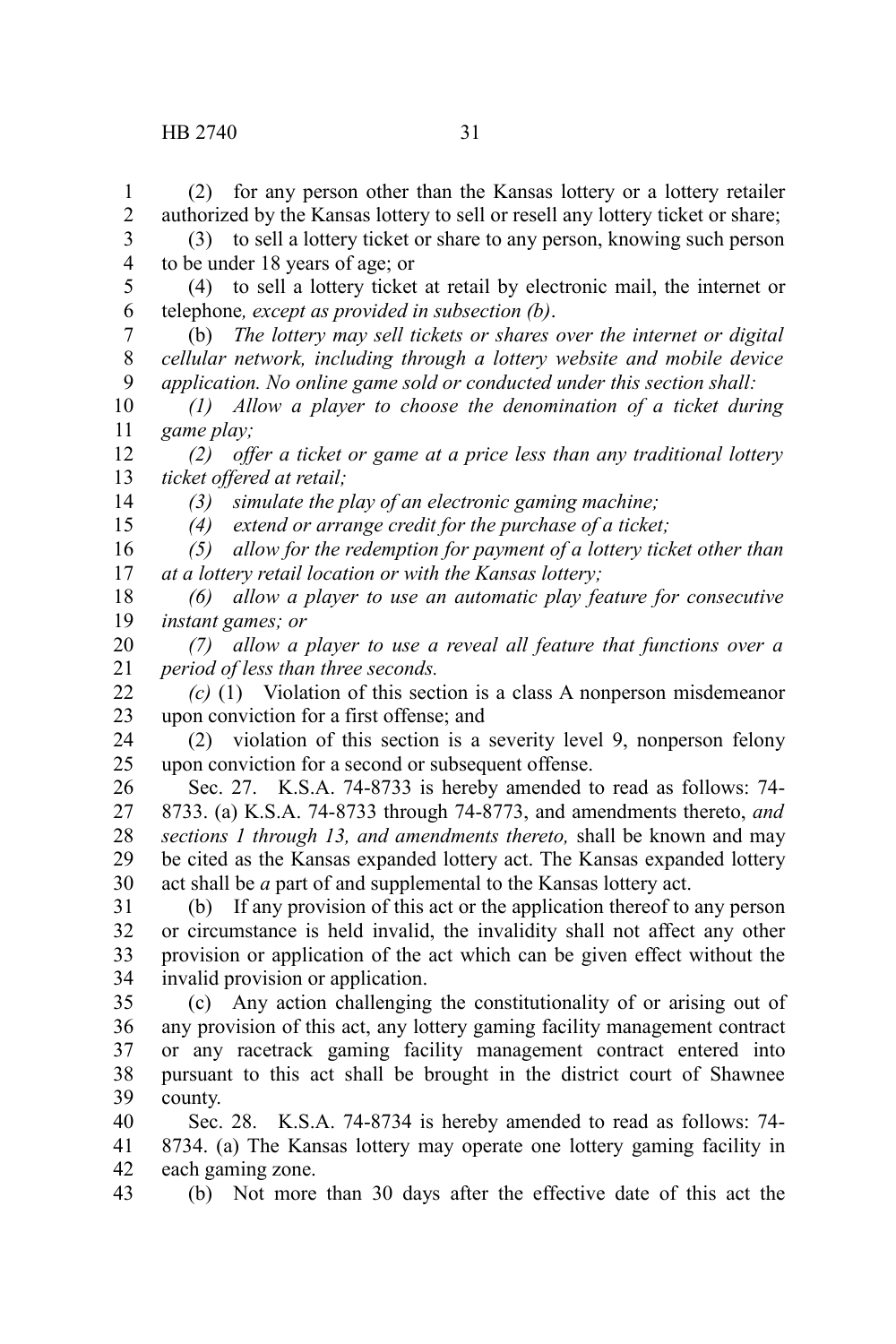lottery commission shall adopt and publish in the Kansas register the procedure for receiving, considering and approving, proposed lottery gaming facility management contracts. Such procedure shall include provisions for review of competitive proposals within a gaming zone and the date by which proposed lottery gaming facility management contracts must be received by the lottery commission if they are to receive consideration. 1 2 3 4 5 6 7

(c) The lottery commission shall adopt standards to promote the integrity of the gaming and finances of lottery gaming facilities, which shall apply to all management contracts, shall meet or exceed industry standards for monitoring and controlling the gaming and finances of gaming facilities and shall give the executive director sufficient authority to monitor and control the gaming operation and to ensure its integrity and security. 8 9 10 11 12 13 14

(d) The Kansas lottery commission may approve management contracts with one or more prospective lottery gaming facility managers to manage, or construct and manage, on behalf of the state of Kansas and subject to the operational control of the Kansas lottery, a lottery gaming facility or lottery gaming enterprise at specified destination locations within the northeast, south central, southwest and southeast Kansas gaming zones where the commission determines the operation of such facility would promote tourism and economic development. The commission shall approve or disapprove a proposed management contract within 90 days after the deadline for receipt of proposals established pursuant to subsection (b). 15 16 17 18 19 20 21 22 23 24 25

(e) In determining whether to approve a management contract with a prospective lottery gaming facility manager to manage a lottery gaming facility or lottery gaming enterprise pursuant to this section, the commission shall take into consideration the following factors: The size of the proposed facility; the geographic area in which such facility is to be located; the proposed facility's location as a tourist and entertainment destination; the estimated number of tourists that would be attracted by the proposed facility; the number and type of lottery facility games to be operated at the proposed facility; and agreements related to ancillary lottery gaming facility operations. 26 27 28 29 30 31 32 33 34 35

(f) Subject to the requirements of this section, the commission shall approve at least one proposed lottery gaming facility management contract for a lottery gaming facility in each gaming zone. 36 37 38

39

(g) The commission shall not approve a management contract unless:

(1) (A) The prospective lottery gaming facility manager is a resident Kansas American Indian tribe and, at a minimum: (i) Has sufficient access to financial resources to support the activities required of a lottery gaming facility manager under the Kansas expanded lottery act; and (ii) has three 40 41 42 43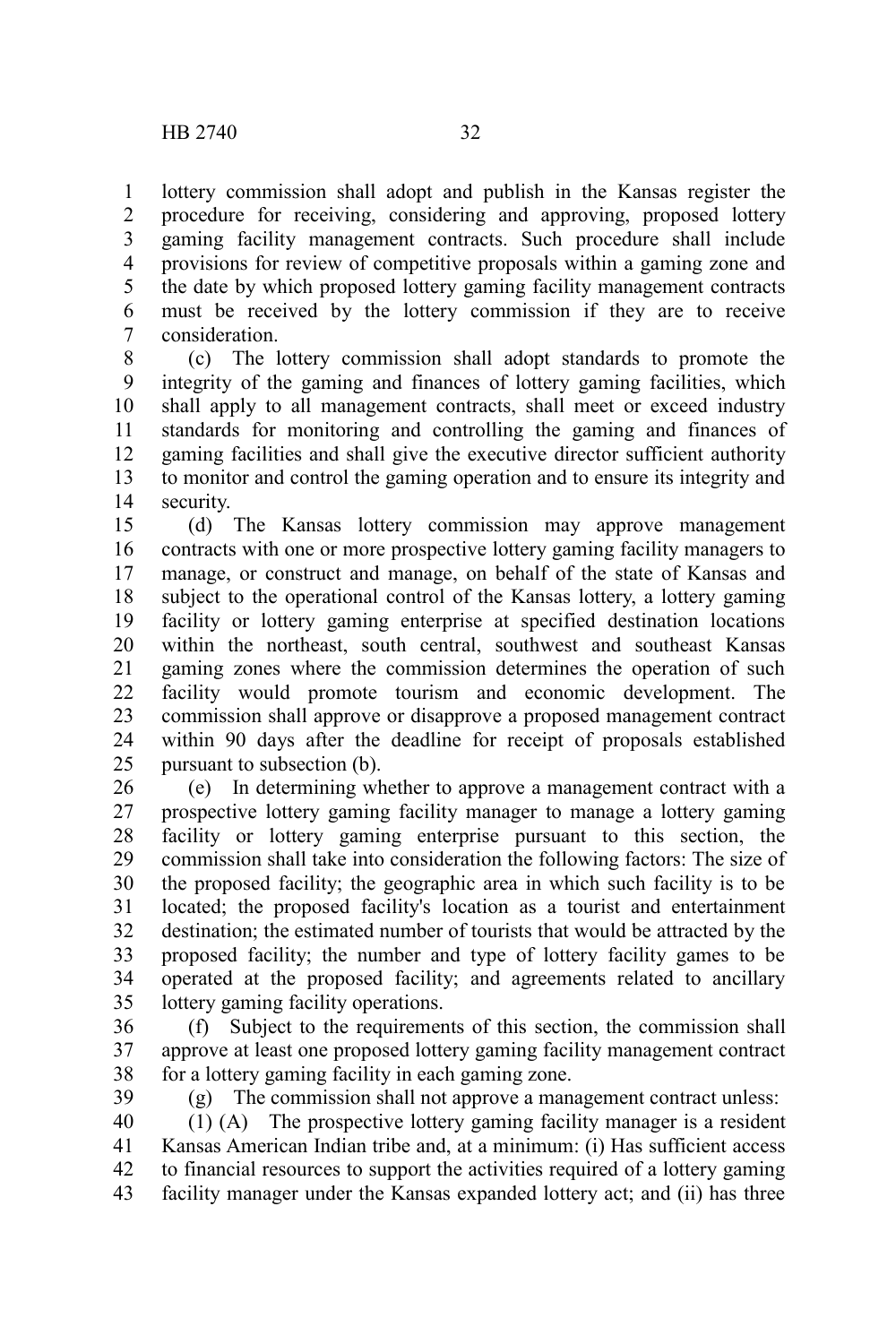consecutive years' experience in the management of gaming which *that* would be class III gaming, as defined in K.S.A. 46-2301, and amendments thereto, operated pursuant to state or federal law; or 1 2 3

(B) the prospective lottery gaming facility manager is not a resident Kansas American Indian tribe and, at a minimum: (i) Has sufficient access to financial resources to support the activities required of a lottery gaming facility manager under the Kansas expanded lottery act; (ii) is current in filing all applicable tax returns and in payment of all taxes, interest and penalties owed to the state of Kansas and any taxing subdivision where such prospective manager is located in the state of Kansas, excluding items under formal appeal pursuant to applicable statutes; and (iii) has three consecutive years' experience in the management of gaming which *that* would be class III gaming, as defined in K.S.A. 46-2301, and amendments thereto, operated pursuant to state or federal law; and 4 5 6 7 8 9 10 11 12 13 14

(2) the commission determines that the proposed development consists of an investment in infrastructure, including ancillary lottery gaming facility operations, of at least \$225,000,000 in the northeast and south central Kansas gaming zones and of at least \$50,000,000 in the southeast and southwest Kansas gaming zones. The commission, in determining whether the minimum investment required by this subsection is met, shall not include any amounts derived from or financed by state or local retailers' sales tax revenues. 15 16 17 18 19 20 21 22

(h) Any management contract approved by the commission under this section shall: 23 24

(1) Have a maximum initial term of 15 years from the date of opening of the lottery gaming facility. At the end of the initial term, the contract may be renewed by mutual consent of the state and the lottery gaming facility manager; 25 26 27 28

(2) specify the total amount to be paid to the lottery gaming facility manager pursuant to the contract; 29 30

(3) establish a mechanism to facilitate payment of lottery gaming facility expenses, payment of the lottery gaming facility manager's share of the lottery gaming facility revenues and distribution of the state's share of the lottery gaming facility revenues; 31 32 33 34

(4) include a provision for the lottery gaming facility manager to pay the costs of oversight and regulation of the lottery gaming facility manager and the operations of the lottery gaming facility by the Kansas racing and gaming commission; 35 36 37 38

(5) establish the types of lottery facility games to be installed in such facility; 39 40

(6) provide for the prospective lottery gaming facility manager, upon approval of the proposed lottery gaming facility management contract, to pay to the state treasurer a privilege fee of \$25,000,000 for the privilege of 41 42 43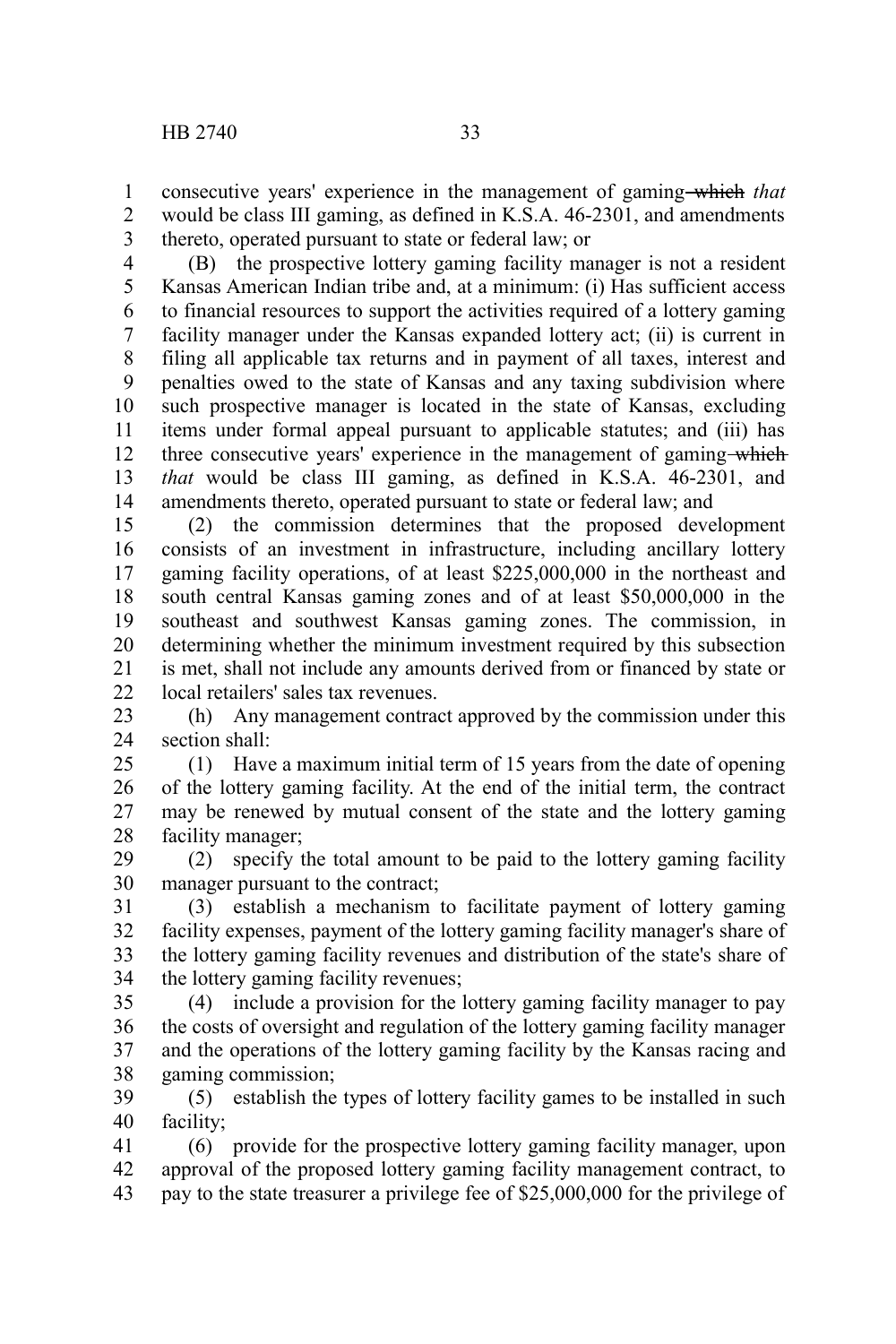being selected as a lottery gaming facility manager of a lottery gaming facility in the northeast or south central Kansas gaming zone and \$5,500,000 for the privilege of being selected as a lottery gaming facility manager of a lottery gaming facility in the southeast or southwest Kansas gaming zone. Such fee shall be deposited in the state treasury and credited to the lottery gaming facility manager fund, which *that* is hereby created in the state treasury; 1 2 3 4 5 6 7

8

(7) incorporate terms and conditions for the ancillary lottery gaming facility operations; 9

(8) designate as key employees, subject to approval of the executive director, any employees or contractors providing services or functions which that are related to lottery facility games authorized by a management contract; 10 11 12 13

14

(9) include financing commitments for construction;

(10) include a resolution of endorsement from the city governing body, if the proposed facility is within the corporate limits of a city, or from the county commission, if the proposed facility is located in the unincorporated area of the county; 15 16 17 18

(11) include a requirement that any parimutuel licensee developing a lottery gaming facility pursuant to this act comply with all orders and rules and regulations of the Kansas racing and gaming commission with regard to the conduct of live racing, including the same minimum days of racing as specified in K.S.A. 74-8746, and amendments thereto, for operation of electronic gaming machines at racetrack gaming facilities; 19 20 21 22 23 24

(12) include a provision for the state to receive not less than 22% of lottery gaming facility revenues, which shall be paid to the expanded lottery act revenues fund established by K.S.A. 74-8768, and amendments thereto; 25 26 27 28

(13) include a provision for 2% of lottery gaming facility revenues to be paid to the problem gambling and addictions grant fund established by K.S.A. 79-4805, and amendments thereto; 29 30 31

(14) if the prospective lottery gaming facility manager is an American Indian tribe, include a provision that such tribe agrees to waive its sovereign immunity with respect to any actions arising from or to enforce either the Kansas expanded lottery act or any provision of the lottery gaming facility management contract; any action brought by an injured patron or by the state of Kansas; any action for purposes of enforcing the workers compensation act or any other employment or labor law; and any action to enforce laws, rules and regulations and codes pertaining to health, safety and consumer protection; and for any other purpose deemed necessary by the executive director to protect patrons or employees and promote fair competition between the tribe and others seeking a lottery gaming facility management contract; 32 33 34 35 36 37 38 39 40 41 42 43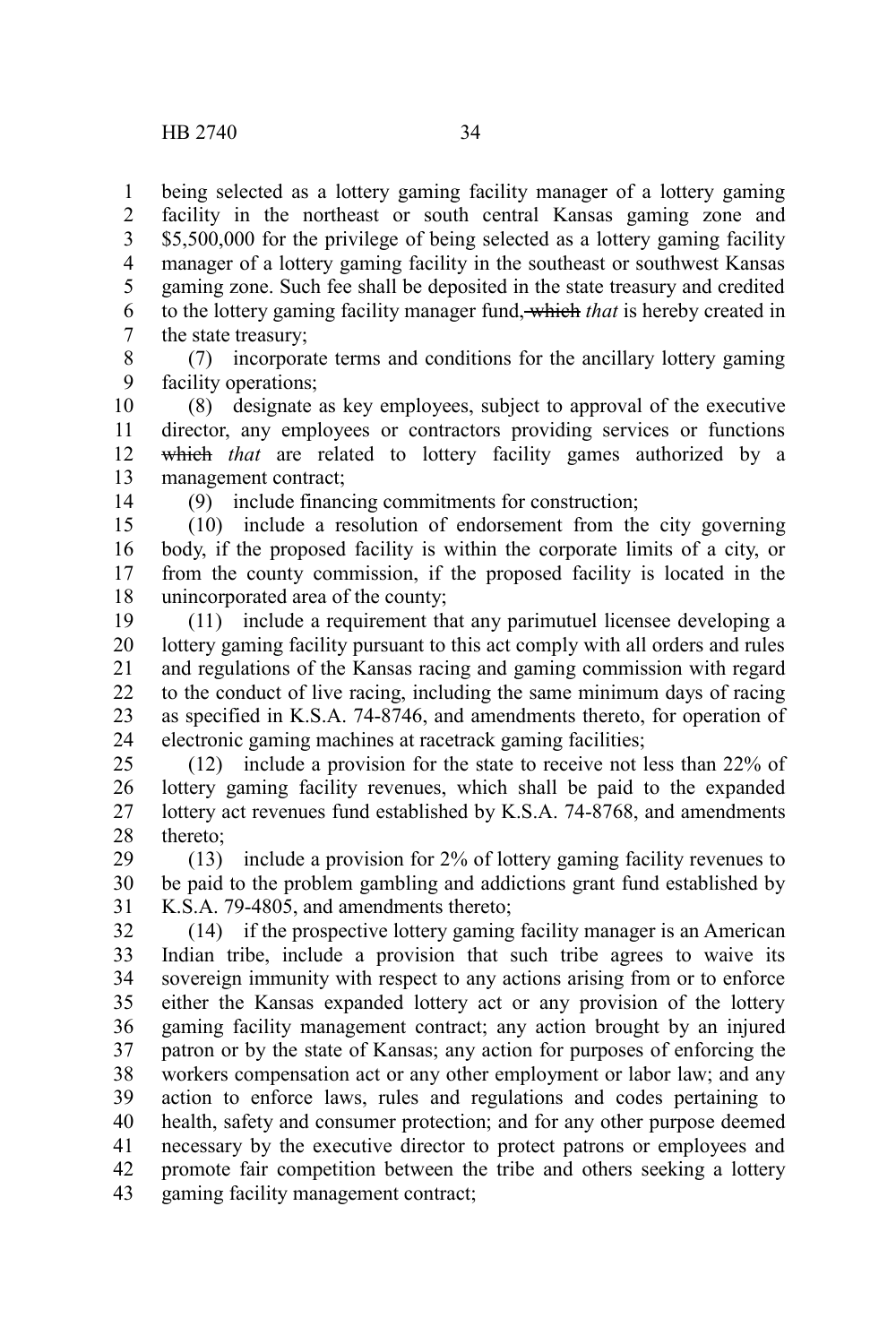(15) (A) if the lottery gaming facility is located in the northeast or southwest Kansas gaming zone and is not located within a city, include a provision for payment of an amount equal to 3% of the lottery gaming facility revenues to the county in which the lottery gaming facility is located; or (B) if the lottery gaming facility is located in the northeast or southwest Kansas gaming zone and is located within a city, include provision for payment of an amount equal to 1.5% of the lottery gaming facility revenues to the city in which the lottery gaming facility is located and an amount equal to 1.5% of such revenues to the county in which such facility is located; 1 2 3 4 5 6 7 8 9 10

(16) (A) if the lottery gaming facility is located in the southeast or south central Kansas gaming zone and is not located within a city, include a provision for payment of an amount equal to 2% of the lottery gaming facility revenues to the county in which the lottery gaming facility is located and an amount equal to 1% of such revenues to the other county in such zone; or (B) if the lottery gaming facility is located in the southeast or south central Kansas gaming zone and is located within a city, provide for payment of an amount equal to 1% of the lottery gaming facility revenues to the city in which the lottery gaming facility is located, an amount equal to 1% of such revenues to the county in which such facility is located and an amount equal to 1% of such revenues to the other county in such zone; 11 12 13 14 15 16 17 18 19 20 21

(17) allow the lottery gaming facility manager to manage the lottery gaming facility in a manner consistent with this act and applicable law, but shall place full, complete and ultimate ownership and operational control of the gaming operation of the lottery gaming facility with the Kansas lottery. The Kansas lottery shall not delegate and shall explicitly retain the power to overrule any action of the lottery gaming facility manager affecting the gaming operation without prior notice. The Kansas lottery shall retain full control over all decisions concerning lottery gaming facility games *and sports wagering*; 22 23 24 25 26 27 28 29 30

(18) include provisions for the Kansas racing and gaming commission to oversee all lottery gaming facility operations, including, but not limited to: Oversight of internal controls; oversight of security of facilities; performance of background investigations, determination of qualifications and credentialing of employees, contractors and agents of the lottery gaming facility manager and of ancillary lottery gaming facility operations, as determined by the Kansas racing and gaming commission; auditing of lottery gaming facility revenues *and sports wagering revenues*; enforcement of all state laws and maintenance of the integrity of gaming operations; and 31 32 33 34 35 36 37 38 39 40

(19) include enforceable provisions: (A) Prohibiting the state, until July 1, 2032, from: (i) Entering into management contracts for more than four lottery gaming facilities or similar gaming facilities, one to be located 41 42 43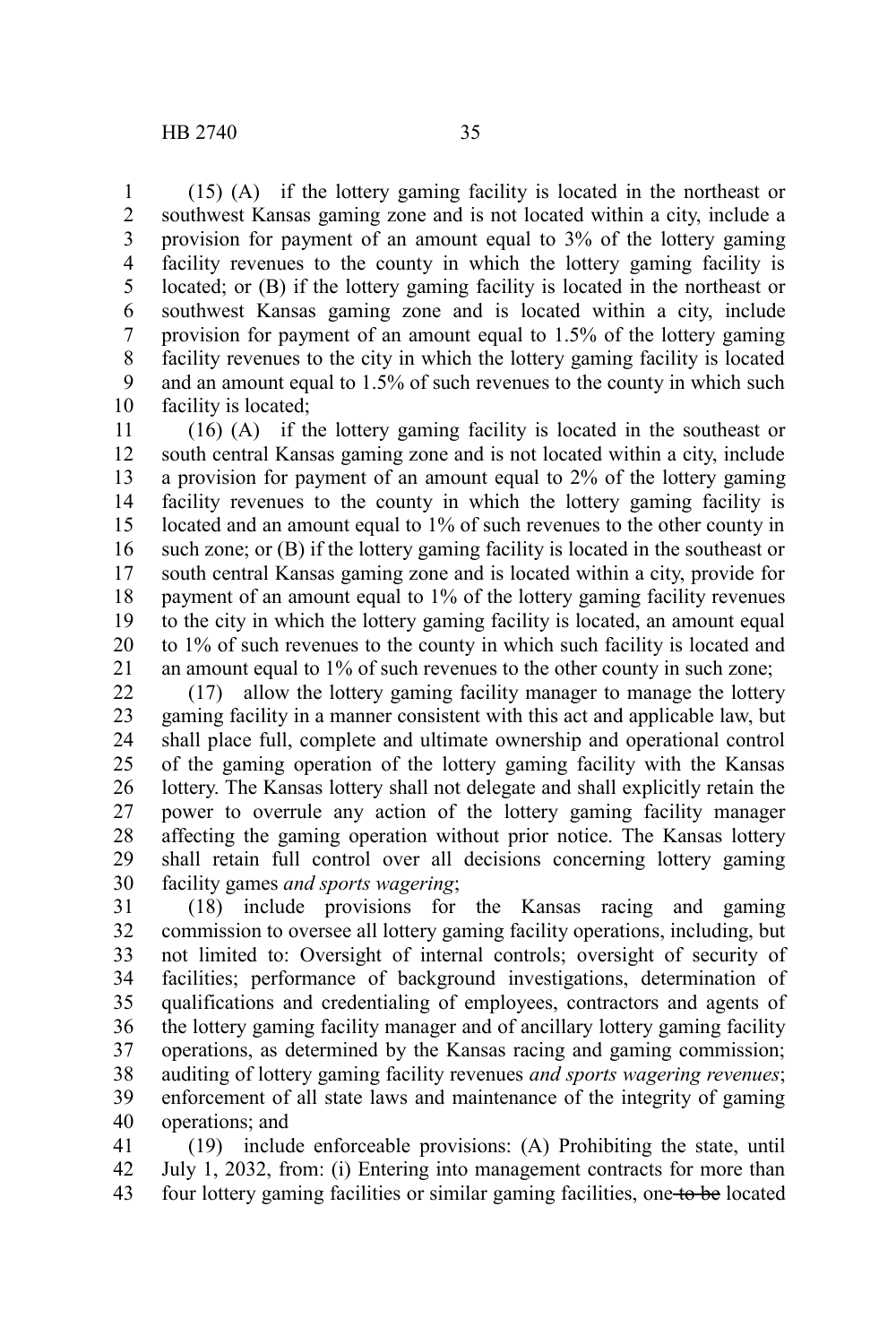in the northeast Kansas gaming zone, one to be located in the south central 1

Kansas gaming zone, one to be located in the southwest Kansas gaming zone and one to be located in the southeast Kansas gaming zone; (ii) designating additional areas of the state where operation of lottery gaming facilities or similar gaming facilities would be authorized; or (iii) operating an aggregate of more than 2,800 electronic gaming machines at all parimutuel licensee locations; and (B) requiring the state to repay to the lottery gaming facility manager an amount equal to the privilege fee paid by such lottery gaming facility manager, plus interest on such amount, compounded annually at the rate of 10%, if the state violates the prohibition provision described in (A). 2 3 4 5 6 7 8 9 10 11

*(i) (1) Any management contract approved by the commission under this section may include provisions for operating and managing sports wagering by the lottery gaming facility manager in person at the lottery gaming facility and over the internet via one or more interactive sports wagering platforms.* 12 13 14 15 16

*(2) If a management contract includes such provisions, then such contract shall include the following provisions:* 17 18

*(A) The state shall receive 20% of the sports wagering revenues received from wagers placed with the lottery gaming facility through an interactive sports wagering platform; and* 19 20 21

*(B) the state shall receive 14% of the sports wagering revenues received from wagers placed in person at the lottery gaming facility.* 22 23

 $\overrightarrow{(i)}$ *(i)* The power of eminent domain shall not be used to acquire any interest in real property for use in a lottery gaming enterprise. 24 25

 $\Theta(k)$  Any proposed management contract for which the privilege fee has not been paid to the state treasurer within 30 days after the date of approval of the management contract shall be null and void. 26 27 28

(k)*(l)* A person who is the manager of the racetrack gaming facility in a gaming zone shall not be eligible to be the manager of the lottery gaming facility in the same zone. 29 30 31

 $(H)(m)$  Management contracts authorized by this section may include provisions relating to: 32 33

(1) Accounting procedures to determine the lottery gaming facility revenues, unclaimed prizes and credits; 34 35

(2) minimum requirements for a lottery gaming facility manager to provide qualified oversight, security and supervision of the lottery facility games including the use of qualified personnel with experience in applicable technology; 36 37 38 39

(3) eligibility requirements for employees, contractors or agents of a lottery gaming facility manager who will have responsibility for or involvement with actual gaming activities or for the handling of cash or tokens; 40 41 42 43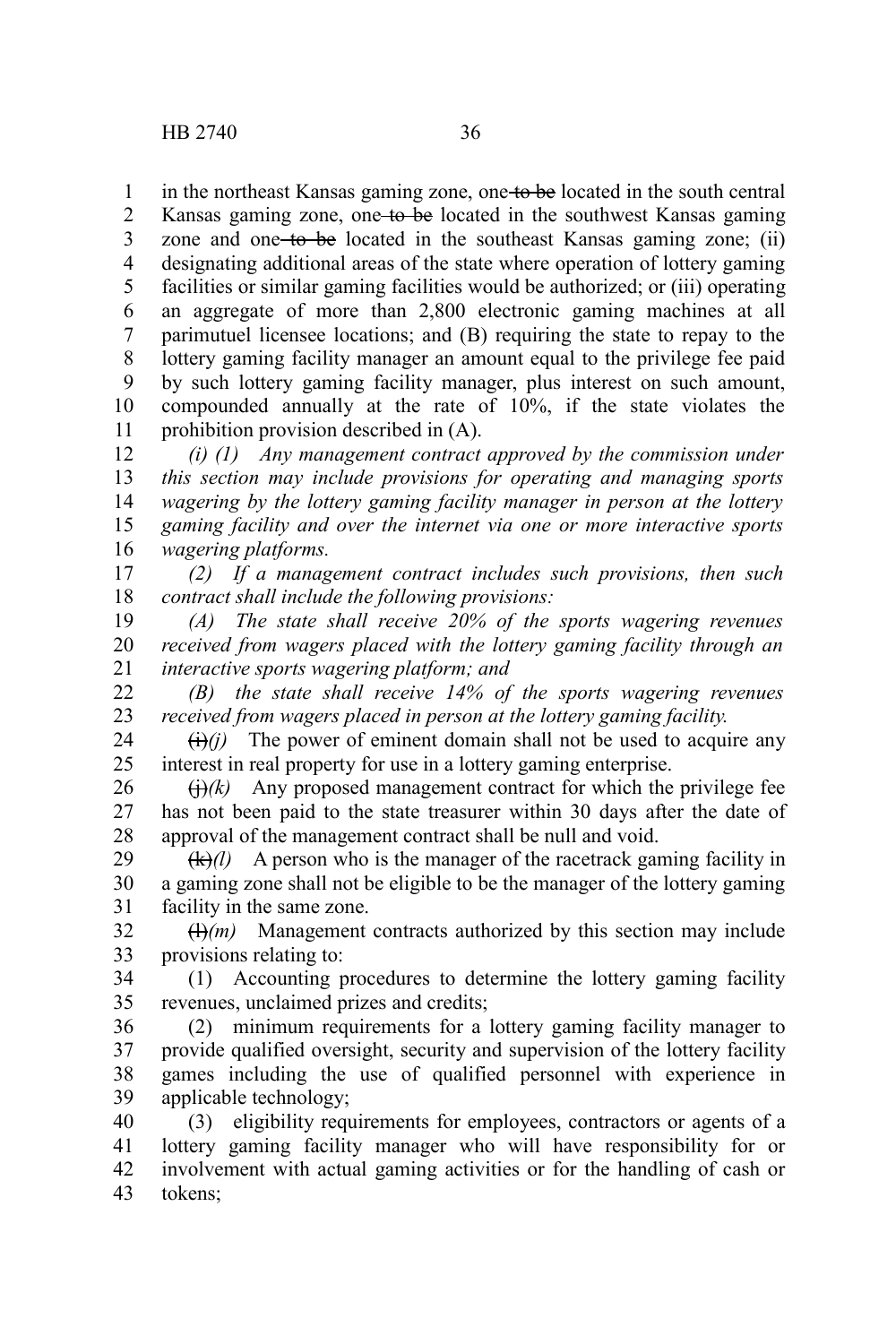## HB 2740 37

(4) background investigations to be performed by the Kansas racing and gaming commission; 1 2

(5) credentialing requirements for any employee, contractor or agent of the lottery gaming facility manager or of any ancillary lottery gaming facility operation as provided by the Kansas expanded lottery act or rules and regulations adopted pursuant thereto; 3 4 5 6

(6) provision for termination of the management contract by either party for cause; and 7 8

(7) any other provision deemed necessary by the parties, including such other terms and restrictions as necessary to conduct any lottery facility game in a legal and fair manner. 9 10 11

 $\overline{(m)}$ (*n*) A management contract shall not constitute property, nor shall it be subject to attachment, garnishment or execution, nor shall it be alienable or transferable, except upon approval by the executive director, nor shall it be subject to being encumbered or hypothecated. The trustee of any insolvent or bankrupt lottery gaming facility manager may continue to operate pursuant to the management contract under order of the appropriate court for no longer than one year after the bankruptcy or insolvency of such manager. 12 13 14 15 16 17 18 19

 $\left(\frac{m}{o}\right)$  (1) The Kansas lottery shall be the licensee and owner of all software programs used at a lottery gaming facility for any lottery facility game. 20 21 22

(2) A lottery gaming facility manager, on behalf of the state, shall purchase or lease for the Kansas lottery all lottery facility games. All lottery facility games shall be subject to the ultimate control of the Kansas lottery in accordance with this act. 23 24 25 26

*(3) If a lottery gaming facility manager agrees to operate and manage sports wagering, the Kansas lottery shall be the licensee and owner of all software programs used in conducting sports wagering, and the lottery gaming facility manager, on behalf of the state, shall purchase or lease for the Kansas lottery any equipment or other property necessary for operating and managing sports wagering. All sports wagering shall be subject to the ultimate control of the Kansas lottery in accordance with the Kansas expanded lottery act.* 27 28 29 30 31 32 33 34

 $\left(\Theta\right)(p)$  A lottery gaming facility shall comply with any planning and zoning regulations of the city or county in which it is to be located. The executive director shall not contract with any prospective lottery gaming facility manager for the operation and management of such lottery gaming facility unless such manager first receives any necessary approval under planning and zoning requirements of the city or county in which it is to be located. 35 36 37 38 39 40 41

 $(\theta)$  Prior to expiration of the term of a lottery gaming facility management contract, the lottery commission may negotiate a new lottery 42 43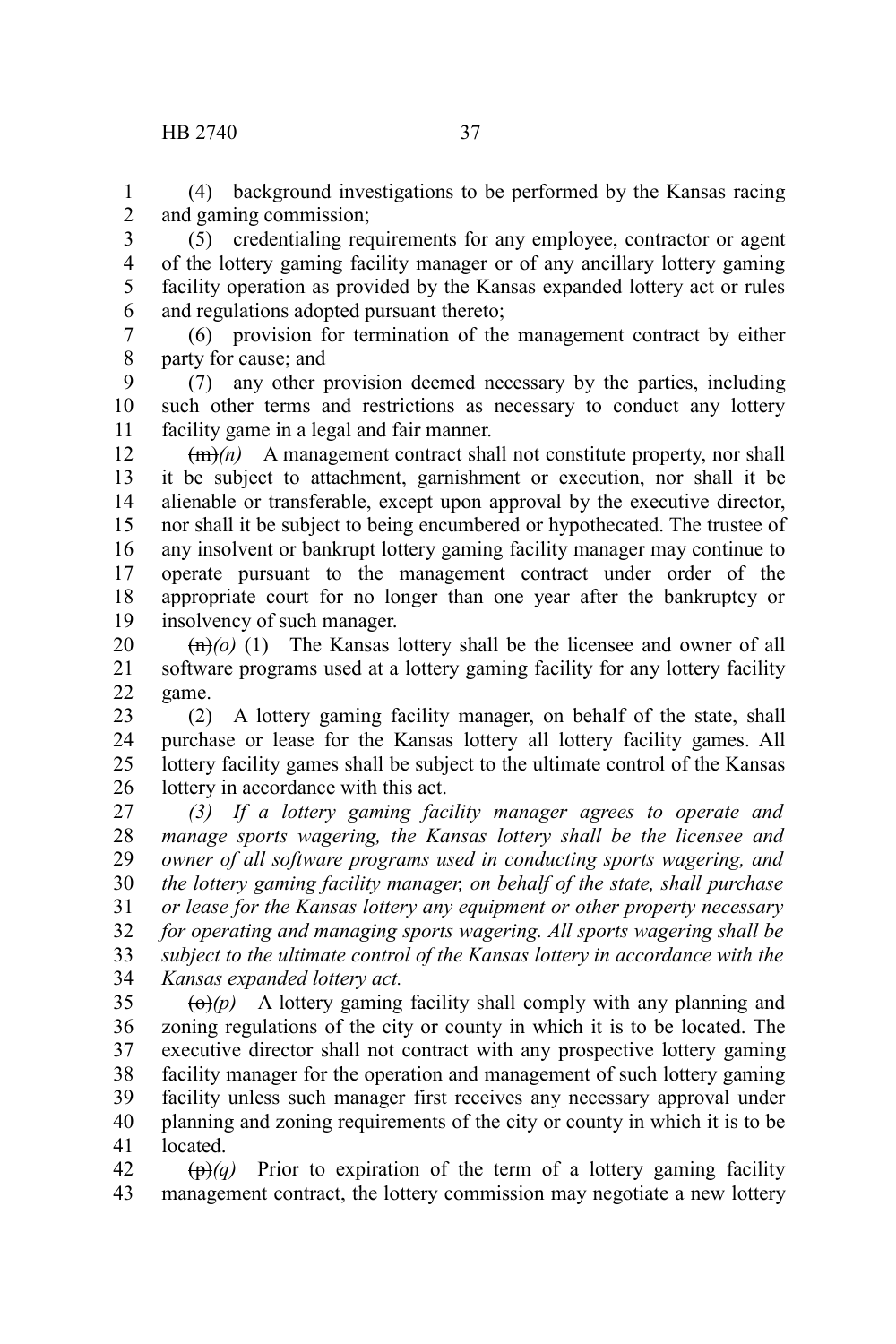gaming facility management contract with the lottery gaming facility manager if the new contract is substantially the same as the existing contract. Otherwise, the lottery gaming facility review board shall be reconstituted and a new lottery gaming facility management contract shall be negotiated and approved in the manner provided by this act. 1 2 3 4 5

Sec. 29. K.S.A. 74-8751 is hereby amended to read as follows: 74- 8751. *(a)* The Kansas racing and gaming commission, through rules and regulations, shall establish: 6 7 8

 $(a)(1)$  A certification requirement, and enforcement procedure, for officers, directors, key employees and persons directly or indirectly owning a 0.5% *5%* or more interest in a lottery gaming facility manager or racetrack gaming facility manager. Such certification requirement shall include compliance with such security, fitness and background investigations and standards as the executive director of the Kansas racing and gaming commission deems necessary to determine whether such person's reputation, habits or associations pose a threat to the public interest of the state or to the reputation of or effective regulation and control of the lottery gaming facility or racetrack gaming facility. Any person convicted of any felony, a crime involving gambling or a crime of moral turpitude prior to applying for a certificate hereunder or at any time thereafter shall be deemed unfit. The Kansas racing and gaming commission shall conduct the security, fitness and background checks required pursuant to this subsection. Certification pursuant to this subsection shall not be assignable or transferable; 9 10 11 12 13 14 15 16 17 18 19 20 21 22 23 24

(b)*(2)* a certification requirement, and enforcement procedure, for those persons, including electronic gaming machine manufacturers, technology providers and computer system providers, who propose to contract with a lottery gaming facility manager, a racetrack gaming facility manager or the state for the provision of goods or services related to a lottery gaming facility or racetrack gaming facility, including management services. Such certification requirements shall include compliance with such security, fitness and background investigations and standards of officers, directors, key gaming employees and persons directly or indirectly owning a 0.5% *5%* or more interest in such entity as the executive director of the Kansas racing and gaming commission deems necessary to determine whether such person's reputation, habits and associations pose a threat to the public interest of the state or to the reputation of or effective regulation and control of the lottery gaming facility or racetrack gaming facility. Any person convicted of any felony, a crime involving gambling or a crime of moral turpitude prior to applying for a certificate hereunder or at any time thereafter shall be deemed unfit. If the executive director of the racing and gaming commission determines the certification standards of another state are comprehensive, thorough 25 26 27 28 29 30 31 32 33 34 35 36 37 38 39 40 41 42 43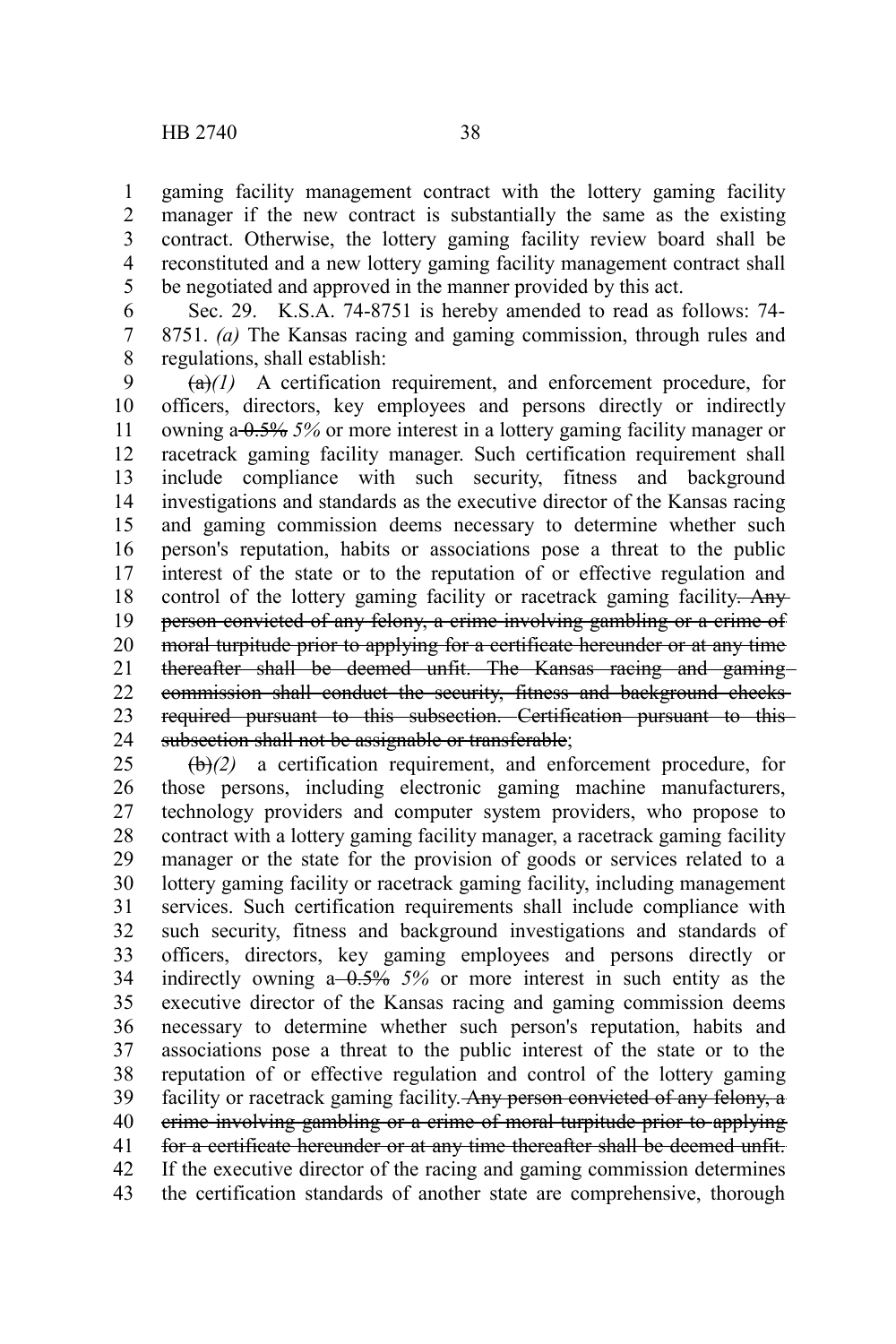and provide similar adequate safeguards, the executive director may certify an applicant already certified in such state without the necessity of a full application and background check. The Kansas racing and gaming commission shall conduct the security, fitness and background checks required pursuant to this subsection. Certification pursuant to this subsection shall not be assignable or transferable; 1 2 3 4 5 6

*(3) a certification requirement and enforcement procedure for: (A) Employees of a lottery gaming facility manager who are directly involved in the operation or management of sports wagering conducted by such manager; and (B) those persons who propose to contract with a lottery gaming facility manager for the provision of goods or services related to sports wagering, including any interactive sports wagering platform requested by a lottery gaming facility manager under section 2, and amendments thereto. Such certification requirement shall include compliance with such security, fitness and background investigations and standards as the executive director of the Kansas racing and gaming commission deems necessary to determine whether such person's reputation, habits or associations pose a threat to the public interest of the state or to the reputation of or effective regulation and control of sports wagering conducted by the lottery gaming facility. Such certification shall be valid for one year from the date of issuance;* 7 8 9 10 11 12 13 14 15 16 17 18 19 20 21

(c)*(4)* provisions for revocation of a certification required by subsection  $(a)$  or  $(b)$   $(a)$   $(l)$  or  $(a)$   $(2)$  upon a finding that the certificate holder, an officer or director thereof or a person directly or indirectly owning  $a - 0.5\%$  5% or more interest therein:  $(1)$ *(A)* Has knowingly provided false or misleading material information to the Kansas lottery or its employees; or  $(2)(B)$  has been convicted of a felony, gambling related offense or any crime of moral turpitude; and 22 23 24 25 26 27 28

(d)*(5)* provisions for suspension, revocation or nonrenewal of a certification required by subsection  $(a)$  or  $(b)$   $(a)(1)$  or  $(a)(2)$  upon a finding that the certificate holder, an officer or director thereof or a person directly or indirectly owning a  $0.5\%$  5% or more interest therein:  $(1)$ *(A)* Has failed to notify the Kansas lottery about a material change in ownership of the certificate holder, or any change in the directors or officers thereof;  $(2)(B)$  is delinguent in remitting money owed to the Kansas lottery;  $(3)(C)$  has violated any provision of any contract between the Kansas lottery and the certificate holder; or  $(4)(D)$  has violated any provision of the Kansas expanded lottery act or any rule and regulation adopted hereunder*; and* 29 30 31 32 33 34 35 36 37 38 39

*(6) provisions for suspension, revocation or nonrenewal of a certification required by subsection (a)(3) upon a finding that the certificate holder has: (A) Knowingly provided false or misleading material information to the Kansas lottery, the Kansas racing and gaming* 40 41 42 43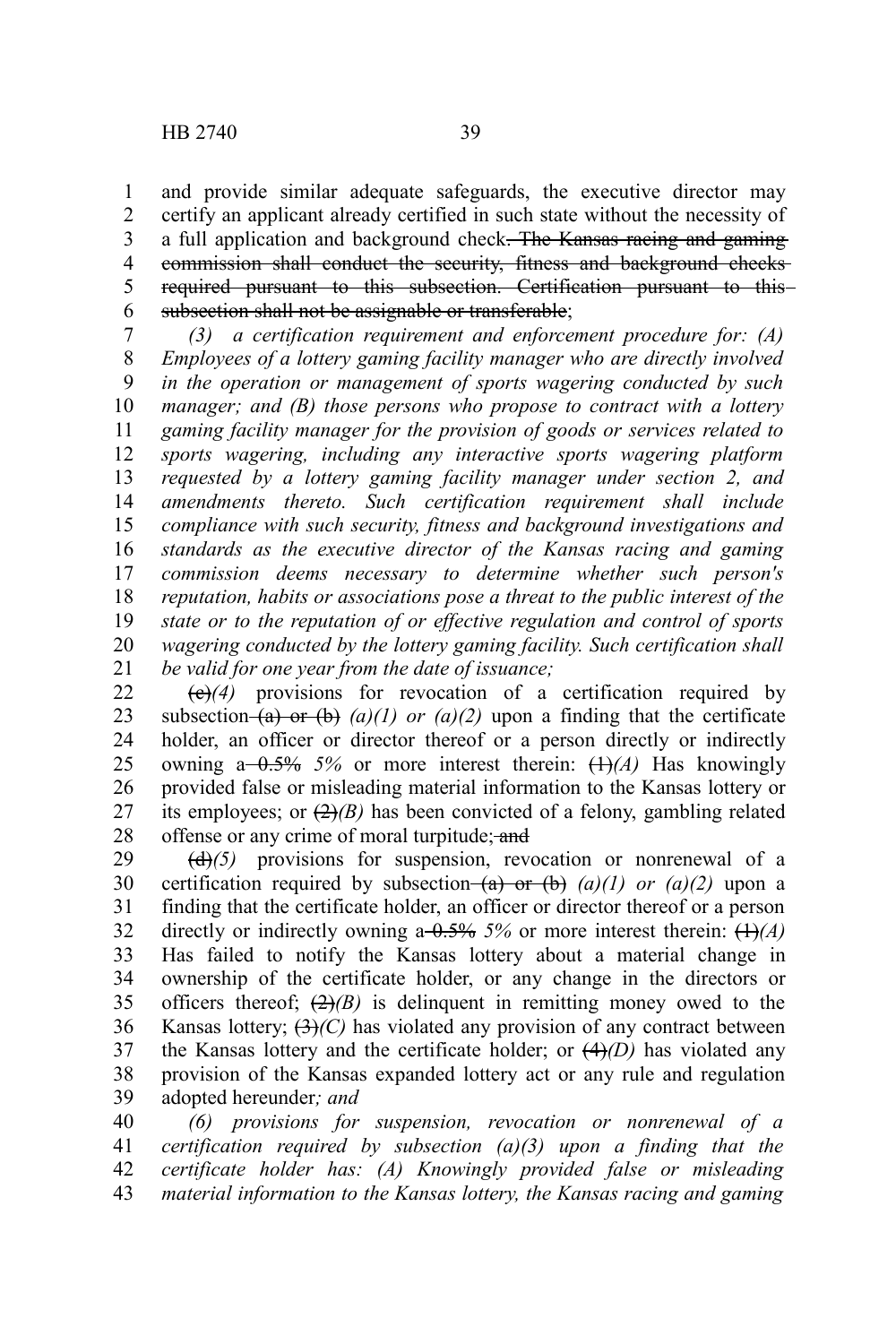*commission or to the employees of either entity; (B) been convicted of a* 1

*felony, gambling-related offense or any crime of moral turpitude; (C) violated any provision of any contract between the Kansas lottery and the certificate holder; or (D) violated any provision of the Kansas expanded lottery act or any rule and regulation adopted hereunder.* 2 3 4 5

*(b) The Kansas racing and gaming commission shall conduct the security, fitness and background checks required pursuant to this section. Any person convicted of any felony, a crime involving gambling or a crime of moral turpitude prior to applying for a certificate hereunder or at any time thereafter shall be deemed unfit.* 6 7 8 9 10

*(c) A certification issued pursuant to this section shall not be assignable or transferable*. 11 12

Sec. 30. K.S.A. 74-8752 is hereby amended to read as follows: 74- 8752. (a) The executive director of the Kansas lottery and the executive director of the Kansas racing and gaming commission, or their designees, may observe and inspect all electronic gaming machines, lottery facility games, *sports wagering operations,* lottery gaming facilities, racetrack gaming facilities and all related equipment and facilities operated by a lottery gaming facility manager or racetrack gaming facility manager. 13 14 15 16 17 18 19

(b) In addition to any other powers granted pursuant to this act, the executive director of the racing and gaming commission shall have the power to: 20 21 22

(1) Examine, or cause to be examined by any agent or representative designated by such executive director, any books, papers, records or memoranda of any lottery gaming facility manager or racetrack gaming facility manager, or of any business involved in electronic gaming machines-or, lottery facility games or sports wagering operations authorized pursuant to the Kansas expanded lottery act, for the purpose of ascertaining compliance with any provision of the Kansas lottery act, the Kansas expanded lottery act, or any rules and regulations adopted thereunder; 23 24 25 26 27 28 29 30 31

(2) investigate alleged violations of the Kansas expanded lottery act and alleged violations of any rules and regulations, orders and final decisions of the Kansas lottery commission, the executive director of the Kansas lottery, the Kansas racing and gaming commission or the executive director of the Kansas racing and gaming commission; 32 33 34 35 36

(3) request a court to issue subpoenas to compel access to or for the production of any books, papers, records or memoranda in the custody or control of any lottery gaming facility manager or racetrack gaming facility manager related to the management of the lottery gaming facility or racetrack gaming facility, or to compel the appearance of any lottery gaming facility manager or racetrack gaming facility manager for the purpose of ascertaining compliance with the provisions of the Kansas 37 38 39 40 41 42 43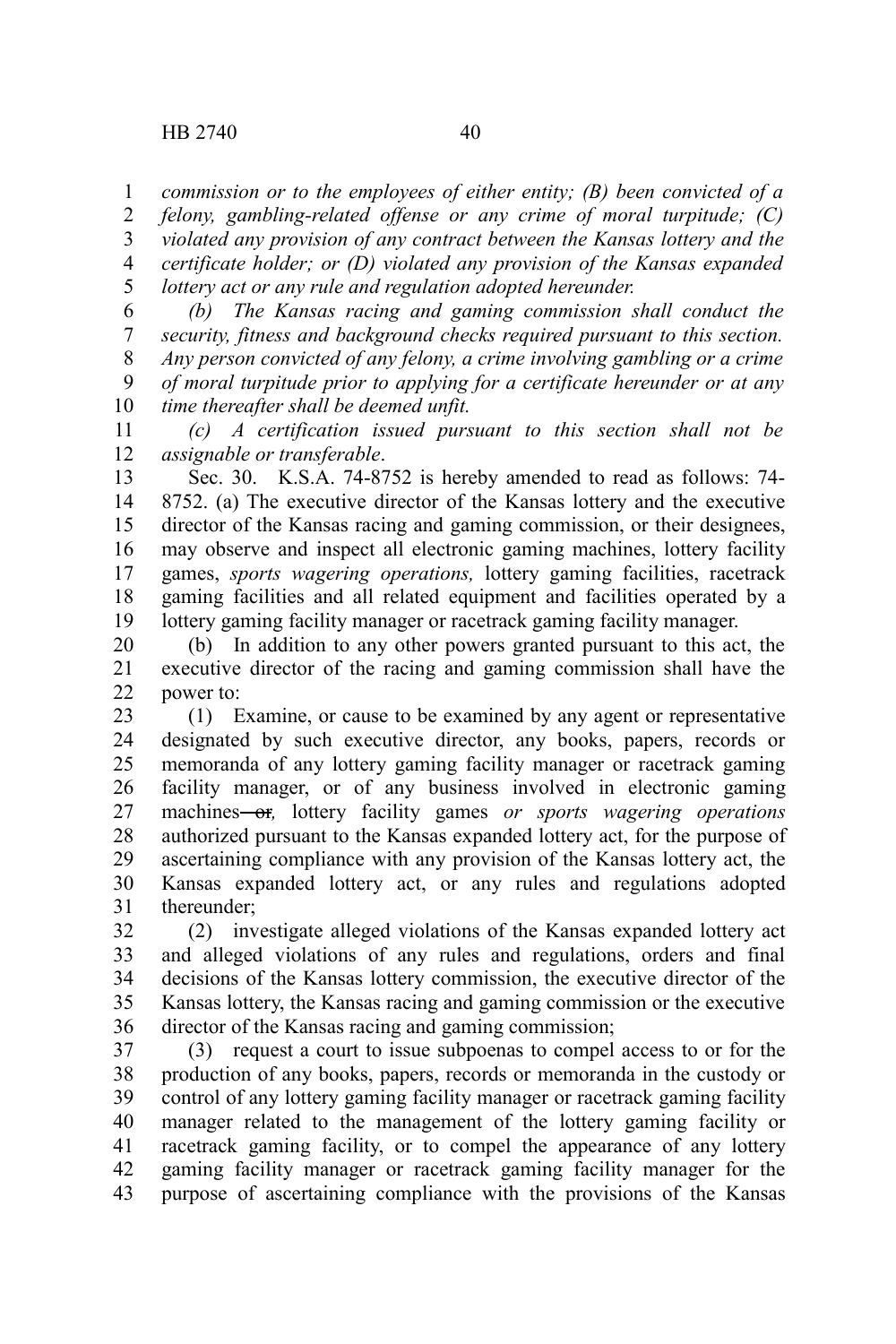lottery act and the Kansas expanded lottery act or rules and regulations adopted thereunder; *and* 1 2

(4) inspect and approve, prior to publication or distribution, all advertising by a lottery gaming facility manager or racetrack gamingfacility manager which includes any reference to the Kansas lottery; and 3 4 5

(5) take any other action as may be reasonable or appropriate to enforce the provisions of the Kansas expanded lottery act and any rules and regulations, orders and final decisions of the executive director of the Kansas lottery, the Kansas lottery commission, the executive director of the Kansas racing commission or the Kansas racing and gaming commission. 6 7 8 9 10 11

(c) Appropriate security measures shall be required in any and all areas where electronic gaming machines*, sports wagering* and other lottery facility games authorized pursuant to the Kansas expanded lottery act are located or operated. The executive director of the Kansas racing and gaming commission shall approve all such security measures. 12 13 14 15 16

(d) The executive director of the Kansas racing and gaming commission shall require an annual audit of the operations of each lottery gaming facility and ancillary lottery gaming facility operations and each racetrack gaming facility as determined by the commission. Such audit shall be conducted by the Kansas racing and gaming commission or a licensed accounting firm approved by the executive director of the Kansas racing and gaming commission and shall be conducted at the expense of the lottery gaming facility manager or racetrack facility manager. 17 18 19 20 21 22 23 24

(e) None of the information disclosed pursuant to subsection (b) or (d) shall be subject to disclosure under the Kansas open records act, K.S.A. 45-216 et seq., and amendments thereto. 25 26 27

Sec. 31. K.S.A. 74-8757 is hereby amended to read as follows: 74- 8757. (a) A person less than 21 years of age shall not be permitted in an area where electronic gaming machines or lottery facility games are being conducted, except for a person at least 18 years of age who is an employee of the lottery gaming facility manager or the racetrack gaming facility manager. No employee under age 21 shall perform any function involved in gaming by the patrons. 28 29 30 31 32 33 34

(b) No person under age 21 shall play or make a wager on an electronic gaming machine game or a lottery facility game. 35 36

*(c) No person under age 21 shall directly or indirectly make a wager on any sporting event or otherwise be permitted to engage in sports wagering.* 37 38 39

Sec. 32. K.S.A. 74-8760 is hereby amended to read as follows: 74- 8760. (a) Except in accordance with rules and regulations of the Kansas racing and gaming commission or by written authority from the executive director of the Kansas racing and gaming commission in performing 40 41 42 43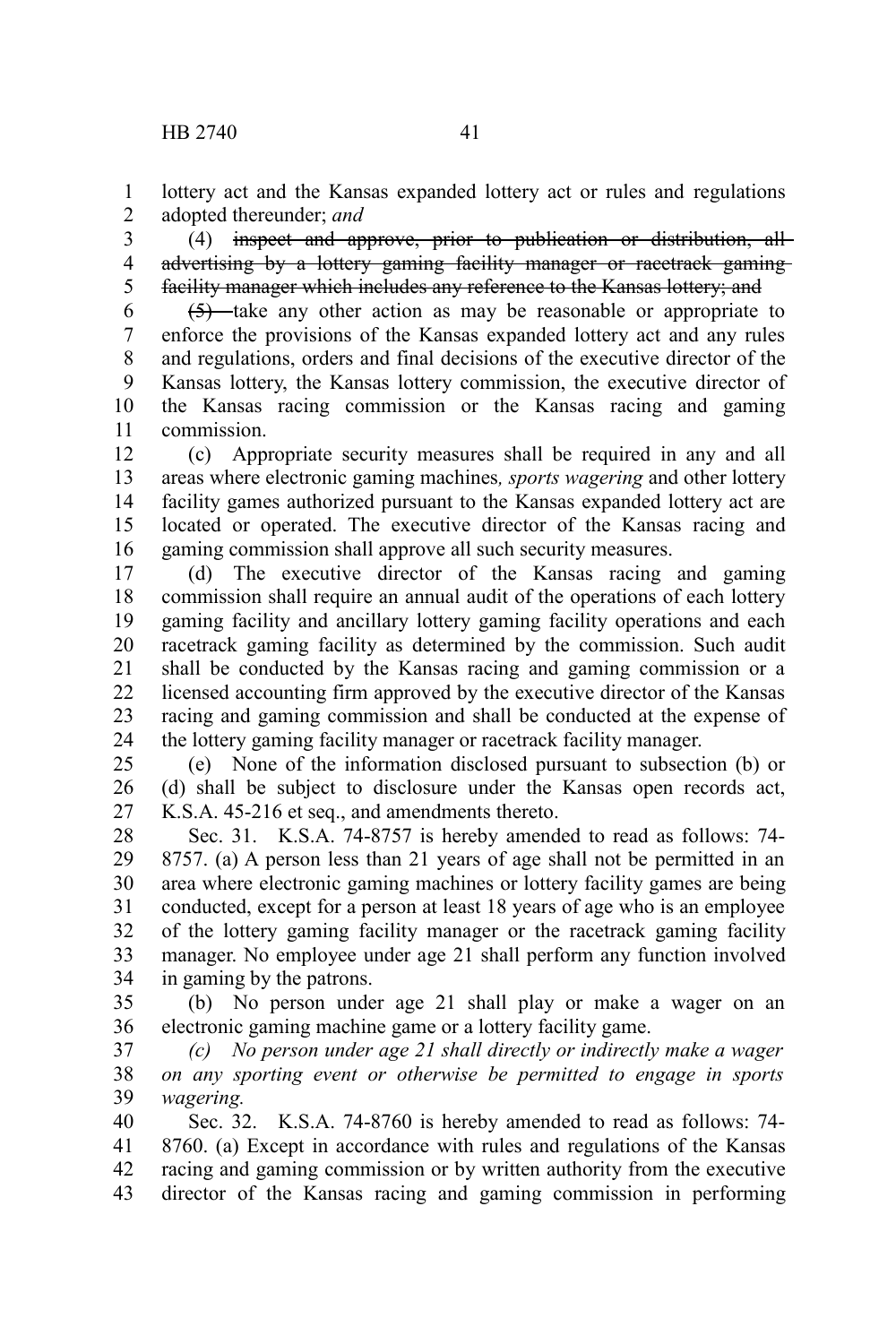installation, maintenance, inspection and repair services, it is a class A nonperson misdemeanor for the following to place a wager on or play an electronic gaming machine game or a lottery facility game at a lottery gaming facility in this state: The executive director of the Kansas lottery, a member of the Kansas lottery commission or any employee or agent of the Kansas lottery; the executive director, a member or any employee or agent of the Kansas racing and gaming commission; or the lottery gaming facility manager or any employee of the lottery gaming facility manager. 1 2 3 4 5 6 7 8

(b) Except in accordance with rules and regulations of the Kansas racing and gaming commission or by written authority from the executive director of the Kansas racing and gaming commission in performing installation, maintenance, inspection and repair services, it is a class A nonperson misdemeanor for the following to place a wager on or play an electronic gaming machine at a racetrack gaming facility in this state: *(1)* The executive director of the Kansas lottery, a member of the Kansas lottery commission or any employee or agent of the Kansas lottery; *(2)* the executive director, a member or any employee or agent of the Kansas racing and gaming commission; or *(3)* the racetrack gaming facility manager or any employee of the racetrack gaming facility manager. 9 10 11 12 13 14 15 16 17 18 19

*(c) Except in accordance with rules and regulations of the Kansas racing and gaming commission, or by written authority from the executive director of the Kansas racing and gaming commission, in performing installation, maintenance, inspection and repair services, it is a class A nonperson misdemeanor for the following to place a sports wager with a lottery gaming facility manager: (1) The executive director of the Kansas lottery, a member of the Kansas lottery commission or any employee or agent of the Kansas lottery; (2) the executive director, a member or any employee or agent of the Kansas racing and gaming commission; (3) a lottery gaming facility manager, or any director, officer, owner or employee of such manager, or any relative living in the same household as such persons; (4) an interactive sports wagering platform, or any director, officer, owner or employee of such platform, or any relative living in the same household as such persons; (5) any director, officer or employee of a sports governing body; (6) any owner, officer, athlete, coach or other employee of a team; or (7) any director, officer or employee of a player union or referee union.* 20 21 22 23 24 25 26 27 28 29 30 31 32 33 34 35 36

*(d) It is a severity level 8, nonperson felony for any person knowingly to place a sports wager: (1) With access to nonpublic confidential information held by the lottery gaming facility manager; (2) as an agent or proxy for other persons; (3) using funds derived from illegal activity; (4) to conceal money derived from illegal activity; (5) through the use of other individuals to place wagers as part of any wagering scheme to circumvent any provision of federal or state law; or (6) using false* 37 38 39 40 41 42 43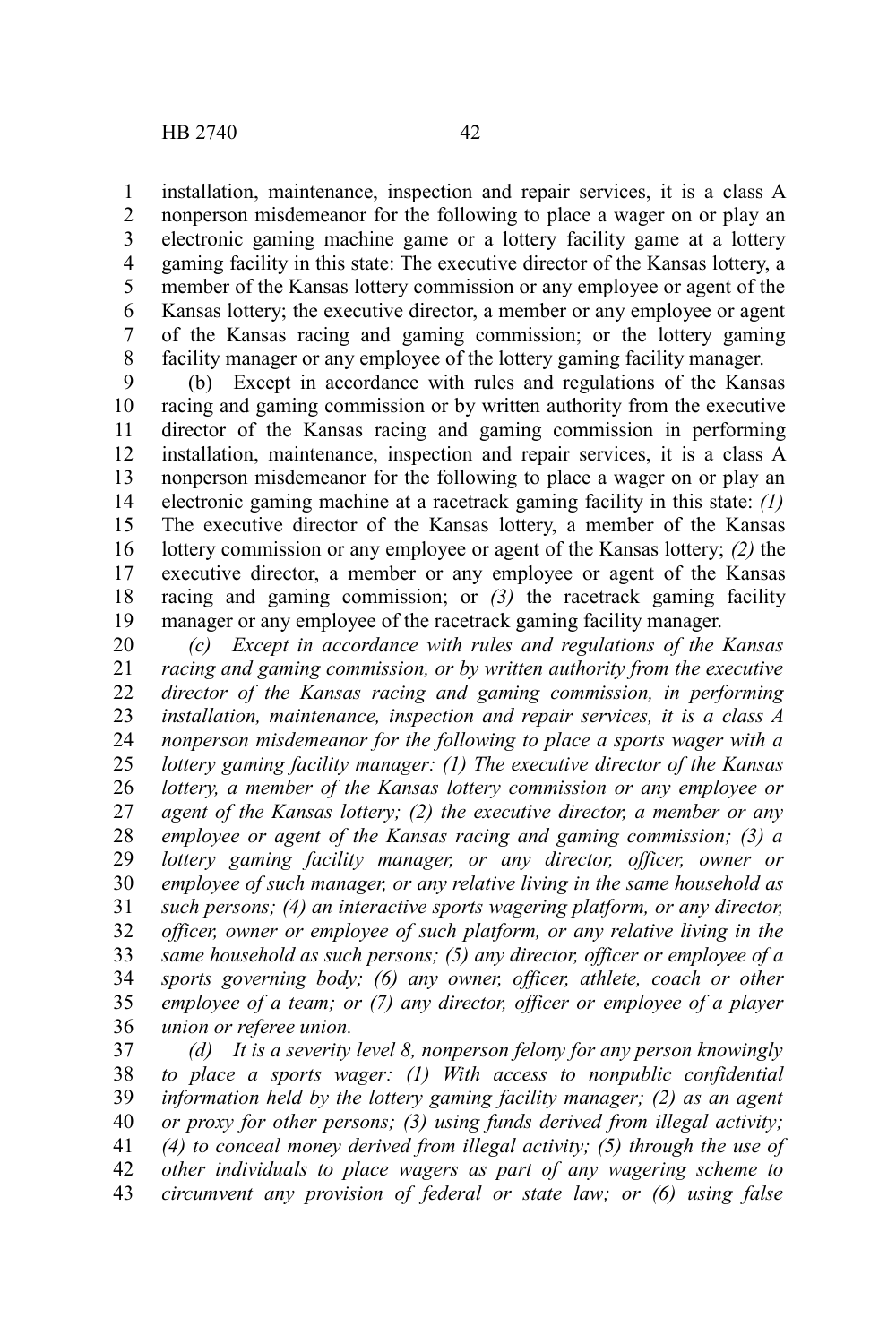*identification to facilitate the placement of the wager or the collection of any prize in violation of federal or state law.* 1 2

 $\left(\frac{\theta}{e}\right)(e)$  It is a severity level 8, nonperson felony for any person playing or using any electronic gaming machine in Kansas knowingly to: 3 4

(1) Use other than a lawful coin or legal tender of the United States of America, or to use coin not of the same denomination as the coin intended to be used in an electronic gaming machine, except that in the playing of any electronic gaming machine or similar gaming device, it shall be lawful for any person to use gaming billets, tokens or similar objects therein which are approved by the Kansas racing and gaming commission; 5 6 7 8 9 10

(2) possess or use, while on premises where electronic gaming machines are authorized pursuant to the Kansas expanded lottery act, any cheating or thieving device, including, but not limited to, tools, wires, drills, coins attached to strings or wires or electronic or magnetic devices to facilitate removing from any electronic gaming machine any money or contents thereof, except that a duly authorized agent or employee of the Kansas racing and gaming commission, lottery gaming facility manager or racetrack gaming facility manager may possess and use any of the foregoing only in furtherance of the agent's or employee's employment at the lottery gaming facility or racetrack gaming facility; or 11 12 13 14 15 16 17 18 19 20

(3) possess or use while on the premises of a lottery gaming facility or racetrack gaming facility, or any location where electronic gaming machines are authorized pursuant to this act, any key or device designed for the purpose of or suitable for opening or entering any electronic gaming machine or similar gaming device or drop box. 21 22 23 24 25

(d)*(f)* Any duly authorized agent or employee of the Kansas racing and gaming commission, a lottery gaming facility manager or a racetrack gaming facility manager may possess and use any of the devices described in subsections (c)(3) and (c)(4) *subsection (e)(3)* in furtherance of inspection or testing as provided in the Kansas expanded lottery act or in furtherance of such person's employment at any location where any electronic gaming machine or similar gaming device or drop box is authorized pursuant to the Kansas expanded lottery act. 26 27 28 29 30 31 32 33

Sec. 33. K.S.A. 74-8761 is hereby amended to read as follows: 74- 8761. *(a)* It shall be a severity level 9, nonperson felony for any person to place in operation or continue to have in place any gray machine for use by members of the public at any location in this state. 34 35 36 37

*(b) It shall be the duty of the attorney general and the Kansas racing and gaming commission to enforce the provisions of this section, together with any rules and regulations adopted pursuant thereto. The attorney general and the Kansas racing and gaming commission shall have original jurisdiction to investigate and prosecute violations of this section.* Sec. 34. K.S.A. 74-8802 is hereby amended to read as follows: 74- 38 39 40 41 42 43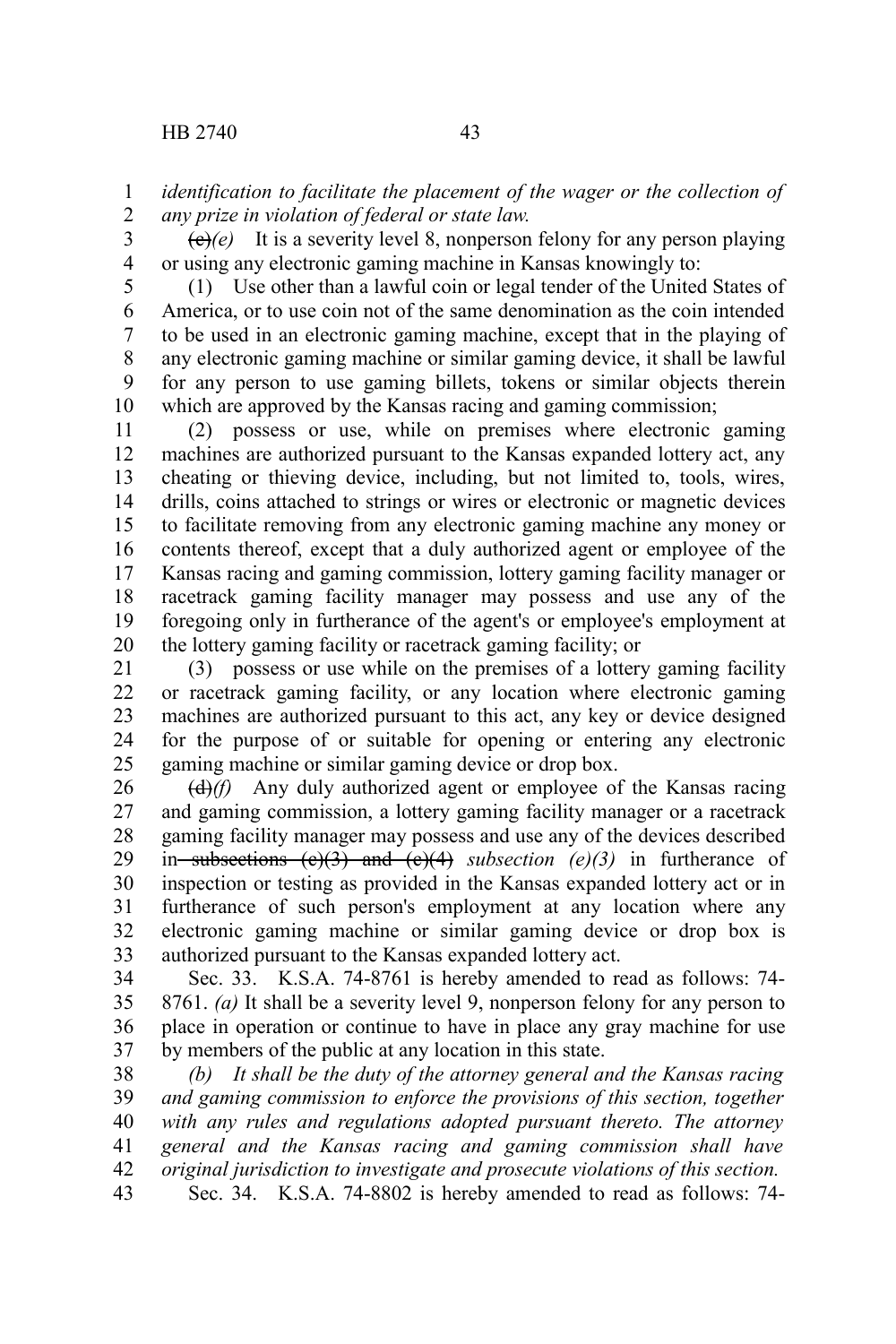8802. As used in the Kansas parimutuel racing act unless the context otherwise requires: 1 2

(a) "Breakage" means the odd cents by which the amount payable on each dollar wagered exceeds: 3 4

(1) A multiple of \$.10, for parimutuel pools from races conducted in this state; and 5 6

(2) a multiple of such other number of cents as provided by law of the host jurisdiction, for interstate combined wagering pools. 7 8

(b) "Commission" means the Kansas racing and gaming commission created by this act. 9 10

(c) "Concessionaire licensee" means a person, partnership, corporation or association licensed by the commission to utilize a space or privilege within a racetrack facility to sell goods or services. 11 12 13

(d) "Contract" means an agreement, written or oral, between two or more persons, partnerships, corporations or associations, or any combination thereof<del>, which</del> that creates an obligation between the parties. 14 15 16

(e) "Crossover employment" means a situation in which an occupational licensee is concurrently employed at the same racing facility by an organization licensee and a facility owner licensee or facility manager licensee. 17 18 19 20

(f) "Dual racetrack facility" means a racetrack facility for the racing of both horses and greyhounds or two immediately adjacent racetrack facilities, owned by the same licensee, one for racing horses and one for racing greyhounds. 21 22 23 24

(g) "Executive director" means the executive director of the commission. 25 26

(h) "Facility manager licensee" means a person, partnership, corporation or association licensed by the commission and having a contract with an organization licensee to manage a racetrack facility *located in Sedgwick county*. 27 28 29 30

(i) "Facility owner licensee" means a person, partnership, corporation or association, or the state of Kansas or any political subdivision thereof, licensed by the commission to construct or own a racetrack facility but *located in Sedgwick county. "Facility owner licensee"* does not mean an organization licensee which *that* owns the racetrack facility in which it conducts horse or greyhound racing. 31 32 33 34 35 36

(j) "Fair association" means an association organized pursuant to K.S.A. 2-125 et seq. and amendments thereto or a nonprofit association determined by the commission to be otherwise organized to conduct fair activities pursuant to findings of fact entered by the commission in a license order. 37 38 39 40 41

(k) "Financial interest" means an interest that could result directly or indirectly in receiving a pecuniary gain or sustaining a pecuniary loss as a 42 43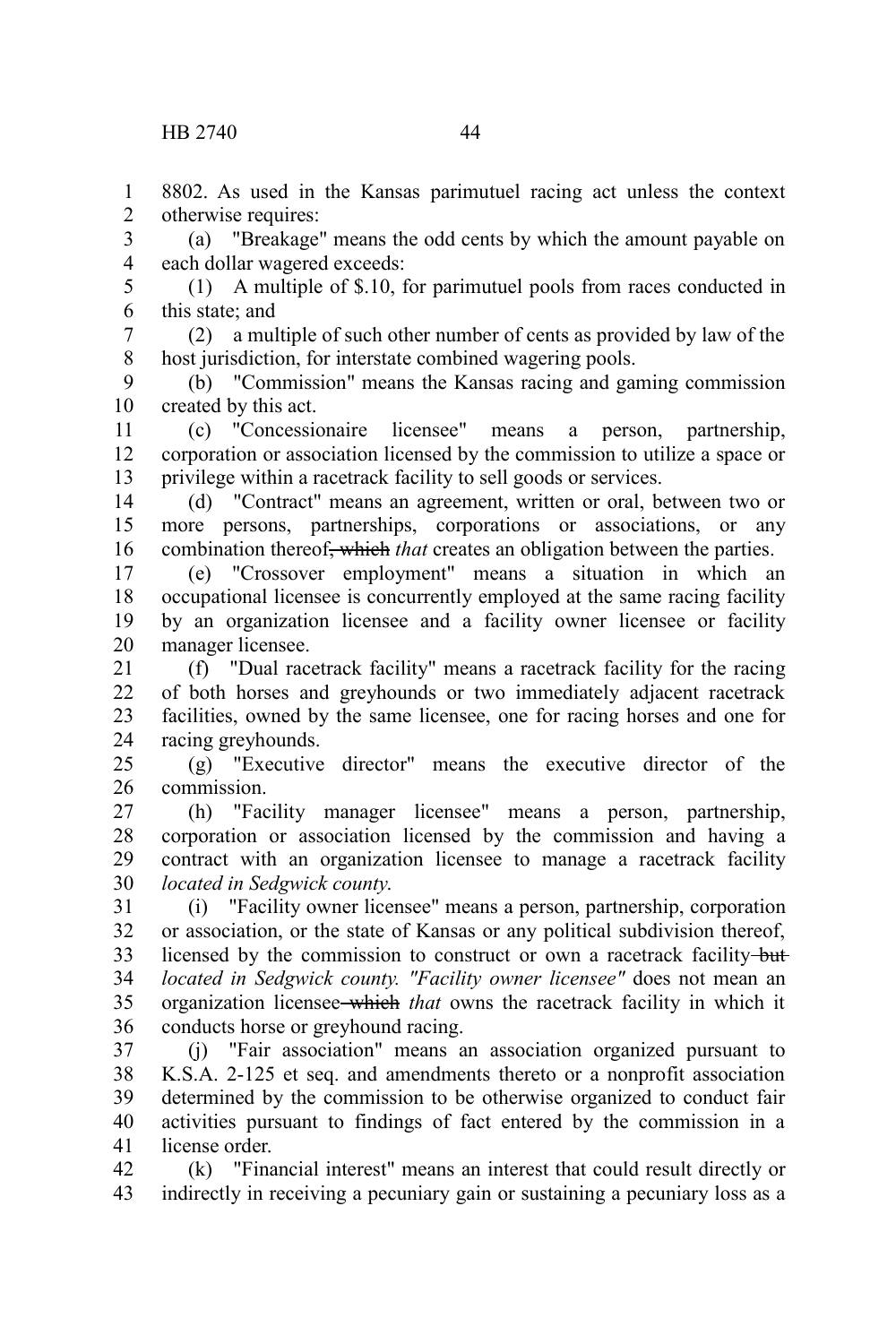result of ownership or interest in a business entity or activity or as a result of a salary, gratuity or other compensation or remuneration from any person. 1 2 3

(l) "Greyhound" means any greyhound breed of dog properly registered with the national greyhound association of Abilene, Kansas. 4 5

(m) *"Historical horse race machine" means any electronic, electromechanical, video or computerized device, contrivance or machine authorized by the commission that, upon insertion of cash, tokens, electronic cards or any consideration, is available to accept wagers on and simulate the running of historical horse races, and that may deliver or entitle the patron operating the machine to receive cash, tokens, merchandise or credits that may be redeemed for cash. Historical horse race machines shall use historically accurate information of the horse race selected to determine the place of finish of each horse. No random number generator or other algorithm shall be used for determining the results of an historical horse race. Historical horse race machines shall be directly linked to a central computer at a location determined by the commission for purposes of security, monitoring and auditing.* 6 7 8 9 10 11 12 13 14 15 16 17 18

19

*(n)* "Horsemen's association" means any association or corporation:

(1) All officers, directors, members and shareholders of which are licensed owners of horses or licensed trainers of horses, or both; 20 21

(2) which is applying for or has been issued a facility owner license authorizing ownership of Eureka Downs, Anthony Downs or a racetrack facility on or adjacent to premises used by a fair association to conduct fair activities; and  $22$ 23 24 25

(3) none of the officers, directors, members or shareholders of which holds another facility owner license or is an officer, director, member or shareholder of another facility owner licensee. 26 27 28

(n)*(o)* "Horsemen's nonprofit organization" means any nonprofit organization: 29 30

(1) All officers, directors, members or shareholders of which are licensed owners of horses or licensed trainers of horses, or both; and 31 32

(2) which is applying for or has been issued an organization license authorizing the conduct of horse races at Eureka Downs, Anthony Downs or a racetrack facility on or adjacent to premises used by a fair association to conduct fair activities. 33 34 35 36

 $\left(\Theta\right)(p)$  "Host facility" means the racetrack at which the race is run or, if the race is run in a jurisdiction which *that* is not participating in the interstate combined wagering pool, the racetrack or other facility-which *that* is designated as the host facility. 37 38 39 40

(p)*(q)* "Host jurisdiction" means the jurisdiction where the host facility is located. 41 42

(q)*(r)* "Interstate combined wagering pool" means a parimutuel pool 43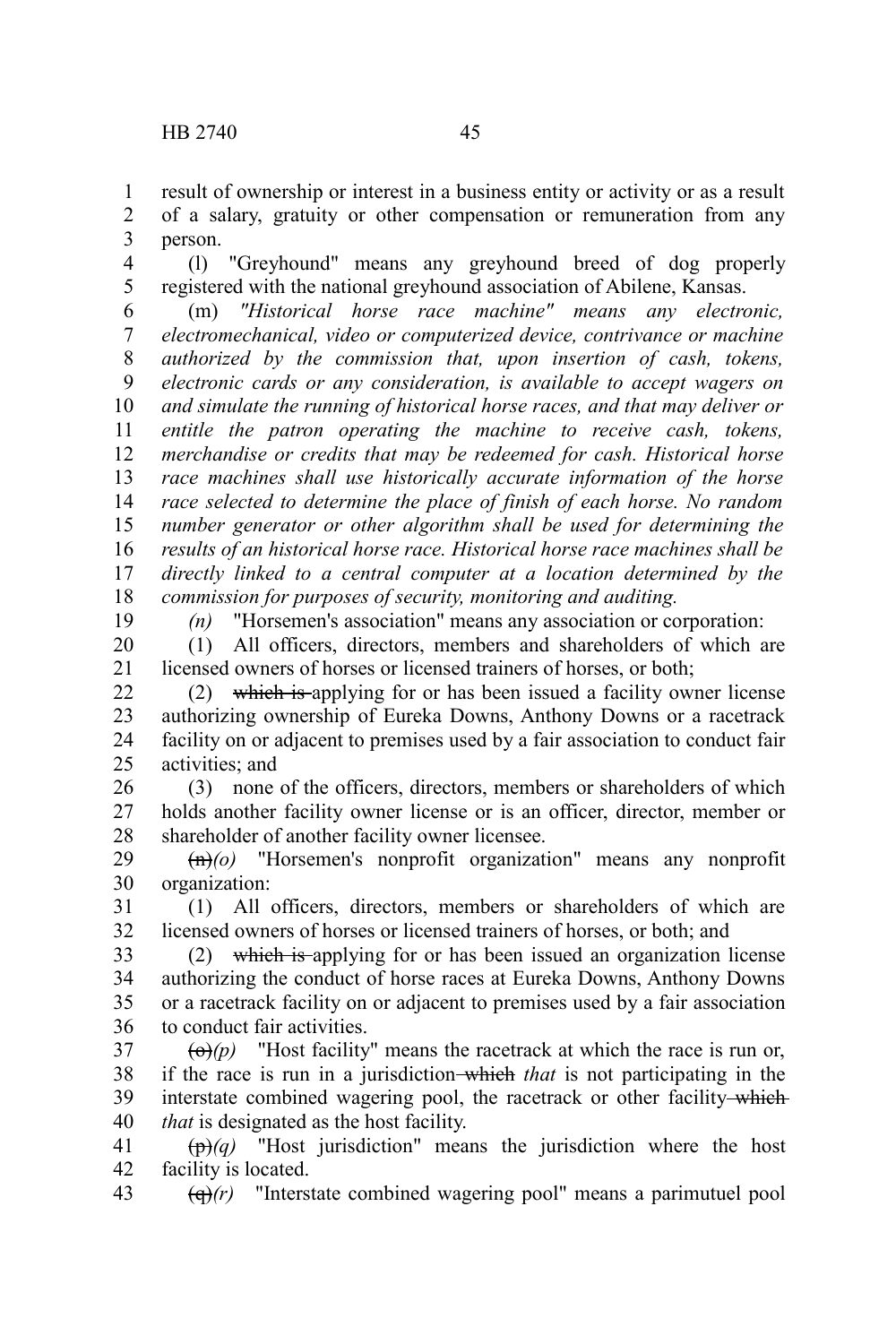established in one jurisdiction-which *that* is combined with comparable parimutuel pools from one or more racing jurisdictions for the purpose of establishing the amount of money returned on a successful wager in the participating jurisdictions. 1 2 3 4

 $(r\rightarrow)(s)$  "Intertrack wagering" means wagering on a simulcast race at a licensed racetrack facility or at a facility which *that* is licensed in its racing jurisdiction to conduct live races. 5 6 7

(s)*(t)* "Intrastate combined wagering pool" means a parimutuel pool which *that* is combined with comparable parimutuel pools from one or more racetrack facilities for the purpose of establishing the amount of money returned on a successful wager at the participating racetrack facilities. 8 9 10 11 12

(t)*(u)* "Kansas-whelped greyhound" means a greyhound whelped and raised in Kansas for the first six months of its life. 13 14

 $\left(\frac{u}{v}\right)$  "Minus pool" means a parimutuel pool in which, after deducting the takeout, not enough money remains in the pool to pay the legally prescribed minimum return to those placing winning wagers, and in which the organization licensee would be required to pay the remaining amount due. 15 16 17 18 19

20

 $\overline{(v)}(w)$  "Nonprofit organization" means:

(1) A corporation which *that* is incorporated in Kansas as a not-forprofit corporation pursuant to the Kansas general corporation code and the net earnings of which do not inure to the benefit of any shareholder, individual member or person; or 21 22 23 24

 $25$ 

(2) a fair association.

 $(w)(x)$  "Occupation licensee" means a person licensed by the commission to perform an occupation or provide services which *that* the commission has identified as requiring a license pursuant to this act. 26 27 28

 $\left(\frac{x}{x}\right)(y)$  "Off-track wagering" means wagering on a simulcast race at a facility which *that* is not licensed in its jurisdiction to conduct live races. 29 30

(y)*(z)* "Organization licensee" means a nonprofit organization licensed by the commission to conduct races pursuant to this act and, if the license so provides, to construct or own a racetrack facility. 31 32 33

(z)*(aa)* "Parimutuel pool" means the total money wagered by individuals on one or more horses or greyhounds in a particular horse or greyhound race to win, place or show, or combinations thereof, as established by the commission, and, except in the case of an interstate or intrastate combined wagering pool, held by the organization licensee pursuant to the parimutuel system of wagering. There is a separate parimutuel pool for win, for place, for show and for each of the other forms of betting provided for by the rules and regulations of the commission. 34 35 36 37 38 39 40 41 42

(aa)*(bb)* "Parimutuel wagering" means a form of wagering on the 43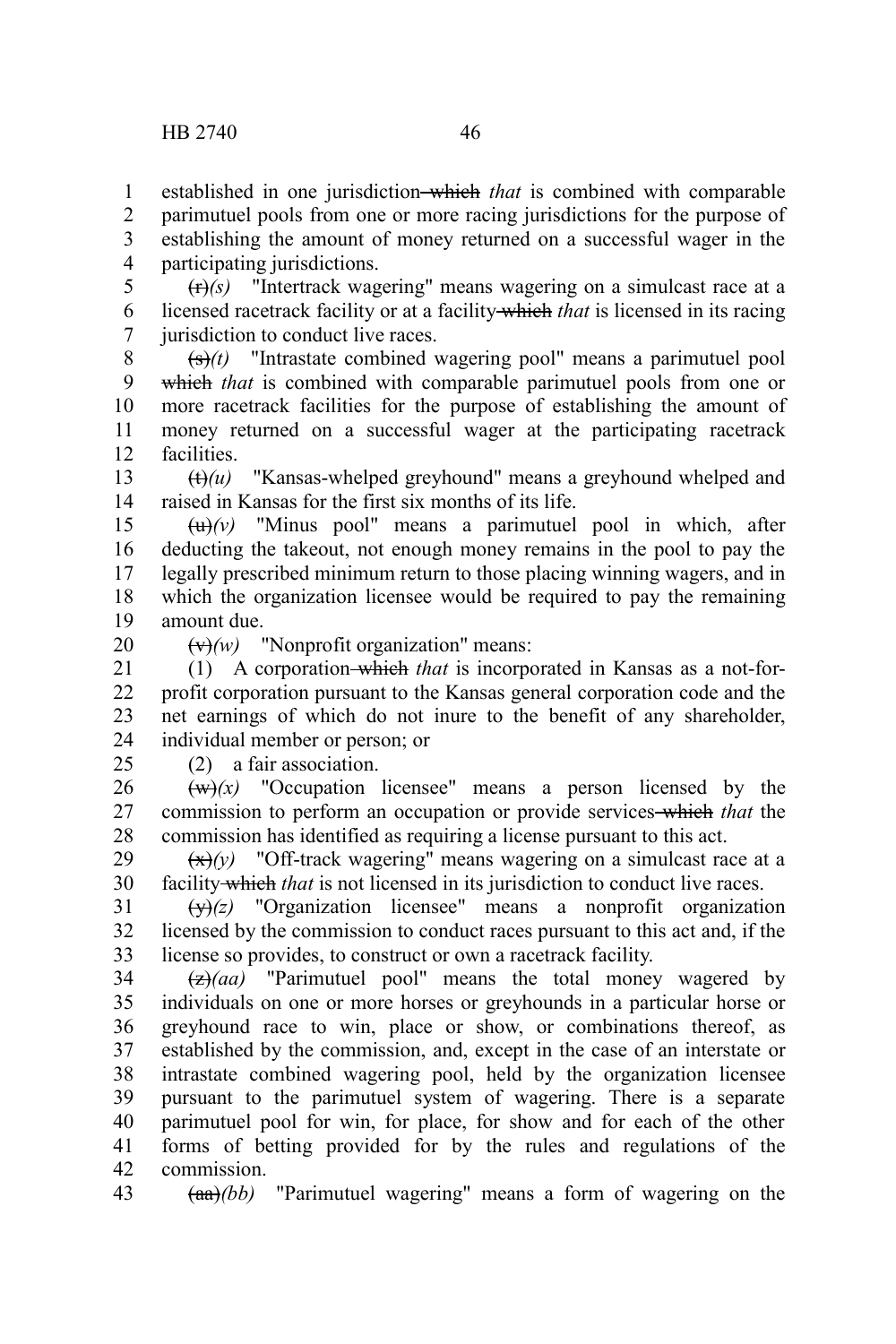outcome of horse and greyhound races*, including historical horse races* 1

*conducted by an historical horse race machine,* in which those who wager purchase tickets of various denominations on one or more horses or greyhounds and all wagers for each race are pooled and the winning ticket holders are paid prizes from such pool in amounts proportional to the total receipts in the pool. 2 3 4 5 6

(bb)*(cc)* "Race meeting" means one or more periods of racing days during a calendar year designated by the commission for which an organization licensee has been approved by the commission to hold live or simulcast horse or greyhound races *or simulcast horse races* at which parimutuel wagering is conducted, including such additional time as designated by the commission for the conduct of official business before and after the races. 7 8 9 10 11 12 13

(cc)*(dd)* "Racetrack facility" means a racetrack within Kansas used for the racing of horses or greyhounds, or both, including the track surface, grandstands, clubhouse, all animal housing and handling areas, other areas in which a person may enter only upon payment of an admission fee or upon presentation of authorized credentials and such additional areas as designated by the commission. *The term "racetrack facility" includes a facility used for the display of and wagering on simulcast races and the operation of historical horse race machines without any live horse or greyhound races being conducted.* 14 15 16 17 18 19 20 21 22

(dd)*(ee)* "Racing jurisdiction" or "jurisdiction" means a governmental authority which *that* is responsible for the regulation of live or simulcast racing in its jurisdiction. 23 24 25

(ee)*(ff)* "Racing or wagering equipment or services licensee" means any person, partnership, corporation or association licensed by the commission to provide integral racing or wagering equipment or services, as designated by the commission, to an organization licensee. 26 27 28 29

(ff)*(gg)* "Recognized greyhound owners' group" means the duly recognized group elected in accordance with rules and regulations of the commission by a majority of the Kansas licensed greyhound owners at the racetrack facility voting in the election. The commission may designate an organization such as the national greyhound association of Abilene, Kansas, to conduct the election. 30 31 32 33 34 35

(gg)*(hh)* "Recognized horsemen's group" means the duly recognized group, representing the breeds of horses running at a racetrack facility, elected in accordance with rules and regulations of the commission by a majority of the licensed owners and trainers at the racetrack facility voting in the election. If the licensee does not have a recognized horsemen's group, the commission shall designate as the recognized horsemen's group one that serves another organization licensee, but not one that serves a fair association organization licensee. 36 37 38 39 40 41 42 43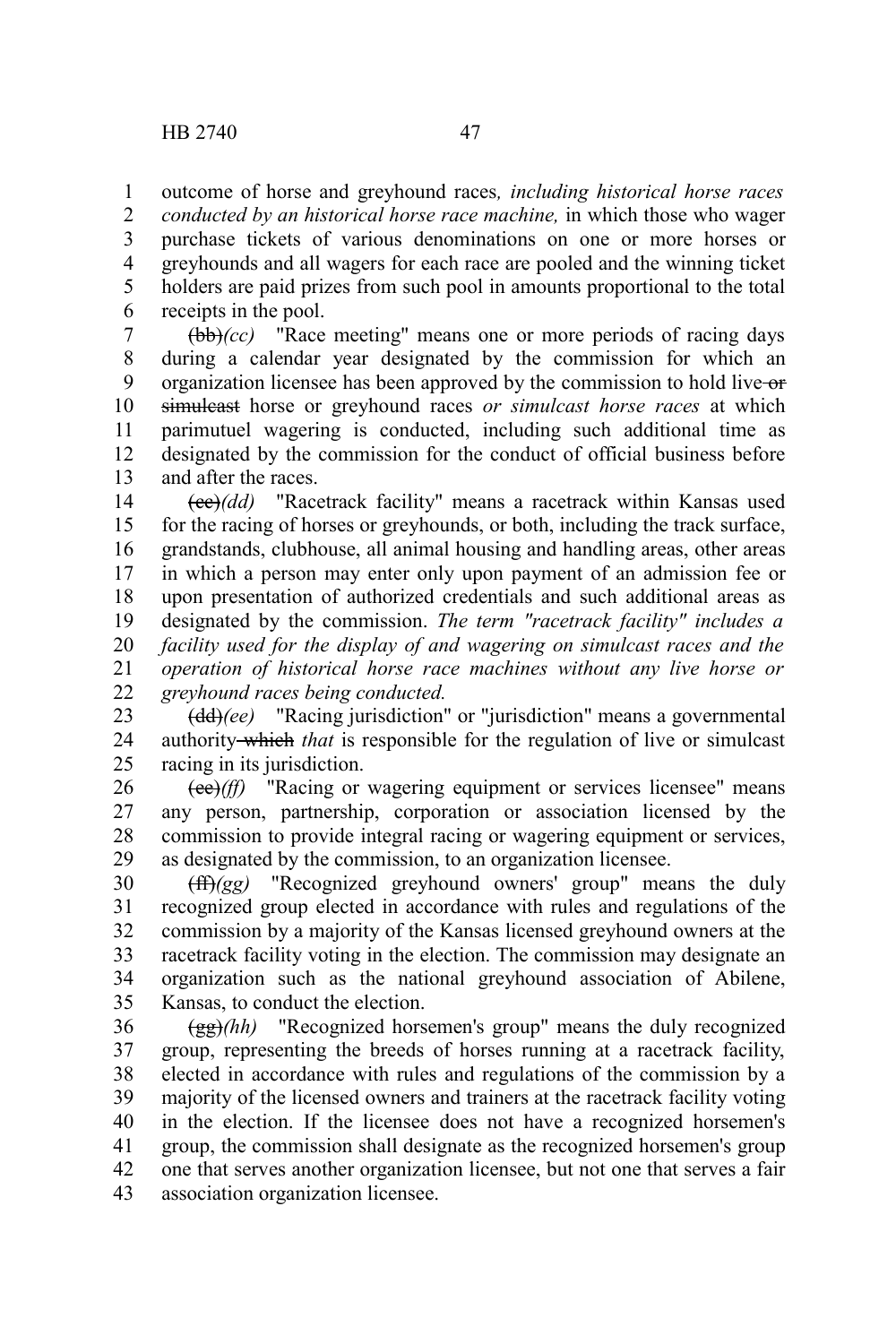(hh)*(ii)* "Simulcast" means a live audio-visual broadcast of an actual horse or greyhound race at the time it is run. 1 2

(ii)*(jj)* "Takeout" means the total amount of money withheld from each parimutuel pool for the payment of purses, taxes and the share to be kept by the organization licensee. Takeout does not include the breakage. The balance of each pool less the breakage is distributed to the holders of 3 4 5 6 7

winning parimutuel tickets.

Sec. 35. K.S.A. 74-8804 is hereby amended to read as follows: 74- 8804. (a) During *live* race meetings *or simulcast racing operations*, the commission and its designated employees may observe and inspect all racetrack facilities operated by licensees-and, all racetracks simulcasting races to racetrack facilities in Kansas *and all historical horse race machines*, including, but not limited to, all machines, equipment and facilities used for parimutuel wagering. 8 9 10 11 12 13 14

(b) Commission members and presiding officers may administer oaths and take depositions to the same extent and subject to the same limitations as would apply if the deposition was in aid of a civil action in the district court. 15 16 17 18

(c) The commission may examine, or cause to be examined by any agent or representative designated by the commission, any books, papers, records or memoranda of any licensee, or of any racetrack or business involved in simulcasting races to racetrack facilities in Kansas *or operating historical horse race machines*, for the purpose of ascertaining compliance with any provision of this act or any rule and regulation adopted hereunder. 19 20 21 22 23 24 25

(d) The commission may issue subpoenas to compel access to or for the production of any books, papers, records or memoranda in the custody or control of any licensee or officer, member, employee or agent of any licensee, or to compel the appearance of any licensee or officer, member, employee or agent of any licensee, or of any racetrack or business involved in simulcasting races to racetrack facilities in this state *or operating historical horse race machines*, for the purpose of ascertaining compliance with any of the provisions of this act or any rule and regulation adopted hereunder. Subpoenas issued pursuant to this subsection may be served upon individuals and corporations in the same manner provided in K.S.A. 60-304, and amendments thereto, for the service of process by any officer authorized to serve subpoenas in civil actions or by the commission or an agent or representative designated by the commission. In the case of the refusal of any person to comply with any such subpoena, the executive director may make application to the district court of any county where such books, papers, records, memoranda or person is located for an order to comply. 26 27 28 29 30 31 32 33 34 35 36 37 38 39 40 41 42

(e) The commission shall allocate equitably race meeting dates, 43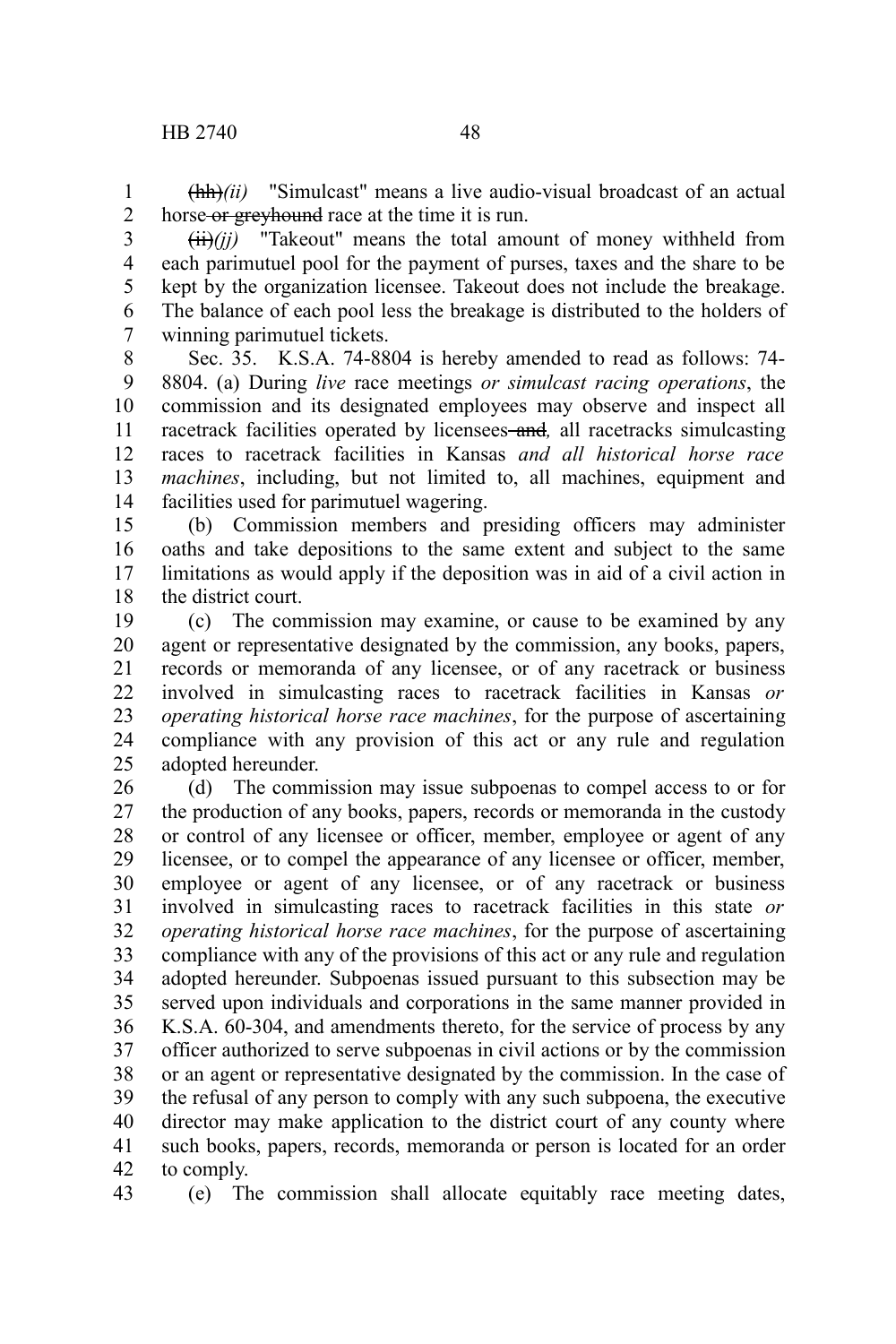racing days and hours to all organization licensees and assign such dates and hours so as to minimize conflicting dates and hours within the same geographic market area. 1 2 3

(f) The commission shall have the authority, after notice and an opportunity for hearing in accordance with rules and regulations adopted by the commission, to exclude, or cause to be expelled, from any race meeting or racetrack facility, or to prohibit a licensee from conducting business with any person: 4 5 6 7 8

(1) Who has violated the provisions of this act or any rule and regulation or order of the commission; 9 10

(2) who has been convicted of a violation of the racing or gambling laws of this or any other state or of the United States or has been adjudicated of committing as a juvenile an act which, if committed by an adult, would constitute such a violation; or 11 12 13 14

(3) whose presence, in the opinion of the commission, reflects adversely on the honesty and integrity of horse or greyhound racing or interferes with the orderly conduct of a race meeting. 15 16 17

(g) The commission shall review and approve all proposed construction and major renovations to racetrack facilities owned or leased by licensees. 18 19 20

(h) The commission shall review and approve all proposed contracts with racetracks or businesses involved in simulcasting races to racetrack facilities in Kansas *or operating historical horse race machines*. 21  $22$ 23

(i) The commission may suspend a horse or greyhound from participation in races if such horse or greyhound has been involved in any violation of the provisions of this act or any rule and regulation or order of the commission. 24 25 26 27

(j) The commission, within 72 hours after any action taken by a steward or racing judge and upon appeal by any interested party or upon its own initiative, may overrule any decision of a steward or racing judge, other than a decision regarding disqualifications for interference during the running of a race, if the preponderance of evidence indicates that: 28 29 30 31 32

33

(1) The steward or racing judge mistakenly interpreted the law;

(2) new evidence of a convincing nature is produced; or

34 35

(3) the best interests of racing and the state may be better served.

A decision of the commission to overrule any decision of a steward or racing judge shall not change the distribution of parimutuel pools to the holders of winning tickets. A decision of the commission which would affect the distribution of purses in any race shall not result in a change in that distribution unless a written claim is submitted to the commission within 48 hours after completion of the contested race by one of the owners or trainers of a horse or greyhound which *that* participated in such race and a preponderance of evidence clearly indicates to the commission 36 37 38 39 40 41 42 43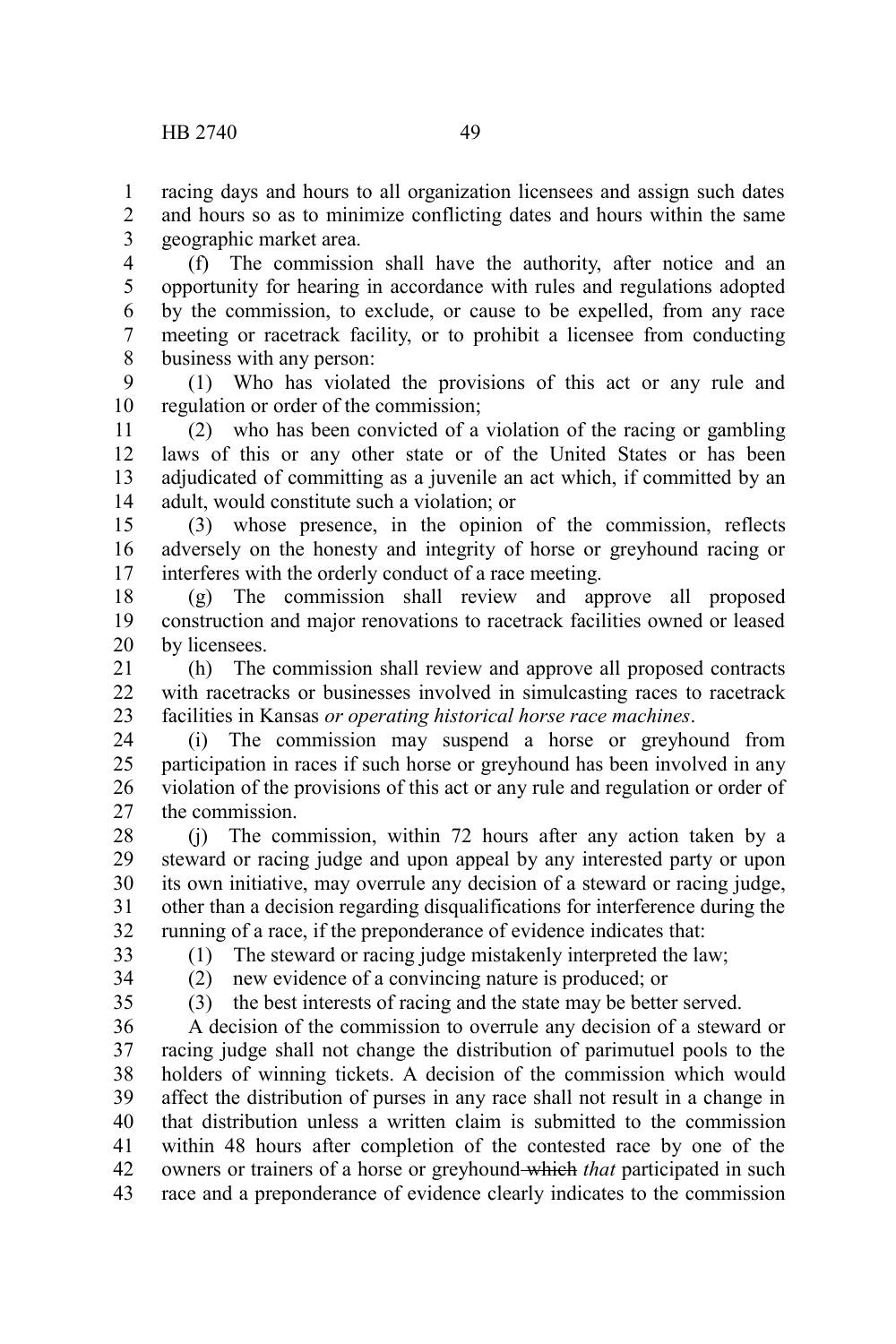that one or more of the grounds for protest, as provided for in rules and regulations of the commission, has been substantiated. 1 2

(k) *The commission shall review and approve all proposed historical horse race machines and all proposed types of wagering to be conducted on such machines.* 3 4 5

*(l)* The commission, after notice and a hearing in accordance with rules and regulations adopted by the commission, may impose a civil fine not exceeding \$5,000 for each violation of any provision of this act, or any rule and regulation of the commission, for which no other penalty is provided. 6 7 8 9 10

 $(H)(m)$  The commission shall adopt rules and regulations specifying and regulating: 11 12

(1) Those drugs and medications which *that* may be administered, and possessed for administration, to a horse or greyhound within the confines of a racetrack facility; and 13 14 15

(2) that equipment for administering drugs or medications to horses or greyhounds which *that* may be possessed within the confines of a racetrack facility. 16 17 18

 $(m)$  The commission may adopt rules and regulations providing for the testing of any licensees of the commission, and any officers, directors and employees thereof, to determine whether they are users of any controlled substances. 19 20 21 22

 $\left(\frac{f(n)}{n}\right)$  The commission shall require fingerprinting of all persons necessary to verify qualification for employment by the commission or to verify qualification for any license, including a simulcasting license, issued pursuant to this act. The commission shall submit such fingerprints to the Kansas bureau of investigation and to the federal bureau of investigation for the purposes of verifying the identity of such persons and obtaining records of criminal arrests and convictions. 23 24 25 26 27 28 29

 $\left(\Theta\right)(p)$  The commission may receive from commission security personnel, the Kansas bureau of investigation or other criminal justice agencies, including, but not limited to, the federal bureau of investigation and the federal internal revenue service, such criminal history record information (including arrest and nonconviction data), criminal intelligence information and information relating to criminal and background investigations as necessary for the purpose of determining qualifications of licensees of the commission, employees of the commission, applicants for employment by the commission, and applicants for licensure by the commission, including applicants for simulcasting licenses. Upon the written request of the chairperson of the commission, the commission may receive from the district courts such information relating to juvenile proceedings as necessary for the purpose of determining qualifications of employees of and applicants for 30 31 32 33 34 35 36 37 38 39 40 41 42 43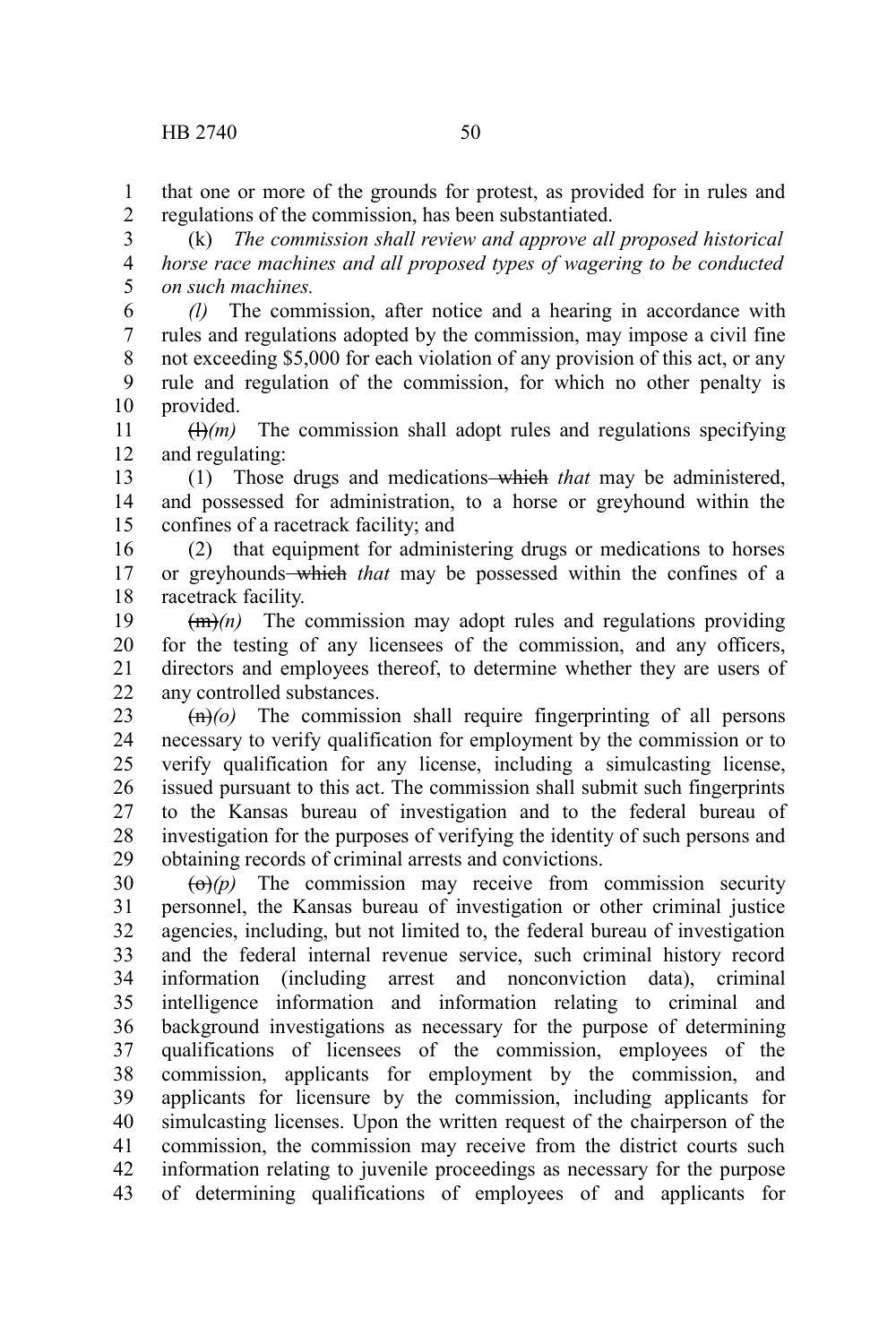employment by the commission and determining qualifications of licensees of and applicants for licensure by the commission. Such information, other than conviction data, shall be confidential and shall not be disclosed except to members and employees of the commission as necessary to determine qualifications of such licensees, employees and applicants. Any other disclosure of such confidential information is a class A misdemeanor and shall constitute grounds for removal from office, termination of employment or denial, revocation or suspension of any license issued under this act. 1 2 3 4 5 6 7 8 9

(p)*(q)* The commission, in accordance with K.S.A. 75-4319, and amendments thereto, may recess for a closed or executive meeting to receive and discuss information received by the commission pursuant to subsection (o) and to negotiate with licensees of or applicants for licensure by the commission regarding any such information. 10 11 12 13 14

 $\left(\frac{q}{r}\right)$  The commission may enter into agreements with the federal bureau of investigation, the federal internal revenue service, the Kansas attorney general or any state, federal or local agency as necessary to carry out the duties of the commission under this act. 15 16 17 18

 $(r)$  The commission shall adopt such rules and regulations as necessary to implement and enforce the provisions of this act. 19 20

Sec. 36. K.S.A. 74-8814 is hereby amended to read as follows: 74- 8814. (a) *(1)* Subject to the provisions of subsection (b), the commission shall establish by rules and regulations an application fee not exceeding \$500 for any of the following which applies *\$50* for an organization license and the *a* license fee *of \$25 for each day of racing approved by the commission* for any of the following *organization* granted an organization license shall be \$100 for each day of racing approved by the commission:*.* 21 22 23 24 25 26 27

(1)*(2)* Any fair association other than the Greenwood county and Anthony fair associations, any*,* horsemen's nonprofit organization or the national greyhound association of Abilene, Kansas, *may apply for an organization license* if: 28 29 30 31

(A) Such association *organization* conducts not more than two race meetings each year; 32 33

(B) such race meets are held within the boundaries of the county where the applicant is located; and 34 35

(C) such race meetings are held for a total of not more than 40 days per year<del>; or</del> 36 37

(2) the Greenwood county fair association or a horsemen's nonprofit organization, with respect to race meetings conducted by such association or organization at Eureka Downs, or the Anthony fair association or a horsemen's nonprofit organization, with respect to race meetings conducted by such association or organization at Anthony Downs, for which the number of race meetings and days, and the dates thereof, shall 38 39 40 41 42 43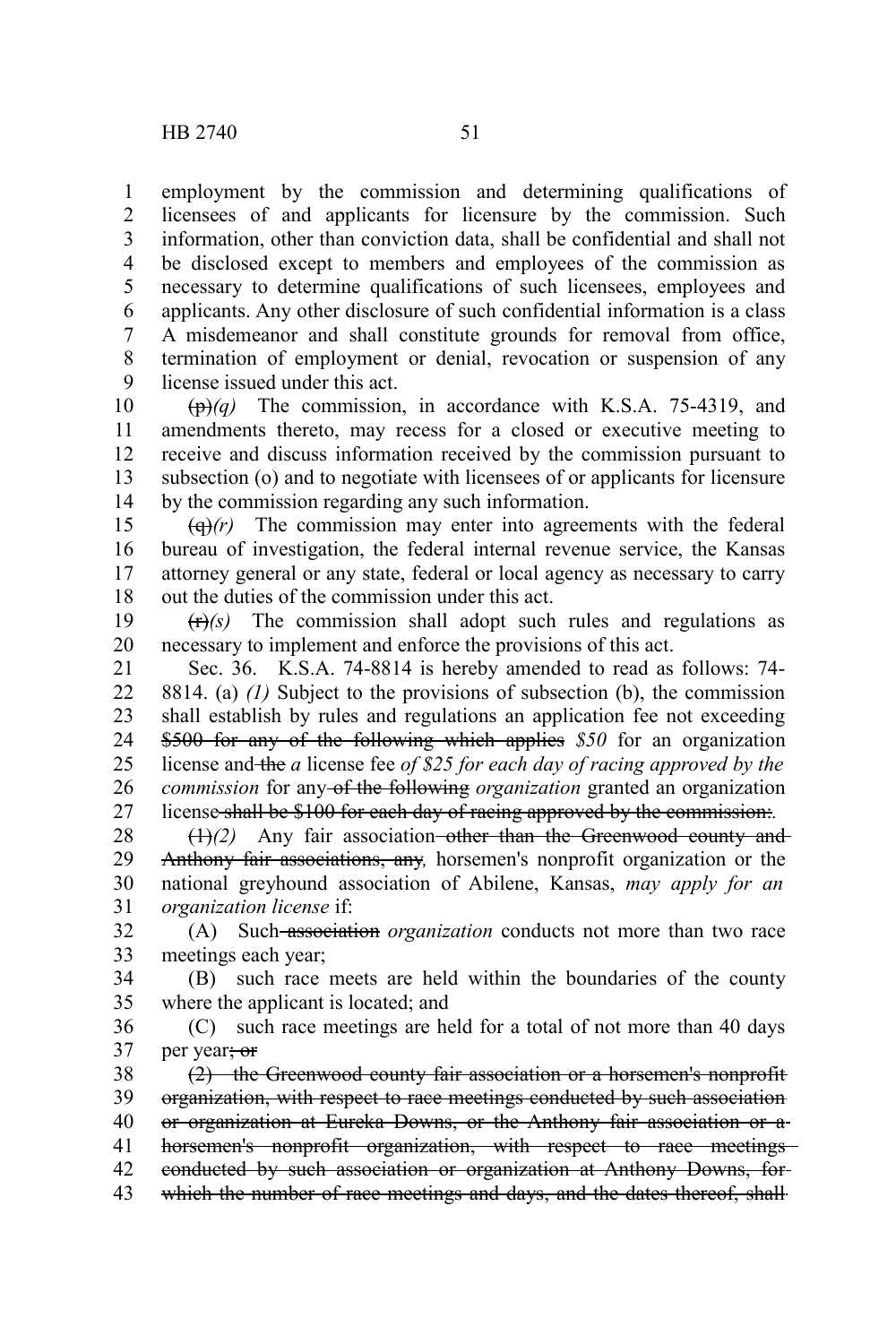be specified by the commission. 1

(b) The commission shall adopt rules and regulations providing for simplified and less costly procedures and requirements for fair associations and horsemen's nonprofit organizations applying for or holding a license to conduct race meetings. 2 3 4 5

6

(c) The Kansas racing and gaming commission shall investigate:

(1) The president, vice-president, secretary and treasurer of a fair association, and such other members as the commission considers necessary, to determine eligibility for an organization license; 7 8 9

(2) each officer and each director of a nonprofit horsemen's organization, and such other members or shareholders as the commission considers necessary to determine eligibility for an organization license. 10 11 12

(d) Except as otherwise provided by this section, all applicants for organization licenses for the conduct of race meetings pursuant to the provisions of this section shall be required to comply with all the provisions of K.S.A. 74-8813, and amendments thereto. 13 14 15 16

Sec. 37. K.S.A. 74-8823 is hereby amended to read as follows: 74- 8823. (a) There is hereby imposed a tax on the gross sum wagered by the parimutuel method as follows: 17 18 19

(1) Of the total daily takeout from parimutuel pools for live horse races conducted in this state, a tax at the rate of  $\frac{3}{18}$ ; 20 21

(2) except as provided by subsection (a)(3), for live greyhound races conducted in this state at a racetrack facility for the racing of only greyhounds: 22 23 24

(A) During the first four years when racing with parimutuel wagering is conducted at such facility, a tax at the rate of  $\frac{3}{18}$  of the total daily takeout from parimutuel pools for live greyhound races; and 25 26 27

(B) thereafter, from parimutuel pools for each live greyhound performance, a tax at the rate of  $\frac{3}{18}$  of the first \$400,000 wagered,  $\frac{4}{18}$  of the next \$200,000 wagered and  $5/18$  of any amounts wagered exceeding \$600,000; 28 29 30 31

(3) for live greyhound races conducted in this state at a dual racetrack facility or at a racetrack facility owned by a licensee whose license authorizes the construction of a dual racetrack facility: 32 33 34

(A) During the first seven years when racing with parimutuel wagering is conducted at such facility, a tax at the rate of  $\frac{3}{18}$  of the total daily takeout from parimutuel pools for live greyhound races; and 35 36 37

(B) thereafter, from parimutuel pools for each live greyhound performance, a tax at the rate of  $\frac{3}{18}$  of the first \$600,000 wagered,  $\frac{4}{18}$  of the next \$200,000 wagered and  $5/18$  of any amounts wagered exceeding \$800,000; and 38 39 40 41

(4) of the total daily takeout from amounts wagered in this jurisdiction on simulcast races displayed in this state, a tax at the rate of 42 43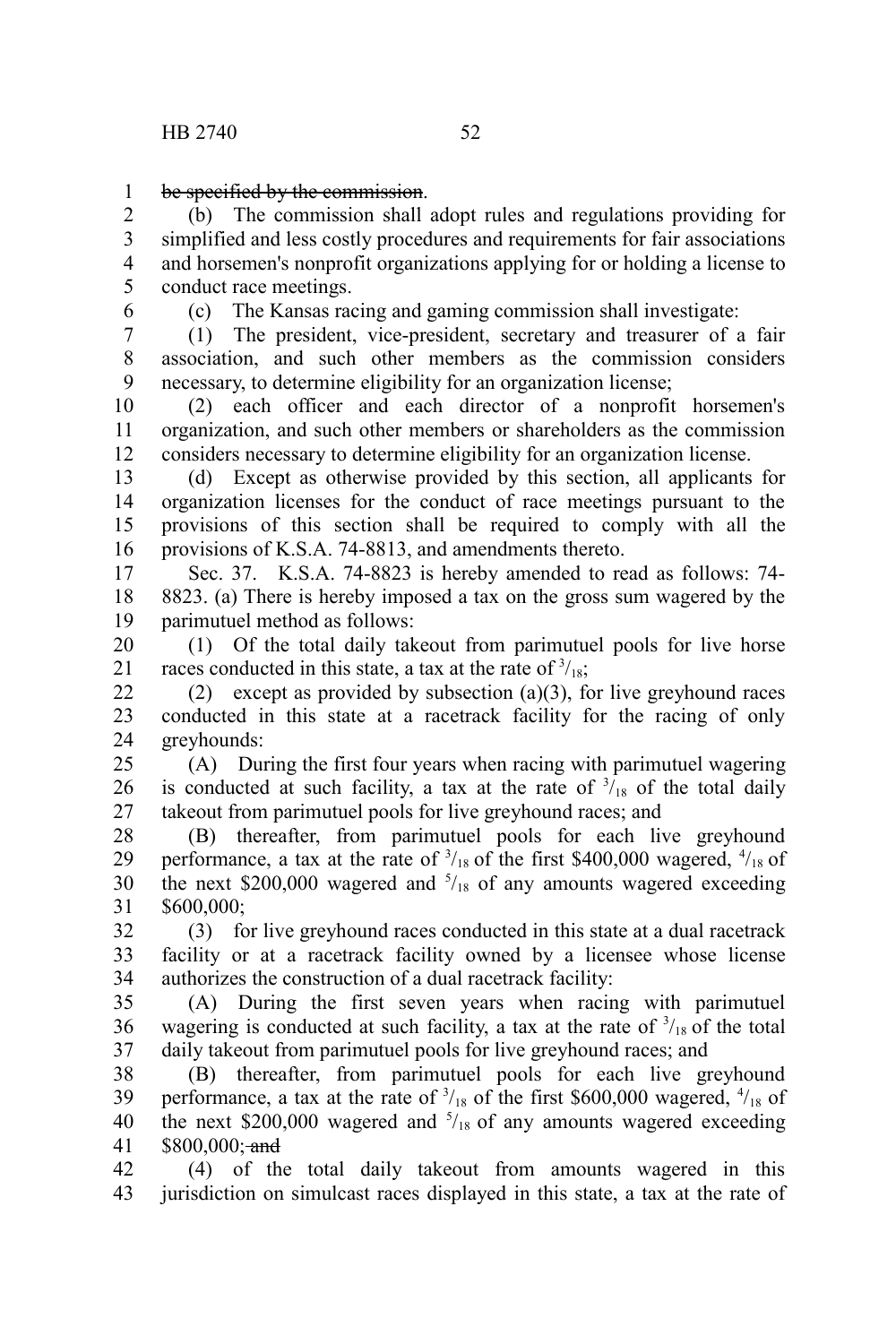3 /18*; and* 1

*(5) of the total amount wagered on historical horse races, a tax at the rate of 3%*. 2 3

(b) The tax imposed by this section shall be no less than 3% nor more than 6% of the total money wagered each day at a racetrack facility. 4 5

(c) The tax imposed by this section shall be remitted to the commission by each organization licensee by the next business day following the day on which the wagers took place. The commission shall remit any such tax moneys received to the state treasurer in accordance with the provisions of K.S.A. 75-4215, and amendments thereto. Upon receipt of each such remittance, the state treasurer shall deposit the entire amount in the state treasury to the credit of the state racing fund created by K.S.A. 74-8826, and amendments thereto, except as provided by K.S.A. 74-8838, and amendments thereto. 6 7 8 9 10 11 12 13 14

(d) The commission shall audit and verify that the amount of tax received from each organization licensee hereunder is correct. 15 16

(e) Nothing in this section shall be construed to impose any tax on amounts wagered on electronic gaming machine games operated pursuant to the Kansas expanded lottery act. 17 18 19

Sec. 38. K.S.A. 74-8836 is hereby amended to read as follows: 74- 8836. (a) Any organization licensee that conducts *schedules to conduct* at least 150 days of live *greyhound racing or 60 days of live or simulcast horse* racing during a calendar year or a fair association that conducts fewer than 22 days of live *greyhound racing or 40 days of live horse* racing during a calendar year may apply to the commission for a simulcasting license to display simulcast horse or greyhound races and to conduct intertrack parimutuel wagering thereon. If the organization licensee conducts races at a racetrack facility that is owned by a facility owner licensee, both licensees shall join in the application.  $\overline{A}$  simulcasting license granted to a fair association that conducts fewer than 22 days of live racing shall restrict the fair association's display of simulcast races to a number of days, including days on which it conducts live races, equal to not more than twice the number of days on which it conducts live races. 20 21 22 23 24 25 26 27 28 29 30 31 32 33

(b)  $(1)$  A simulcasting license granted to an organization licensee other than a fair association shall authorize the display of simulcast races at the racetrack facility where the live races are conducted so long as the licensee conducts at least eight live races per day and an average of 10 live races per day per week. If a simulcasting licensee conducts live horse races on a day when simulcast races are displayed by the licensee and the licensee conducts fewer than an average of 10 live horse races per day per week, not less than 80% of the races on which wagers are taken by the licensee during such week shall be live races conducted by the licensee unless approved by the recognized horsemen's group or upon a finding by 34 35 36 37 38 39 40 41 42 43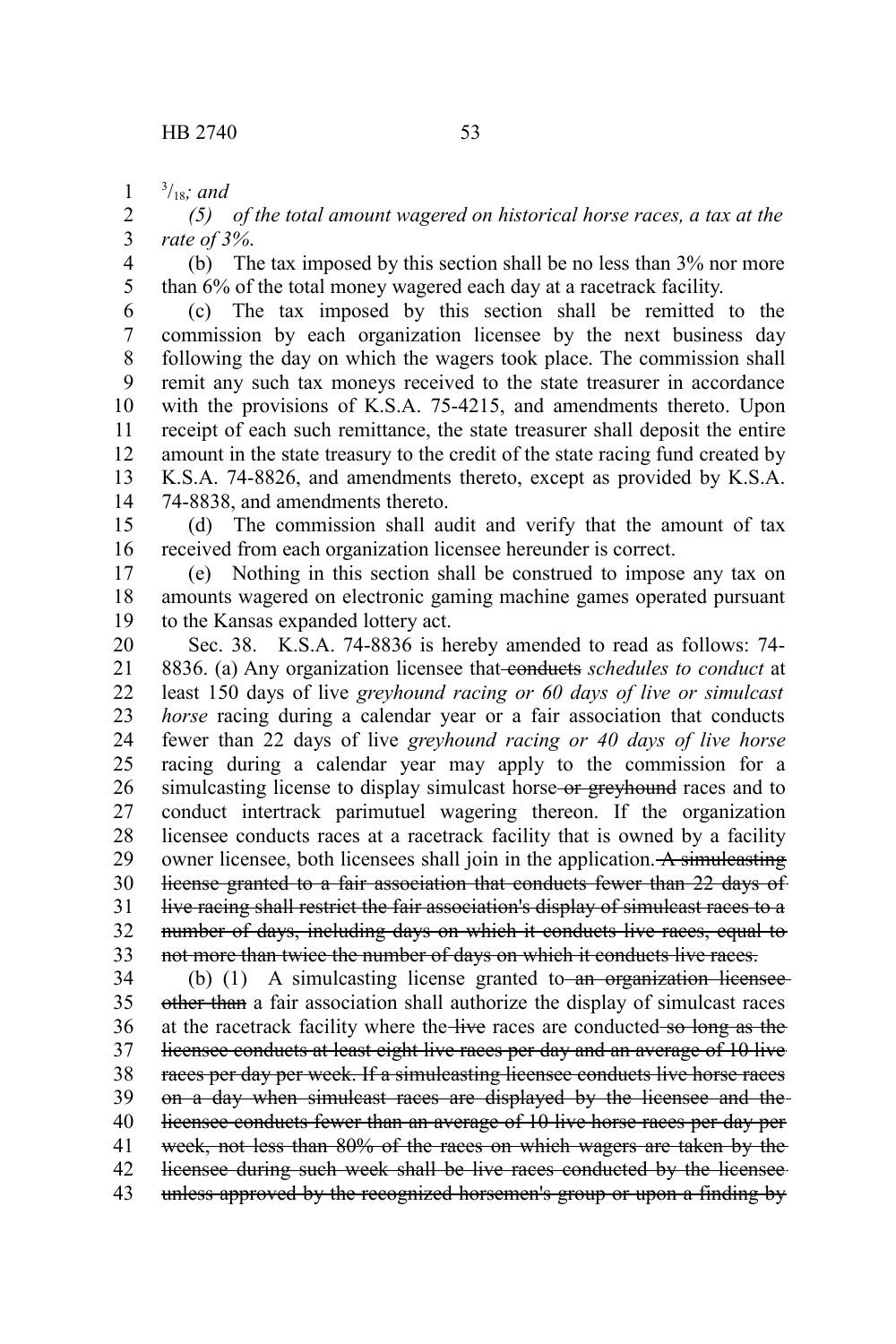schedules fewer than 13 live greyhound races during a performance onsuch day, not less than 80% of the races on which wagers are taken by the licensee during such performance shall be live races conducted by the 4 5 6

licensee. 7

1 2 3

(2) A simulcasting license granted to a fair association shall authorize the display of simulcast races at the racetrack facility where the races are conducted only if live races are scheduled for two or more days of the same calendar week, except that the licensee may conduct simulcast races in the week immediately before and immediately after a live meeting if the total number of days on which simulcast races are displayed does not exceed the total authorized in subsection (a). In no case shall the live meet or simulcast races allowed under this subsection exceed 10 consecutive weeks. For purposes of this subsection, a calendar week shall be measured from Monday through the following Sunday. 8 9 10 11 12 13 14 15 16 17

(3) Notwithstanding the provisions of subsection (a), (b)(1) or (b)(2), a fair association may apply to the commission for not more than five additional days of simulcasting of special events. In addition, the commission may authorize a fair association to display additional simulcast races but, if such fair association is less than 100 miles from an organization licensee that is not a fair association, it also shall secure written consent from that organization licensee. 18 19 20 21 22 23 24

 $(4)$ (2) Notwithstanding the provisions of subsection (b)(1), if an emergency causes the cancellation of all or any live races scheduled for a day or performance by a simulcasting licensee, the commission or the commission's designee may authorize the licensee to display any simulcast races previously scheduled for such day or performance. 25 26 27 28 29

(5)*(3)* Notwithstanding the provisions of subsection (b)(1), the commission may authorize the licensee to display simulcast special racing events as designated by the commission. 30 31 32

(c) The application for a simulcasting license shall be filed with the commission at a time and place prescribed by rules and regulations of the commission. The application shall be in a form and include such information as the commission prescribes. 33 34 35 36

37

(d) To qualify for a simulcasting license the applicant shall:

(1) Comply with the interstate horse racing act of 1978 +, 15 U.S.C. § 3001 et seq.)*,* as in effect December 31, 1991; 38 39

(2) submit with the application a written approval of the proposed simulcasting schedule signed by: (A) the recognized horsemen's group for the track, if the applicant is licensed to conduct only horse races;  $(B)$  the recognized greyhound owners' group, if the applicant is licensed to 40 41 42 43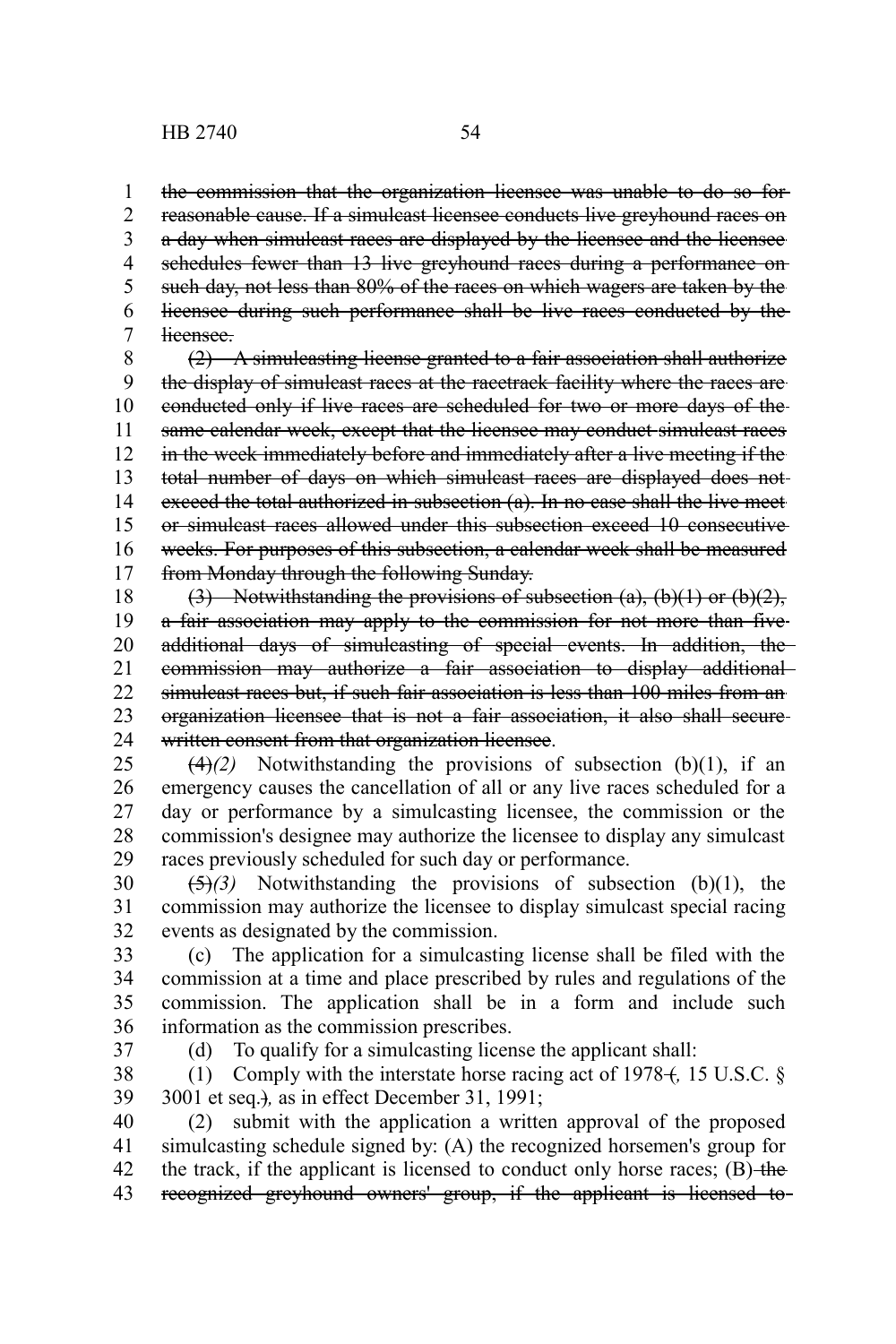conduct only greyhound races and only greyhound races are to be simuleast; (C) both the recognized greyhound owners' group and a recognized horsemen's group, if the applicant is licensed to conduct only greyhound races and horse races are to be simulcast; (D) the recognized greyhound owners' group, if the applicant is licensed to conduct both greyhound and horse races, only greyhound races are to be simulcast and races are to be simulcast only while the applicant is conducting livegreyhound races; (E) *or (C)* the recognized horsemen's group for the track, if the applicant is licensed to conduct both greyhound and horse races, only horse races are to be simulcast and races are to be simulcast only while the applicant is conducting live horse races; or  $(F)$  both the recognized greyhound owners' group and the recognized horsemen's group for the track, if the applicant is licensed to conduct both greyhound races and horse races and horse races are to be simulcast while the applicant is conducting live greyhound races or greyhound races are to be simulcast while the applicant is conducting live horse races; and 1 2 3 4 5 6 7 8 9 10 11 12 13 14 15 16

(3) submit, in accordance with rules and regulations of the commission and before the simulcasting of a race, a written copy of each contract or agreement which *that* the applicant proposes to enter into with regard to such race, and any proposed modification of any such contract or agreement. 17 18 19 20 21

 $22$ 

(e) The term of a simulcasting license shall be one year.

(f) A simulcasting licensee may apply to the commission or its designee for changes in the licensee's approved simulcasting schedule if such changes are approved by the respective recognized greyhound owners' group or recognized horsemen's group needed throughout the term of the license. Application shall be made upon forms furnished by the commission and shall contain such information as the commission prescribes. 23 24 25 26 27 28 29

(g) Except as provided by subsection (j), the takeout for simulcast horse and greyhound races shall be the same as it is for the live horse and greyhound races conducted during the current or next live race meeting at the racetrack facility where the simulcast races are displayed*, or, if the simulcasting licensee does not conduct live races, then such takeout shall be the same as if the race has been a live race*. For simulcast races the tax imposed on amounts wagered shall be as provided by K.S.A. 74-8823, and amendments thereto. Of the balance of the takeout remaining after deduction of taxes, an amount equal to a percentage, to be determined by the commission, of the gross sum wagered on simulcast races shall be used for purses, as follows: 30 31 32 33 34 35 36 37 38 39 40

(1) For greyhound races conducted by the licensee, if the simulcast race is a greyhound race and the licensee conducts only live greyhoundraces; 41 42 43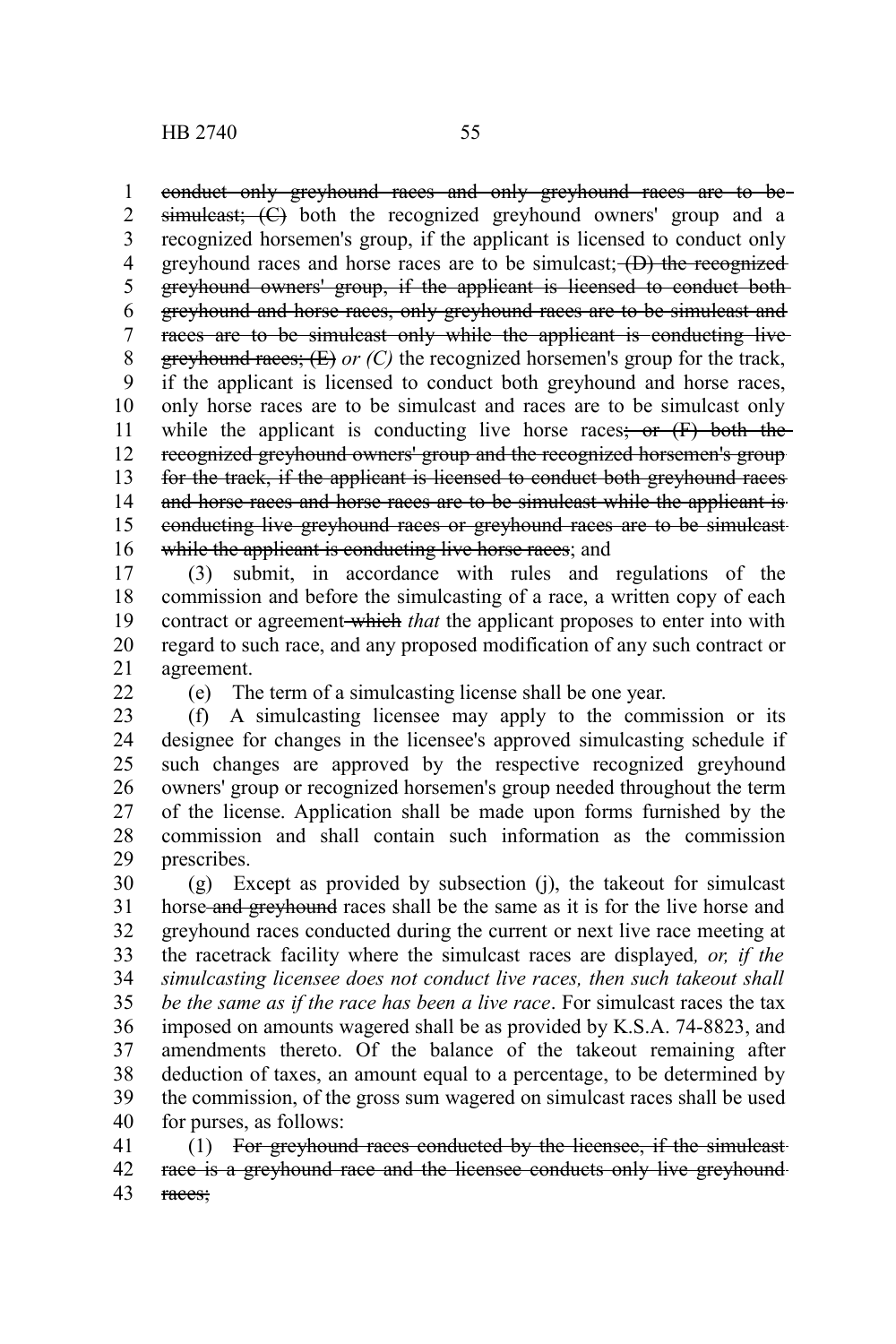$(2)$  For horse races conducted by the licensee, if the simulcast race is a horse race and the licensee conducts only live horse races; 1 2

3

5

(3) for horse races and greyhound races, as determined by both the recognized horsemen's group and the recognized greyhound owners' group, if the simulcast race is a greyhound race and the licensee does not conduct or is not currently conducting live greyhound races; or 4 6

 $(4)$ (2) for horse races and greyhound races, as determined by both the recognized horsemen's group and the recognized greyhound owners' group, if the simulcast is a horse race and the licensee does not conduct or is not currently conducting live horse races. That portion of simulcast purse money determined to be used for horse purses shall be apportioned by the commission to the various horse race meetings held in any calendar year based upon the number of live horse race dates comprising such horse race meetings in the preceding calendar year. 7 8 9 10 11 12 13 14

15

(h) Except as provided by subsection (j):

(1) If a simulcasting licensee has a license to conduct live horse races and the licensee displays a simulcast horse race: 16 17

(A) All breakage proceeds shall be remitted by the licensee to the commission not later than the  $15<sup>th</sup>$  day of the month following the race from which the breakage is derived and the commission shall remit any such proceeds received to the state treasurer in accordance with the provisions of K.S.A. 75-4215, and amendments thereto. Upon receipt of each such remittance, the state treasurer shall deposit the entire amount in the state treasury to the credit of the Kansas horse breeding development fund created by K.S.A. 74-8829, and amendments thereto; and 18 19 20 21 22 23 24 25

(B) all unclaimed ticket proceeds shall be remitted by the licensee to the commission on the  $61<sup>st</sup>$  day after the end of the calendar year and the commission shall remit any such proceeds received to the state treasurer in accordance with the provisions of K.S.A. 75-4215, and amendments thereto. Upon receipt of each such remittance, the state treasurer shall deposit the entire amount in the state treasury to the credit of the Kansas horse breeding development fund created by K.S.A. 74-8829, and amendments thereto. 26 27 28 29 30 31 32 33

(2) If a simulcasting licensee has a license to conduct live greyhound races and the licensee displays a simulcast greyhound race, breakage and unclaimed winning ticket proceeds shall be distributed in the manner provided by K.S.A. 74-8821 and 74-8822, and amendments thereto, for breakage and unclaimed winning ticket proceeds from live greyhound races. 34 35 36 37 38 39

(3) If a simulcasting licensee has a license to conduct live racing of only horses and the licensee displays a simulcast greyhound race, unclaimed winning ticket proceeds shall be distributed in the manner 40 41 42

provided by K.S.A. 74-8822, and amendments thereto, for unclaimed 43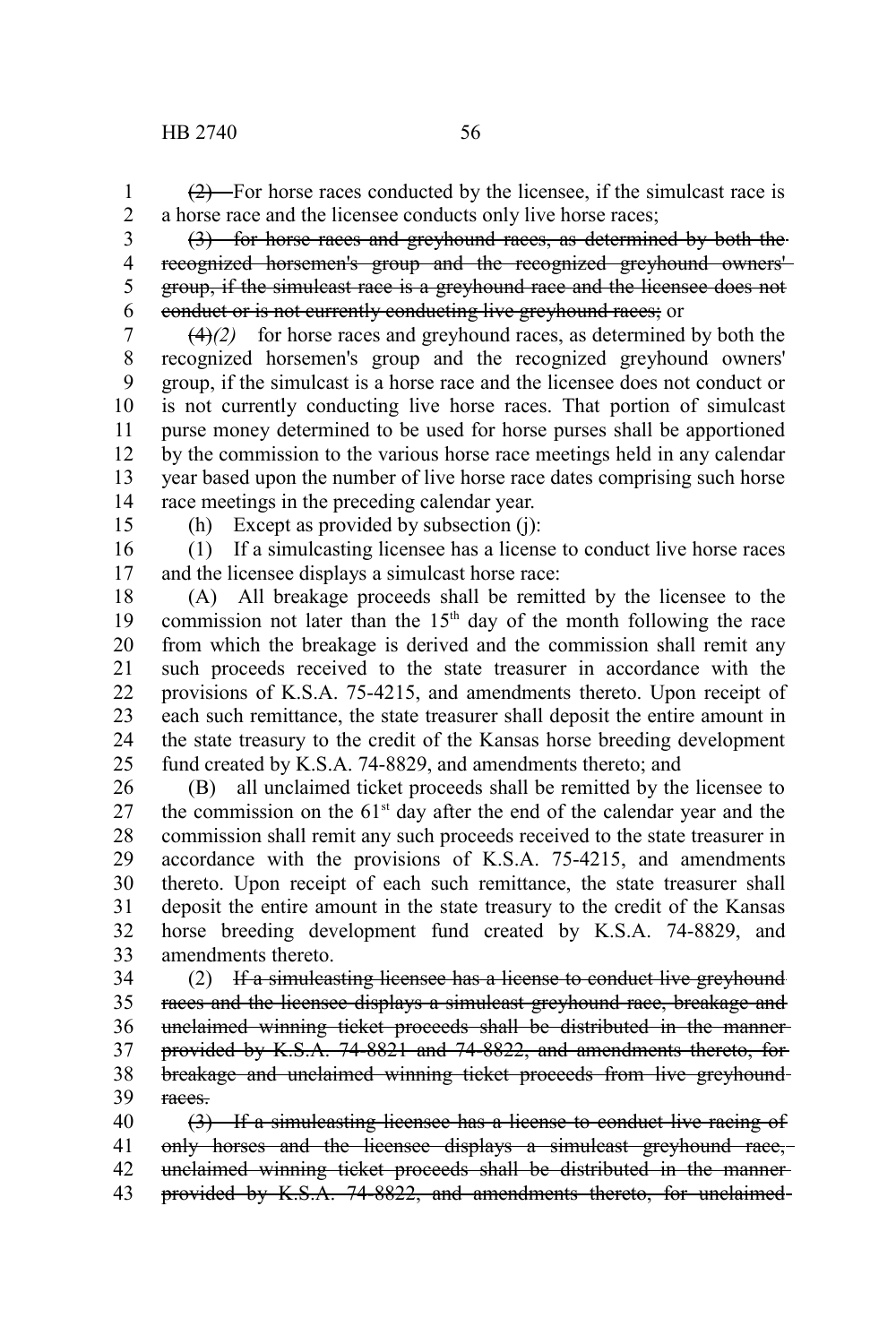4

winning ticket proceeds from live greyhound races. Breakage for such-1

- races shall be distributed for use to benefit greyhound racing as determined by the commission. 2 3
	- (4) If a simulcasting licensee has a license to conduct live racing of

only greyhounds and the licensee displays a simulcast horse race: (A) All breakage proceeds shall be remitted by the licensee to the commission not later than the  $15<sup>th</sup>$  day of the month following the race from which the breakage is derived and the commission shall remit any such proceeds received to the state treasurer in accordance with the provisions of K.S.A. 75-4215, and amendments thereto. Upon receipt of each such remittance, the state treasurer shall deposit the entire amount in the state treasury to the credit of the Kansas horse breeding development fund created by K.S.A. 74-8829, and amendments thereto; and 5 6 7 8 9 10 11 12 13

(B) all unclaimed ticket proceeds shall be remitted by the licensee to the commission on the  $61<sup>st</sup>$  day after the end of the calendar year and the commission shall remit any such proceeds received to the state treasurer in accordance with the provisions of K.S.A. 75-4215, and amendments thereto. Upon receipt of each such remittance, the state treasurer shall deposit the entire amount in the state treasury to the credit of the Kansas horse breeding development fund created by K.S.A. 74-8829, and amendments thereto. 14 15 16 17 18 19 20 21

(i) The commission may approve a request by two or more simulcasting licensees to combine wagering pools within the state of Kansas pursuant to rules and regulations adopted by the commission.  $22$ 23 24

(j) (1) The commission may authorize any simulcasting licensee to participate in an interstate combined wagering pool with one or more other racing jurisdictions. 25 26 27

(2) If a licensee participates in an interstate pool, the licensee may adopt the takeout of the host jurisdiction or facility. The amount and manner of paying purses from the takeout in an interstate pool shall be as provided by subsection (g). 28 29 30 31

(3) The tax imposed on amounts wagered in an interstate pool shall be as provided by K.S.A. 74-8823, and amendments thereto. Parimutuel taxes may not be imposed on any amounts wagered in an interstate combined wagering pool other than amounts wagered within this jurisdiction. 32 33 34 35 36

(4) Breakage for interstate combined wagering pools shall be calculated in accordance with the statutes and rules and regulations of the host jurisdiction and shall be allocated among the participating jurisdictions in a manner agreed to among the jurisdictions. Breakage allocated to this jurisdiction shall be distributed as provided by subsection (h). 37 38 39 40 41 42

43

(5) Upon approval of the respective recognized greyhound owners'